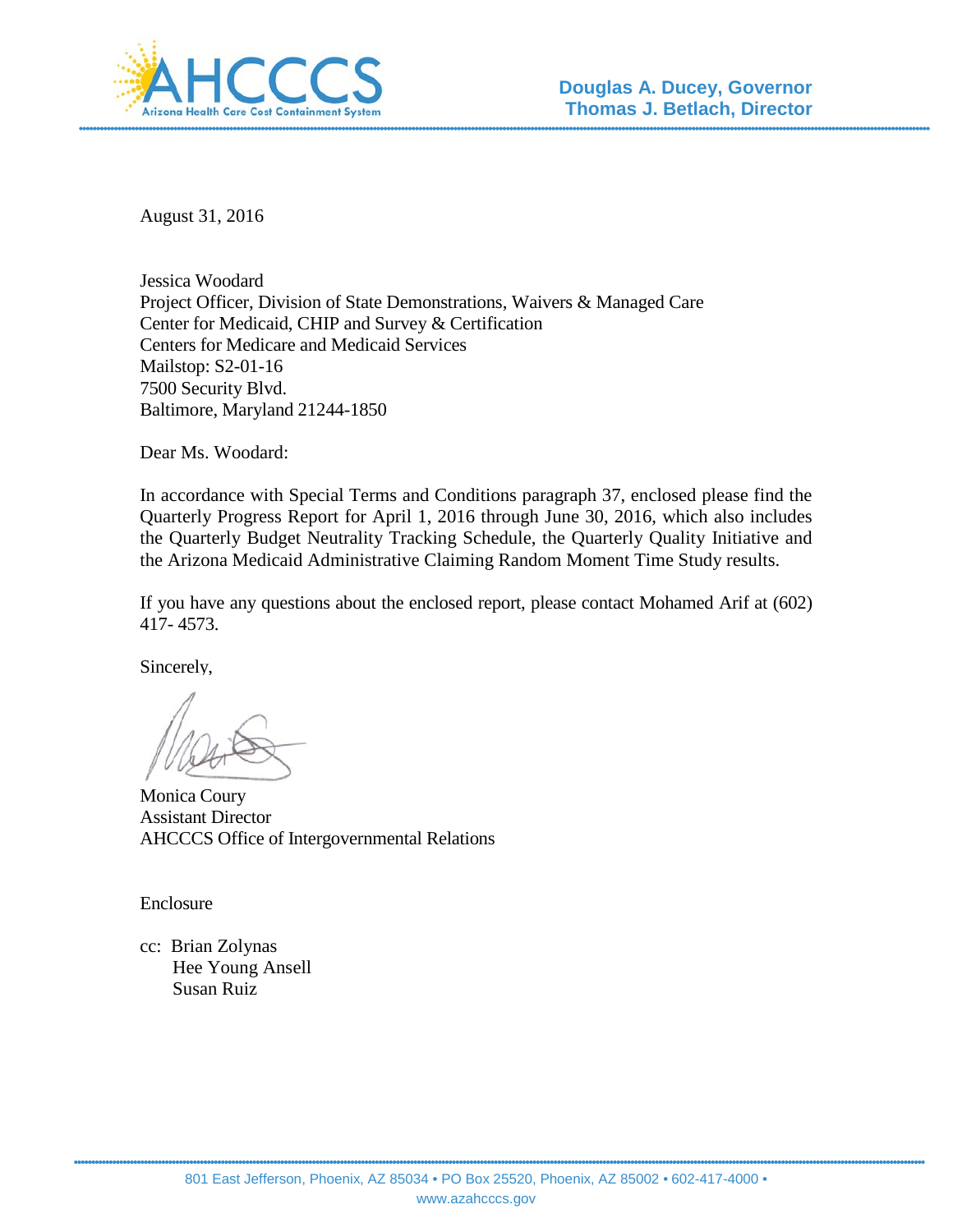

# **AHCCCS Quarterly Report April 1, 2016 through June 30, 2016**

### **TITLE**

Arizona Health Care Cost Containment System – AHCCCS A Statewide Approach to Cost Effective Health Care Financing

Section 1115 Quarterly Report Demonstration Year: 33 Federal Fiscal Quarter: 3nd (April 1, 2016 – June 30, 2016)

### **INTRODUCTION**

As written in Special Terms and Conditions, paragraph 37, the State submits quarterly progress reports to CMS. Quarterly reports inform CMS of significant demonstration activity from the time of approval through completion of the Demonstration.

### **ENROLLMENT INFORMATION**

**Table 1** contains a summary of the number of unduplicated enrollees for quarter April 2016- June 2016, by population categories. The table also includes the number of voluntarily and involuntary disenrolled members during this period.

| <b>Population Groups</b>    | <b>Number</b><br><b>Enrollees</b> | <b>Number Voluntarily</b><br><b>Disenrolled-Current Qtr</b> | <b>Number Involuntarily</b><br><b>Disenrolled-Current Qtr</b> |
|-----------------------------|-----------------------------------|-------------------------------------------------------------|---------------------------------------------------------------|
| <b>Acute AFDC/SOBRA</b>     | 1,271,955                         | 2,706                                                       | 300,601                                                       |
| <b>Acute SSI</b>            | 188,366                           | 190                                                         | 27,429                                                        |
| <b>Prop 204 Restoration</b> | 487,856                           | 810                                                         | 75,099                                                        |
| <b>Adult Expansion</b>      | 126,925                           | 192                                                         | 31,900                                                        |
| <b>LTC DD</b>               | 29,662                            | 22                                                          | 2,999                                                         |
| <b>LTC EPD</b>              | 31,439                            | 35                                                          | 4,790                                                         |
| <b>Non-Waiver</b>           | 2,357                             | ົ                                                           | 255                                                           |
| <b>Total</b>                | 2,138,560                         | 3,957                                                       | 443.073                                                       |

**Table 2** is a snapshot of the number of current enrollees (as of July 1, 2016) by funding categories as requested by CMS.

| <b>State Reported Enrollment in the</b><br><b>Demonstration (as requested)</b> | <b>Current Enrollees</b> |
|--------------------------------------------------------------------------------|--------------------------|
| <b>Title XIX funded State Plan</b>                                             | 1.349.935                |
| Title XXI funded State Plan <sup>2</sup>                                       | 549                      |
| Title XIX funded Expansion <sup>3</sup>                                        | 80.265                   |
| Title XXI funded Expansion <sup>4</sup>                                        |                          |

<span id="page-1-0"></span> $<sup>1</sup>$  SSI, 1931 Families and Children, 1931 Related, TMA, SOBRA child and pregnant, ALTCS, FTW, QMB, BCCP, SLMB, QI-1</sup>  $2$  KidsCare

 $\overline{a}$ 

<span id="page-1-2"></span><span id="page-1-1"></span> $^3$  MI/MN

<span id="page-1-3"></span><sup>4</sup> AHCCCS for Parents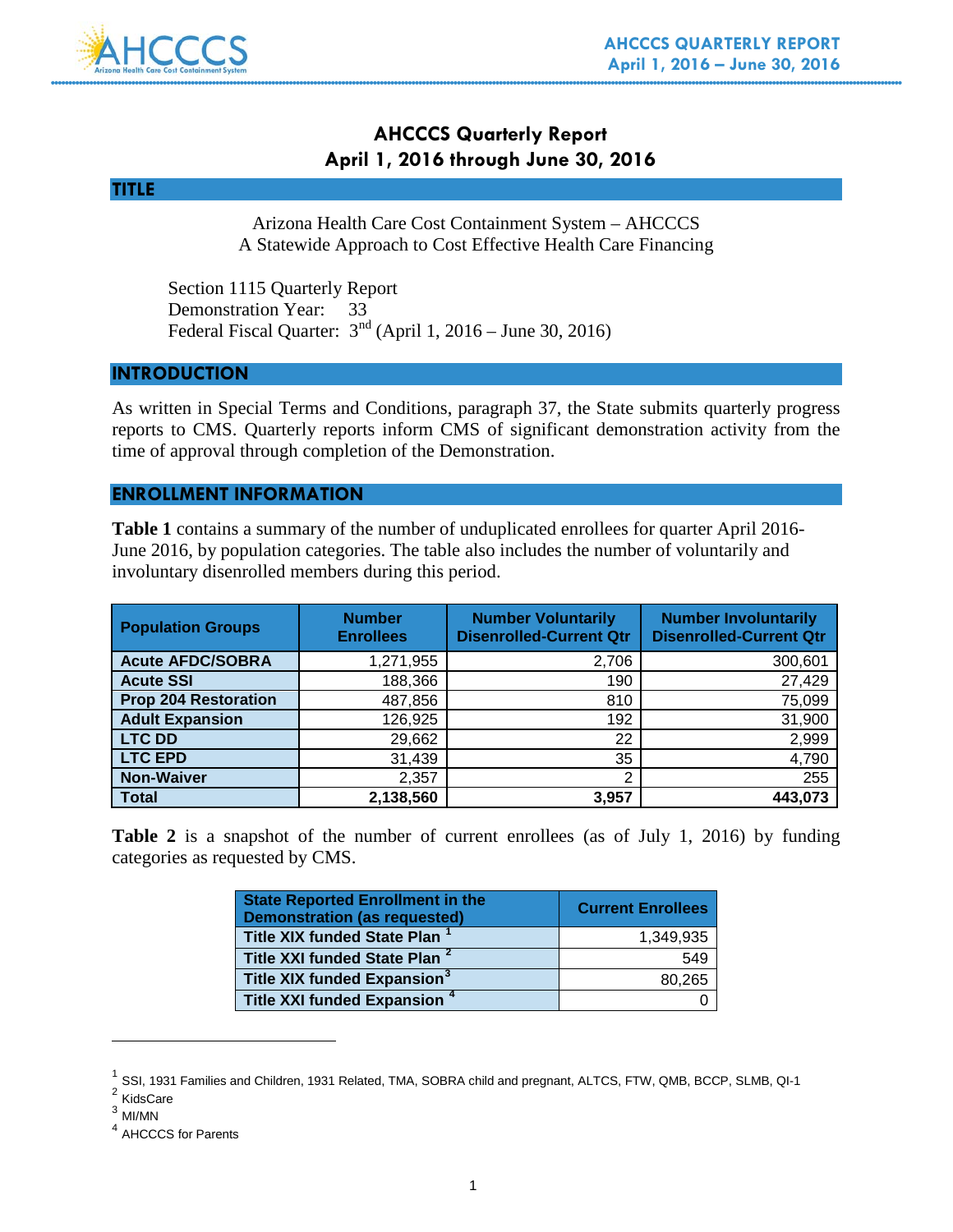

| <b>DSH Funded Expansion</b>             |        |
|-----------------------------------------|--------|
| <b>Other Expansion</b>                  |        |
| <b>Pharmacy Only</b>                    |        |
| <b>Family Planning Only<sup>3</sup></b> |        |
| <b>Enrollment Current as of</b>         | 7/1/16 |

Table 3 represents number of members who received services through the Agency with Choice program<sup>[6](#page-2-1)</sup> for the quarter April  $2016 -$  June 2016.

| <b>State Reported Program Enrollment</b> | <b>Current Enrollees</b> |
|------------------------------------------|--------------------------|
| <b>Agency with Choice Program</b>        | 2,208                    |

# **OPERATIONAL/POLICY DEVELOPMENTS/ISSUES**

### *Waiver Update*

AHCCCS submitted the 1115 Waiver application on September 30, 2015. We are continuing our negotiations with CMS on issues related to our waiver proposal.

### *State Plan Update*

During the reporting period, the following State Plan Amendments (SPA) were filed and/or approved:

| SPA#              | <b>Description</b>                                                | <b>Filed</b> | <b>Approved</b> | <b>Eff. Date</b> |
|-------------------|-------------------------------------------------------------------|--------------|-----------------|------------------|
| Title XIX         |                                                                   |              |                 |                  |
| <b>SPA 16-003</b> | Vaccines and<br>Immunizations                                     | 5/12/16      |                 | 7/1/16           |
| <b>Title XXI</b>  |                                                                   |              |                 |                  |
| <b>SPA 16-017</b> | Change the premium lock<br>out period from 90 days to<br>2 months | 5/27/16      |                 | 7/26/16          |
| <b>SPA 16-016</b> | Remove the enrollment<br>cap on the KidsCare<br>program           | 5/23/16      |                 | 7/26/16          |

### *Legislative Update*

 $\overline{a}$ 

AHCCCS did not propose or advocate on behalf of any legislation. Instead, the legislature introduced a number of bills that would have impacted the agency, including HB 2309, HB 2357, HB 2442, SB 1283, SB 1305, SB 1442, and SB 1507.

<span id="page-2-0"></span><sup>5</sup> Represents point-in-time enrollment as of 4/1/16

<span id="page-2-1"></span> $6$  Under the Agency with Choice option, the provider agency and the member/IR enter into a co-employment agreement. The provider agency serves as the legal employer of the Direct Care Worker (DCW) and the member/IR serves as the day-to-day managing employer of the DCW.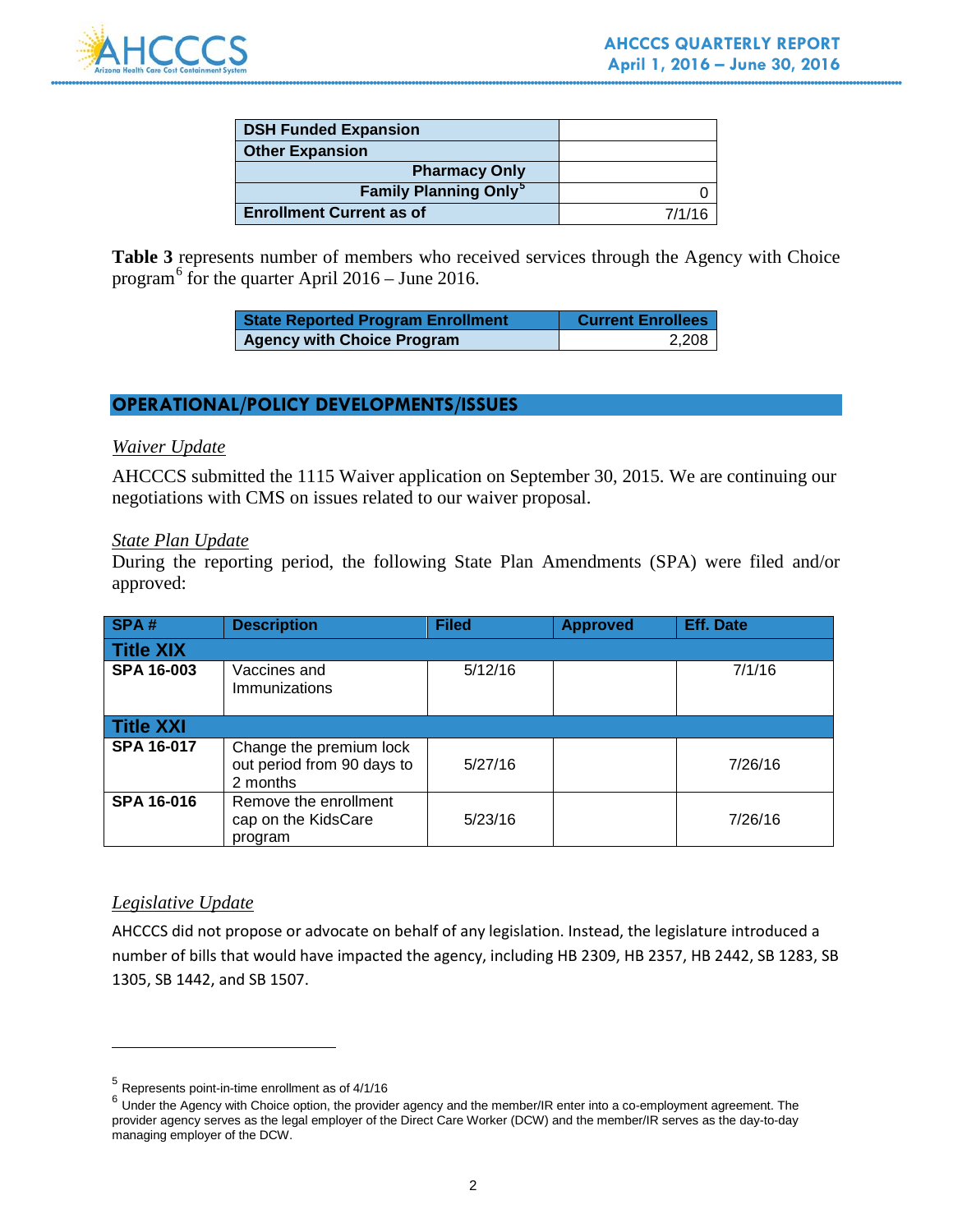

**HB 2309** (children's health insurance program) restores the CHIP (KidsCare) program. The bill would have required AHCCCS to submit to CMS a State Plan Amendment (SPA) within five days of enactment to resume enrollment in the program. Although the bill did not successfully make its way through the legislative process, proponents were successful in amending SB 1457 (eligibility; empowerment scholarships; health insurance), which included the same restoration language.

**HB 2357** (AHCCCS; podiatry services) adds podiatry services performed by a Podiatrist to the list of covered services for members who are at least 21 years of age. It was estimated that the restoration of these services would result in a General Fund (GF) obligation of \$214,200. Similar to HB 2309, HB 2357 was unsuccessful in making its way through the legislative process. Instead, restoration of podiatry services performed by a Podiatrist was included as part of the FY 2017 budget.

**HB 2442** (behavioral health; urgent need; children) was an emergency measure that was signed and effectuated by Governor Ducey on March 24, 2016. First, the bill requires that an out-of-homeplacement shall receive immediately on placement of the child from the Department of Child Safety (DCS) an updated complete placement packet that includes: 1) The child's RBHA designated point of contact; 2) AHCCCS customer service line; 3) A list of AHCCCS registered providers; and 4) Information regarding the out-of-home placement's rights. Second, if it is determined the foster or adoptive child is in need of behavioral health services, and the child is eligible for either Title XIX or Title XXI services, the out-of-home placement or adoptive parent may directly contact the RBHA for a screening and evaluation. Third, on completion of the initial evaluation, the out-of-home placement or adoptive parents shall call the RBHA designated point of contact and the AHCCCS customer service line if services are not received within twenty-one days to document the failure to receive services. If there is a failure to receive services, the out-of-home placement or adoptive parents may access services directly from any AHCCCS registered provider regardless of whether the provider is contracted with the RBHA and the provider must submit claims to the RBHA and accept the lesser of one hundred thirty percent of the AHCCCS fee schedule. Lastly, if the foster child moves into a different county because of the location of the child's out-of-home placement, the child's out-of-home placement may choose to have the child continue any current treatment in the previous county, or seek any new or additional treatment for the child in the out-of-home placement's county of residence.

**SB 1283** (controlled substances prescription monitoring program) requires a medical practitioner before prescribing an opioid analgesic or benzodiazepine controlled substance listed in schedule II, III or IV for a patient to obtain a patient utilization report regarding the patient for the preceding twelve months from the program's central database tracking system at the beginning of each new course of treatment, and reference the database at least quarterly while that prescription remains a part of the treatment. Exceptions to the requirements of the bill include a patient receiving hospice care or palliative care for a serious or chronic illness, a patient receiving care for cancer, a cancer-related illness or condition or dialysis treatment, a medical practitioner will administer the controlled substance, a patient is receiving the controlled substance during the course of inpatient or residential treatment in a hospital, nursing care facility, assisted living facility, correctional facility or mental health facility, a medical practitioner is prescribing the controlled substance to the patient for no more than a ten-day period for an invasive medical or dental procedure or a medical or dental procedure that results in acute pain to the patient, a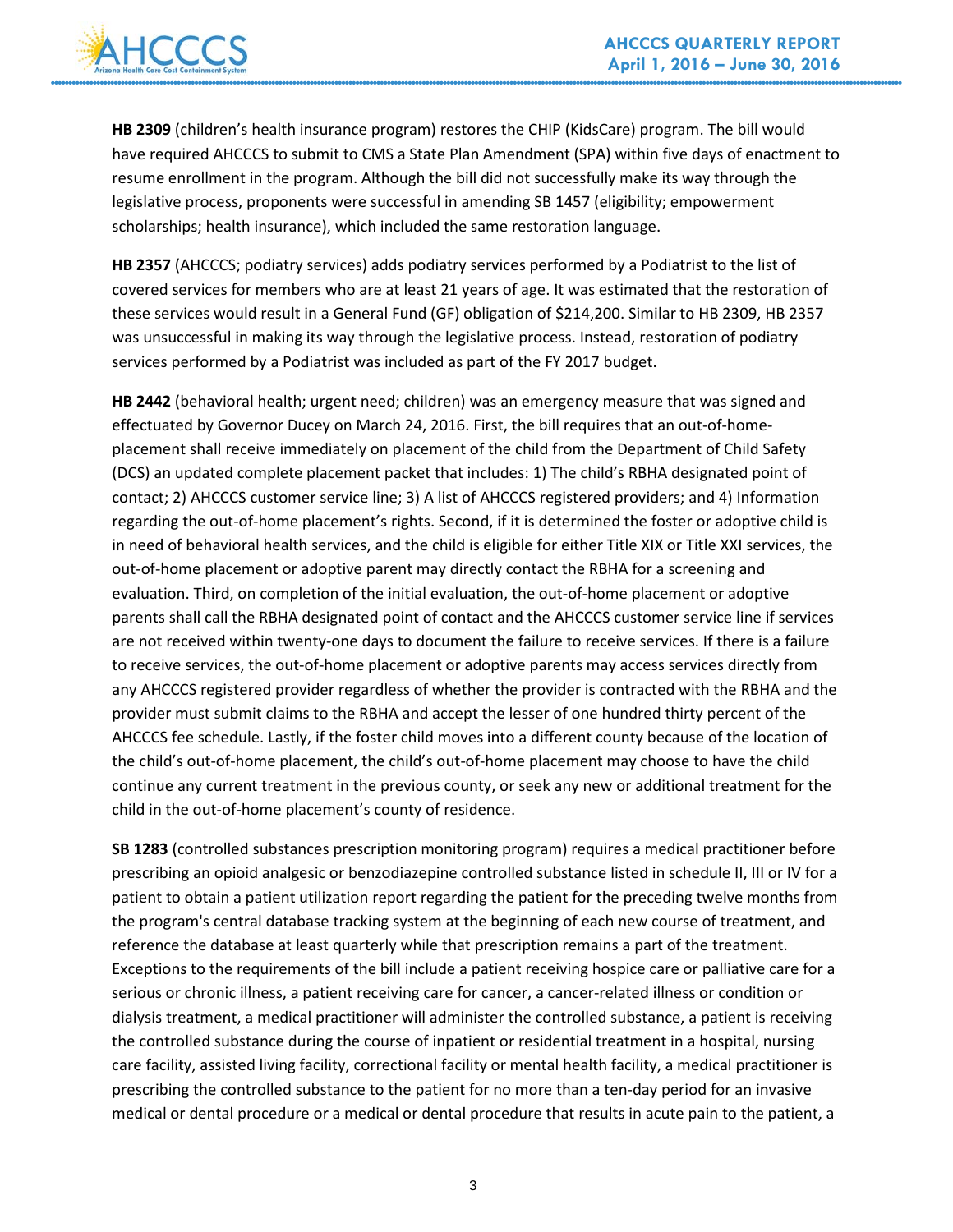

medical practitioner is prescribing no more than a five-day prescription and has reviewed the program's central database tracking system for that patient within the last thirty days, and the system shows that no other prescriber has prescribed a controlled substance in the preceding thirty-day period, and medical practitioner that uses electronic medical records that integrate data from the controlled substances prescription monitoring program.

**SB 1305** (AHCCCS; covered services) expands the list of services available to the adult population by including Occupational Therapy in an outpatient setting. The GF costs associated with this service has been estimated to range from \$113,300 to \$271,900. SB 1305 was unsuccessful in making its way through the legislative process.

**SB 1442** (mental health services; information disclosure) modifies the requirements for health care providers or entities to allow the disclosure of confidential health care records to relatives, close personal friends or any other person identified by the patient as otherwise authorized or required by state or federal law.

**SB 1507** (ALTCS; dental services) expands the list of services that are required to be provided by the Arizona Long-Term Care System (ALTCS) program contractors to ALTCS members to include dental services in an annual amount of not more than \$1,000 per member. The legislation is consistent with the Governor's FY 2017 Budget Recommendation and is estimated to have a GF cost of \$1.4 million for the Elderly and Physically Disabled (EPD) program, and \$1.2 million for the Developmentally Disabled (DD) program.

The Arizona Legislature adjourned Sine Die on May 7<sup>th</sup>, 2016.

# **CONSUMER ISSUES**

In support of the quarterly report to CMS, presented below is a summary of advocacy issues received in the Office of Client Advocacy (OCA) for the quarter April 2016 – June 2016.

| Table 1 Advocacy Issues                                                                                              | <b>April</b>  | <b>May</b> | <b>June</b> | <b>Total</b> |
|----------------------------------------------------------------------------------------------------------------------|---------------|------------|-------------|--------------|
| 9+Billing Issues<br><b>Member reimbursements</b><br><b>Unpaid bills</b>                                              | 12            | 25         | 30          | 67           |
| <b>Cost Sharing</b><br>Co-pays<br><b>Share of Cost (ALTCS)</b><br><b>Premiums (Kids Care, Medicare)</b><br>$\bullet$ | $\mathcal{P}$ | 5          | 5           | 12           |
| <b>Covered Services</b><br><b>Eligibility Issues by Program</b><br>Can't get coverage due to:                        | 36            | 49         | 47          | 132          |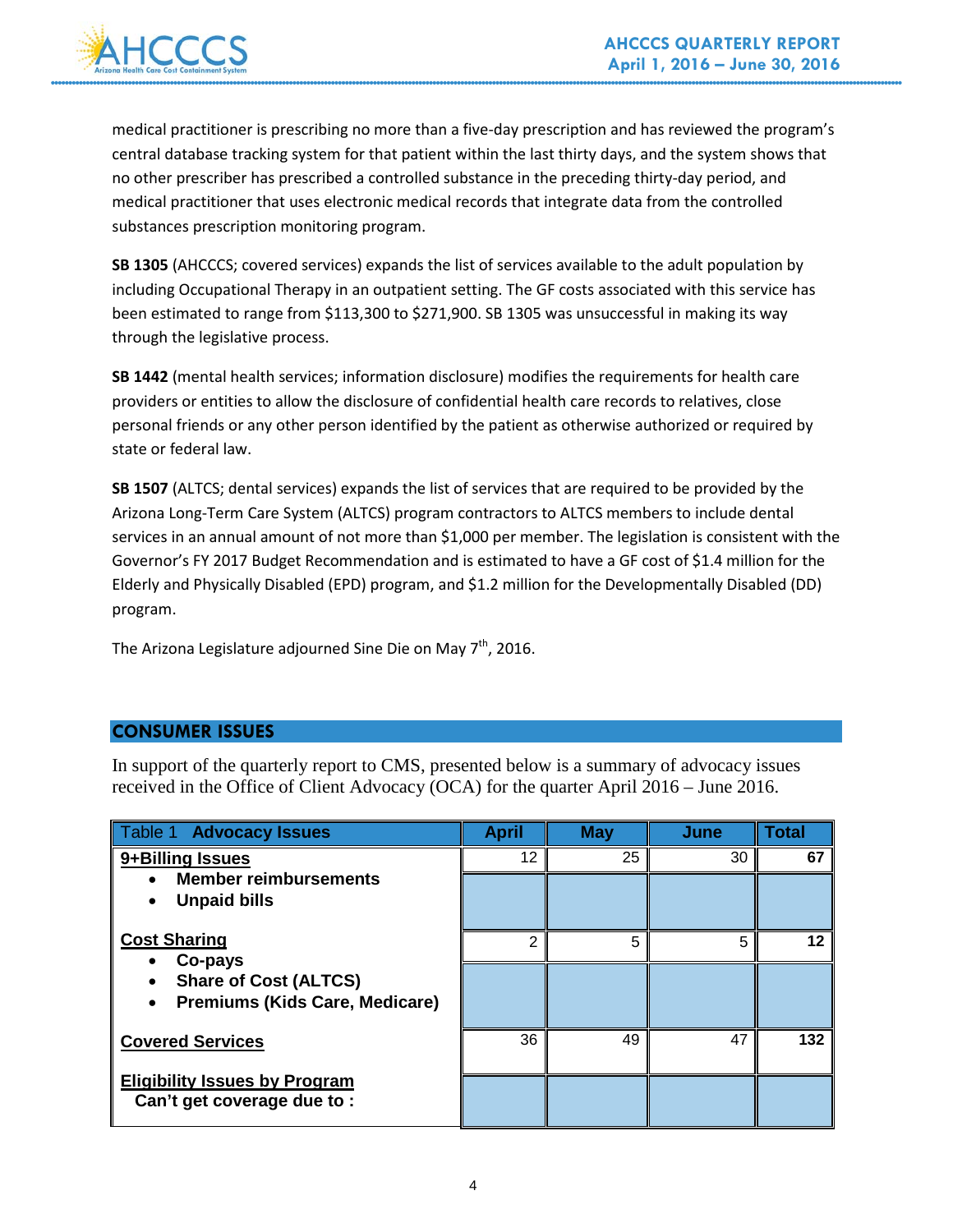

| <b>ALTCS</b>                                               | 9           | 9        | 10             | 28  |
|------------------------------------------------------------|-------------|----------|----------------|-----|
| <b>Resources</b>                                           |             |          |                |     |
| <b>Income</b>                                              |             |          |                |     |
| <b>Medical</b>                                             |             |          |                |     |
| <b>DES</b>                                                 | 85          | 99       | 57             | 241 |
| <b>Income</b>                                              |             |          |                |     |
| <b>Incorrect determination</b>                             |             |          |                |     |
| Improper referrals                                         |             |          |                |     |
| <b>Kids Care</b>                                           | $\mathbf 0$ | $\Omega$ | $\mathbf 0$    | 0   |
| <b>Income</b><br><b>Incorrect determination</b>            |             |          |                |     |
| <b>SSI/Medical Assistance Only</b>                         |             |          |                |     |
| <b>Income</b><br>$\bullet$                                 | 13          | 12       | $\overline{2}$ | 27  |
| Not categorically linked                                   |             |          |                |     |
| Information                                                |             |          |                |     |
| <b>Status of application</b><br>٠                          | 51          | 28       | 50             | 129 |
| <b>Eligibility Criteria</b>                                |             |          |                |     |
| <b>Community Resources</b><br>$\bullet$                    |             |          |                |     |
| Notification (Did not receive or<br>$\bullet$              |             |          |                |     |
| didn't understand)                                         |             |          |                |     |
|                                                            |             |          |                |     |
| <b>Medicare</b>                                            | 12          | 5        | 8              | 25  |
| <b>Medicare Coverage</b>                                   |             |          |                |     |
| <b>Medicare Savings Program</b>                            |             |          |                |     |
| <b>Medicare Part D</b>                                     |             |          |                |     |
|                                                            |             |          |                |     |
| <b>Prescriptions</b>                                       | 60          | 44       | 30             | 134 |
| <b>Prescription coverage</b><br>٠                          |             |          |                |     |
| <b>Prescription denial</b><br>$\bullet$                    |             |          |                |     |
|                                                            |             |          |                |     |
| <b>Issues Referred to other Divisions:</b>                 |             |          |                |     |
|                                                            |             |          |                | 0   |
| 1. Fraud-Referred to Office of Inspector                   | 0           | 0        | 0              |     |
| General (OIG)                                              |             |          |                |     |
|                                                            |             |          |                |     |
| 2. Quality of Care-Referred to Division of                 | 7           | 11       | 12             | 30  |
| <b>Health Care Management (DHCM)</b>                       |             |          |                |     |
| <b>Health Plans/Providers (Caregiver</b><br>$\bullet$      |             |          |                |     |
| issues, Lack of providers)                                 |             |          |                |     |
| <b>Services</b>                                            |             |          |                |     |
| (Equipment, Nursing Homes,<br><b>Optical and Surgical)</b> |             |          |                |     |
| <b>Total</b>                                               | 287         | 287      | 251            | 825 |
|                                                            |             |          |                |     |

**Note: Categories of good customer services, bad customer service, documentation, policy, and process are captured under the category it may relate to.**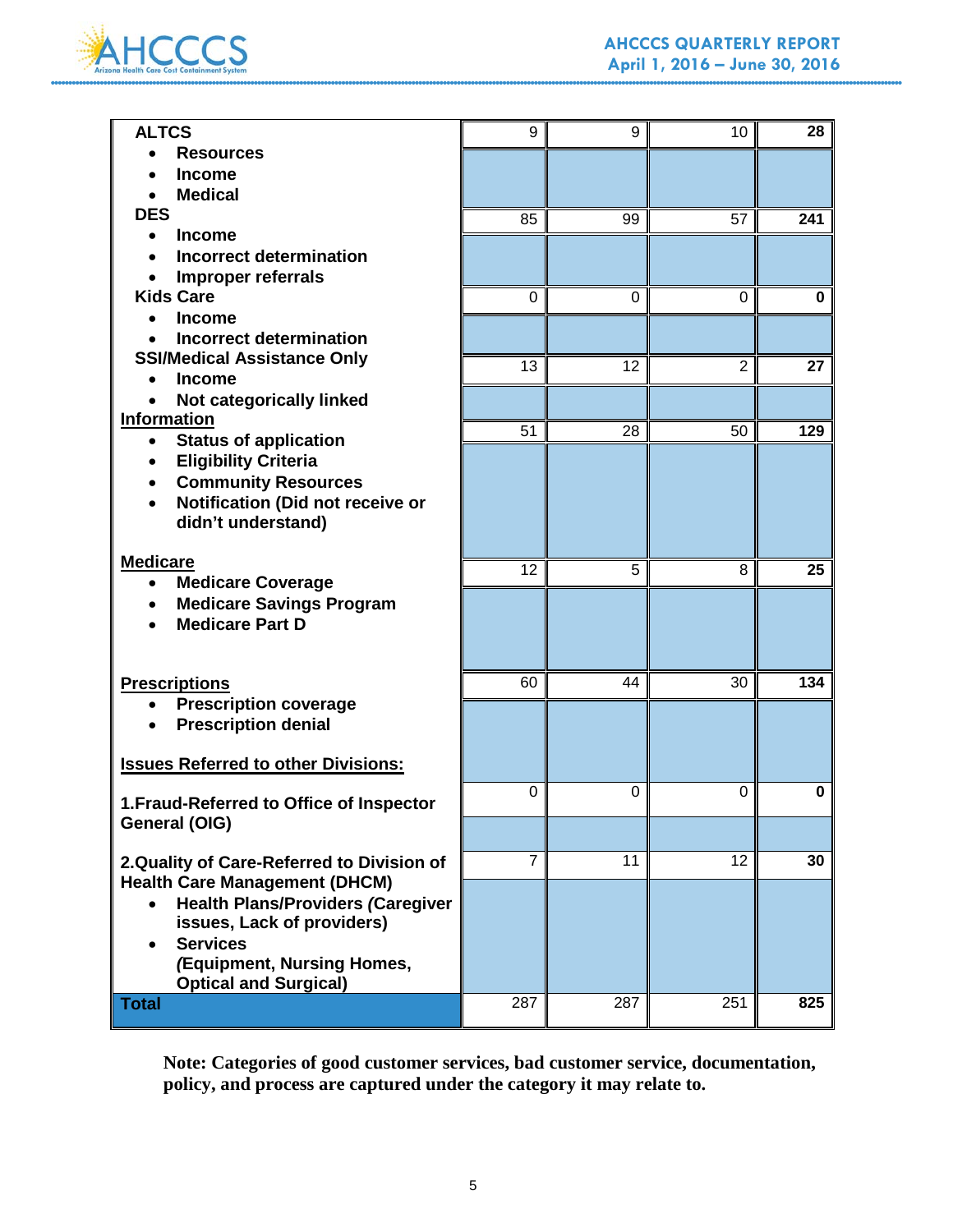

| <b>Table 2 Issue Originator</b>               | April | May | June | Total |
|-----------------------------------------------|-------|-----|------|-------|
| <b>Applicant, Member or</b><br>Representative | 237   | 255 | 213  | 705   |
| <b>CMS</b>                                    | З     | ົ   |      |       |
| <b>Governor's Office</b>                      |       |     |      |       |
| <b>Ombudsmen/Advocates/Other</b><br>Agencies  | 41    | 25  | 34   | 100   |
| <b>Senate &amp; House</b>                     | 6     |     | ◠    | 14    |
| <b>Total</b>                                  | 287   | 287 | 251  | 825   |

**Note: This data was compiled from the OCA logs from the OCA Client Advocate and the Member Liaison.**

**\*Governor's staff now sending through Ombudsmen office**

### **COMPLAINTS AND GRIEVANCES**

In support of the quarterly report to CMS, presented below is a summary of the number of complaints and grievances filed on behalf of beneficiaries participating in the SMI and CRS integration projects, broken down by access to care, health plan and provider satisfaction.

| <b>SMI Member Grievances and</b><br><b>Complaints</b> | Apr-16 | $May-16$ | $Jun-16$ | Total |
|-------------------------------------------------------|--------|----------|----------|-------|
| <b>Access to Care</b>                                 | 21     | 25       | 25       | 71    |
| <b>Health Plan</b>                                    | 130    | 120      | 134      | 384   |
| <b>Provider Satisfaction</b>                          | 210    | 189      | 186      | 585   |
| Total                                                 | 361    | 334      | 345      | 1,040 |

| <b>CRS Member Grievances and</b><br><b>Complaints</b> | Apr- $16$ | $May-16$ | $Jun-16$ | Total |
|-------------------------------------------------------|-----------|----------|----------|-------|
| <b>Access to Care</b>                                 |           |          |          |       |
| <b>Health Plan</b>                                    |           |          |          |       |
| <b>Provider Satisfaction</b>                          |           |          |          | 17    |
| ∣ Total                                               | 10        | 10       |          | 23    |

### **OPT-OUT FOR CAUSE**

Attached is a summary of the opt-out requests filed by individuals with SMI in Maricopa County and Greater Arizona, broken down by months, health plans, counties, reasons for opt-out requests, opt-out outcome, and post-appeal opt-out outcomes.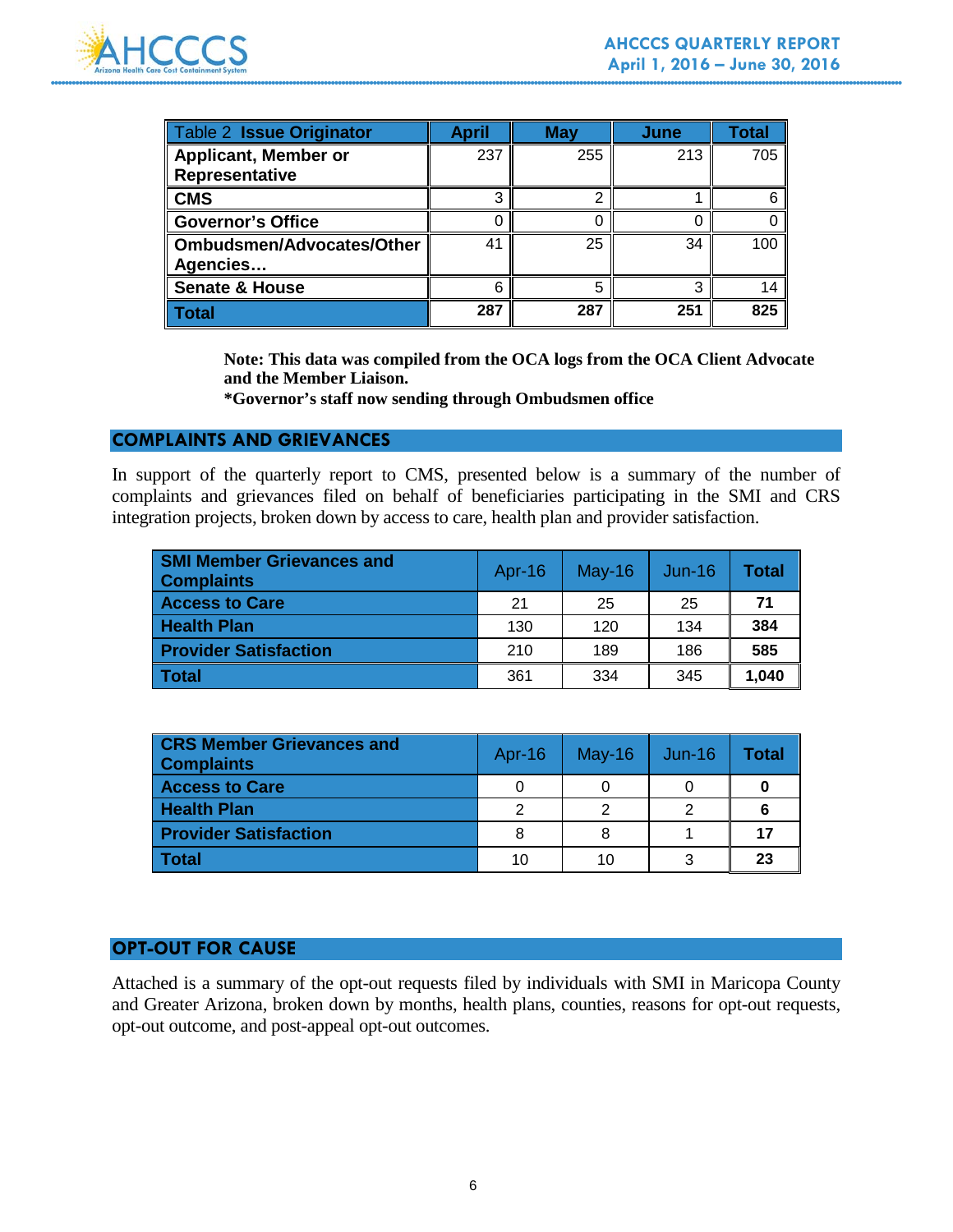

### **QUALITY ASSURANCE/MONITORING ACTIVITY:**

Attached is a description of AHCCCS' Quality Assurance/Monitoring Activities during the quarter. The attachment also includes updates on implementation of the AHCCCS Quality Assessment and Performance Improvement Strategy, in accordance with Balanced Budget Act (BBA) requirements.

# **ENCLOSURES/ATTACHMENTS**

Attached you will find the SMI opt-out for cause data (Attachment 1), Quality Assurance/Monitoring Activities including the CRS update for the quarter (Attachment 2), Arizona Medicaid Administrative Claiming (MAC) Random Moment Time Study (RMTS) results (Attachment 3), and the Budget Neutrality Tracking Schedule (Attachment 4)

### **STATE CONTACT(S)**

Monica Coury 801 E. Jefferson St., MD- 4200 Phoenix, AZ 85034 (602) 417-4534 **DATE SUBMITTED TO CMS**

August 31, 2016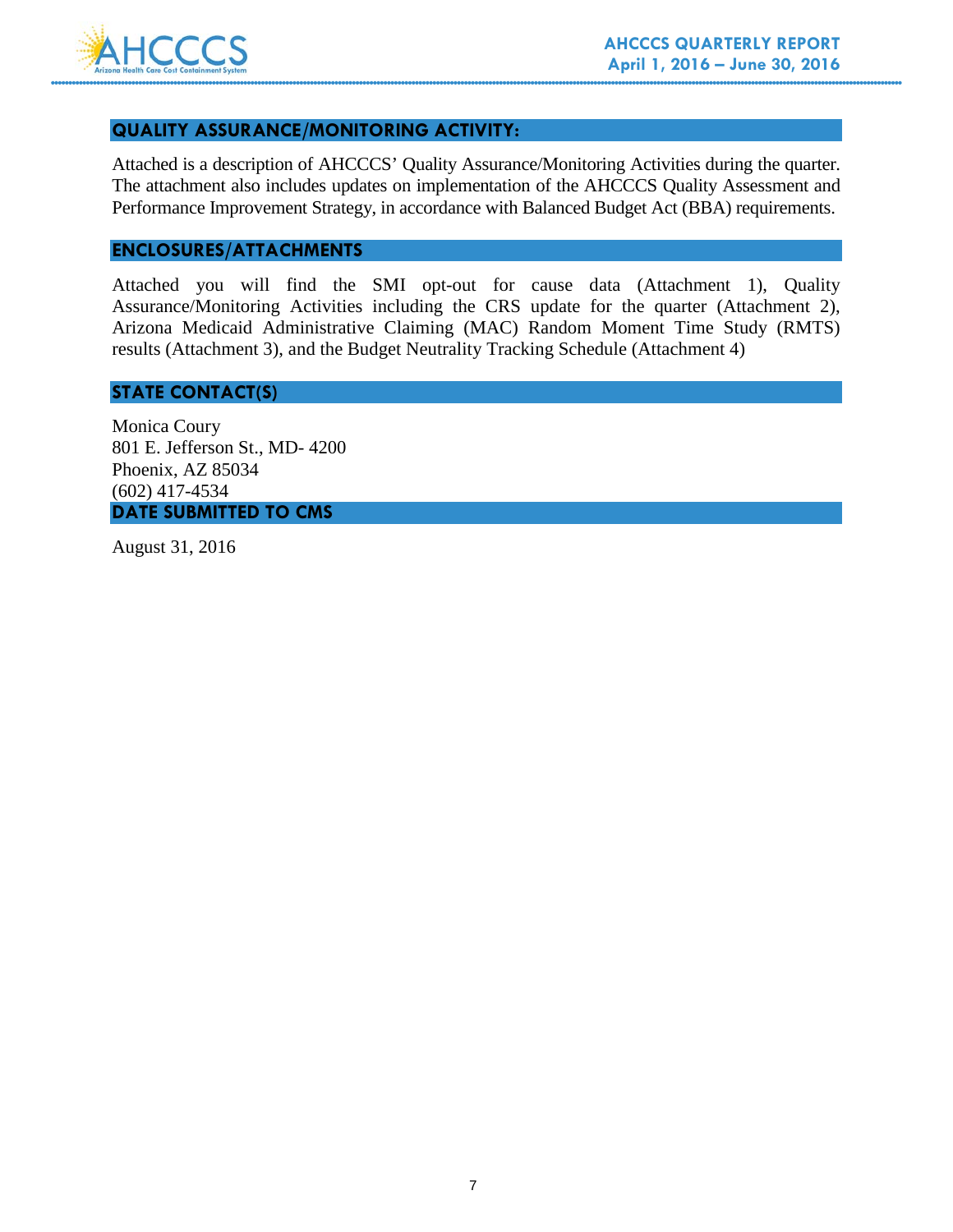# **Attachment 1: Opt-Out for Cause Report**



| Oct 2015 - June 2016 Opt Out Request |     |     |     |     |     |     |     |     |
|--------------------------------------|-----|-----|-----|-----|-----|-----|-----|-----|
| Oct                                  | Nov | Dec | Jan | Feb | Mar | Apr | Mav | Jun |
| 70                                   | 29  | 20  | 18  | 13  | 14  |     |     | 10  |



| Number of Opt-Out by County / Health Plans:<br>Oct. 2015 - June 2016 |              |    |  |
|----------------------------------------------------------------------|--------------|----|--|
| <b>HCIC</b>                                                          | Gila         | 2  |  |
| <b>HCIC</b>                                                          | Navajo       | 2  |  |
| <b>HCIC</b>                                                          | Coconino     |    |  |
| <b>HCIC</b>                                                          | Yavapai      | 22 |  |
| <b>HCIC</b>                                                          | <b>Total</b> | 30 |  |
| <b>CIC</b>                                                           | La Paz       |    |  |
| <b>CIC</b>                                                           | Cochise      |    |  |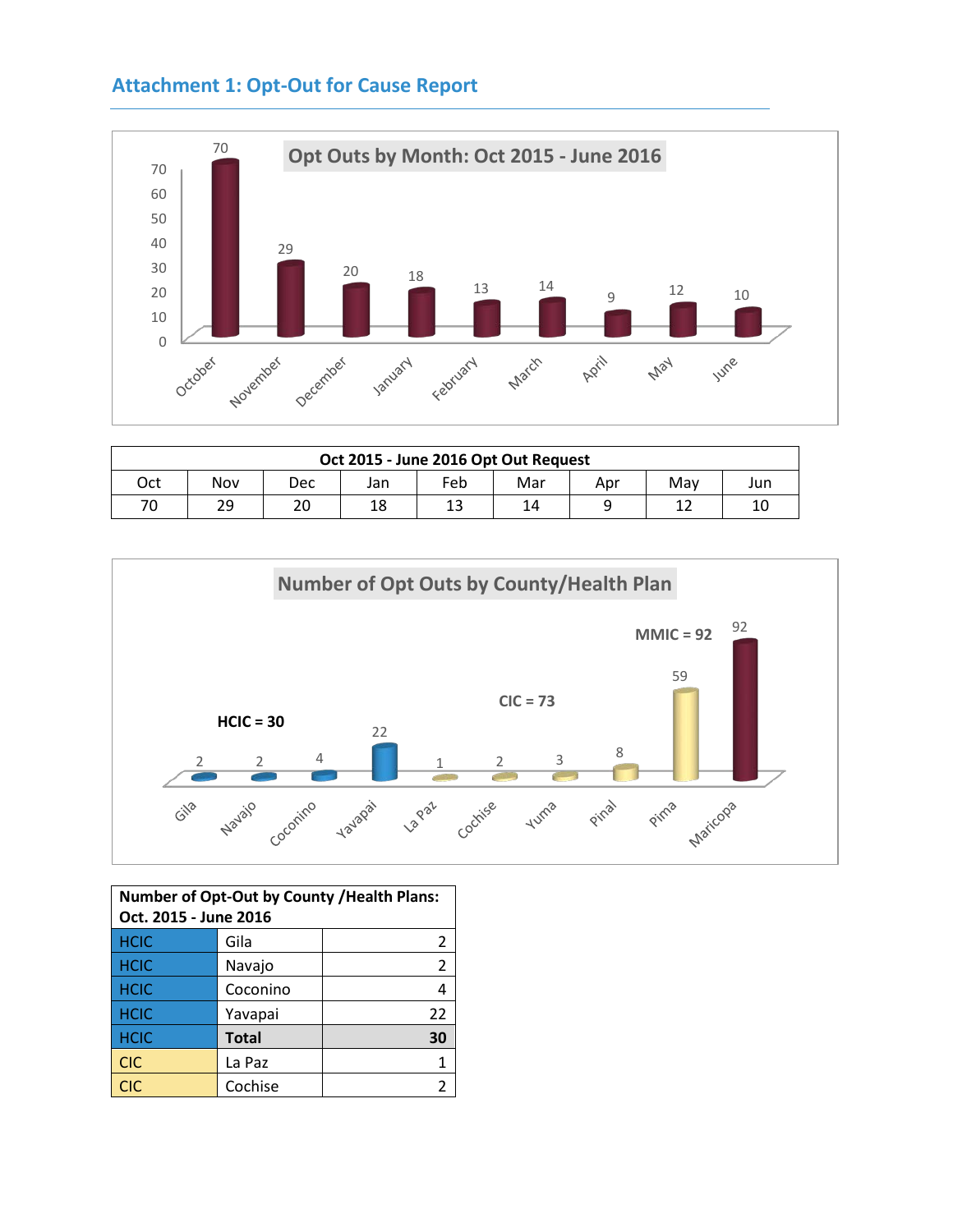# **Attachment 1: Opt-Out for Cause Report**

| <b>CIC</b>         | Yuma                |     |
|--------------------|---------------------|-----|
| <b>CIC</b>         | Pinal               |     |
| <b>CIC</b>         | Pima                | 59  |
| <b>CIC</b>         | <b>Total</b>        | 73  |
| <b>MMIC</b>        | Maricopa            | 92  |
| <b>Grand Total</b> | <b>All Counties</b> | 195 |



| Network | <b>Discrimination</b> | )ther | <b>Course of Care</b> |
|---------|-----------------------|-------|-----------------------|
| -74     | ᅩ<br>$\sim$           |       |                       |



| Oct 15- June 2016 Opt Out Decisions              |          |  |  |  |  |  |
|--------------------------------------------------|----------|--|--|--|--|--|
| <b>Denied</b><br>Withdraw<br>Pending<br>Approved |          |  |  |  |  |  |
| 178                                              | 11<br>ᆠᆠ |  |  |  |  |  |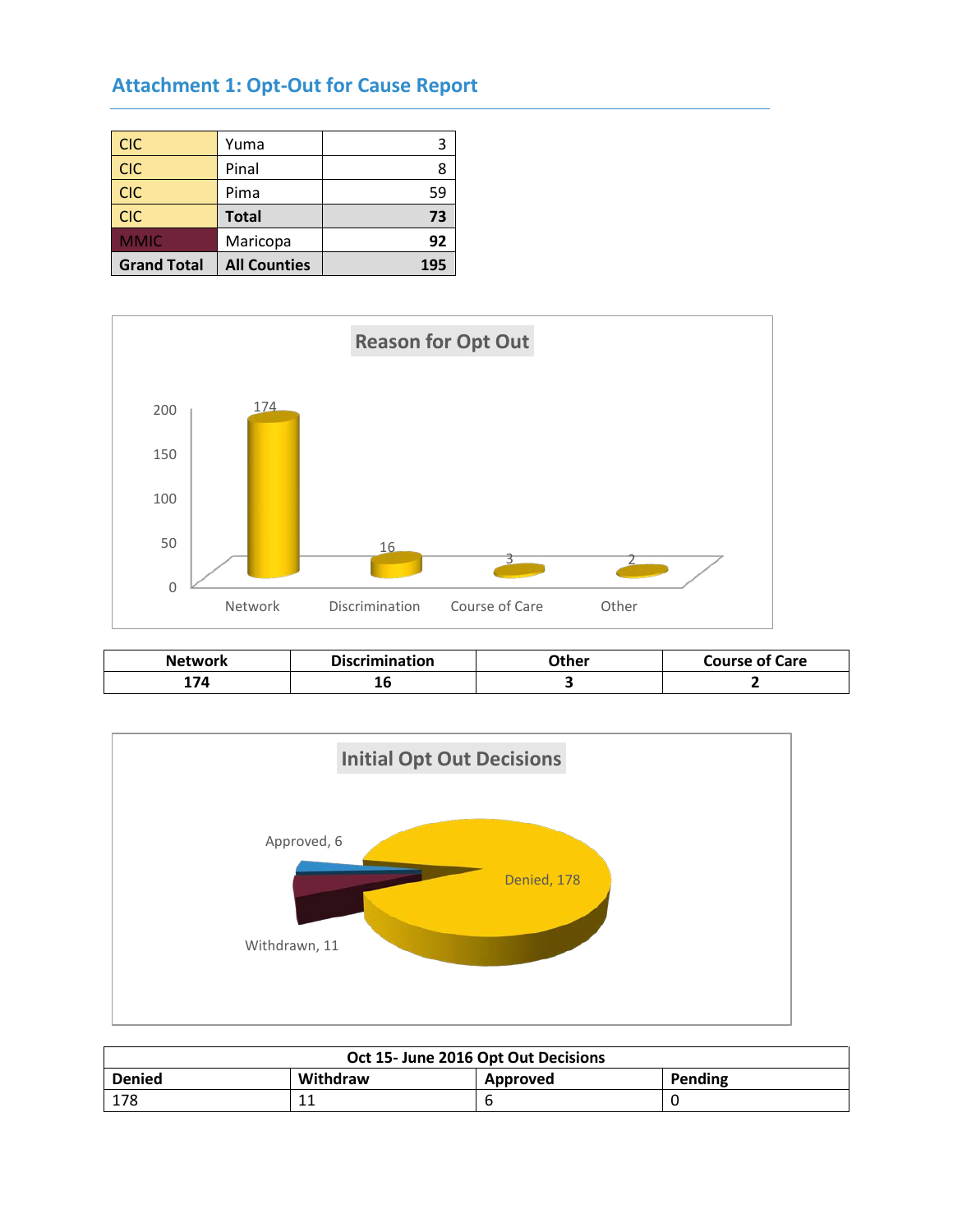# **Attachment 1: Opt-Out for Cause Report**



Out of the 178 denied Opt Out request only 22 appealed the decision.



| Oct 15- Jan 2016 Post Appeal Opt Out Outcomes |   |  |  |  |  |  |
|-----------------------------------------------|---|--|--|--|--|--|
| Pending                                       |   |  |  |  |  |  |
| Withdrawn                                     | q |  |  |  |  |  |
| <b>Denied</b>                                 |   |  |  |  |  |  |
| Approved                                      |   |  |  |  |  |  |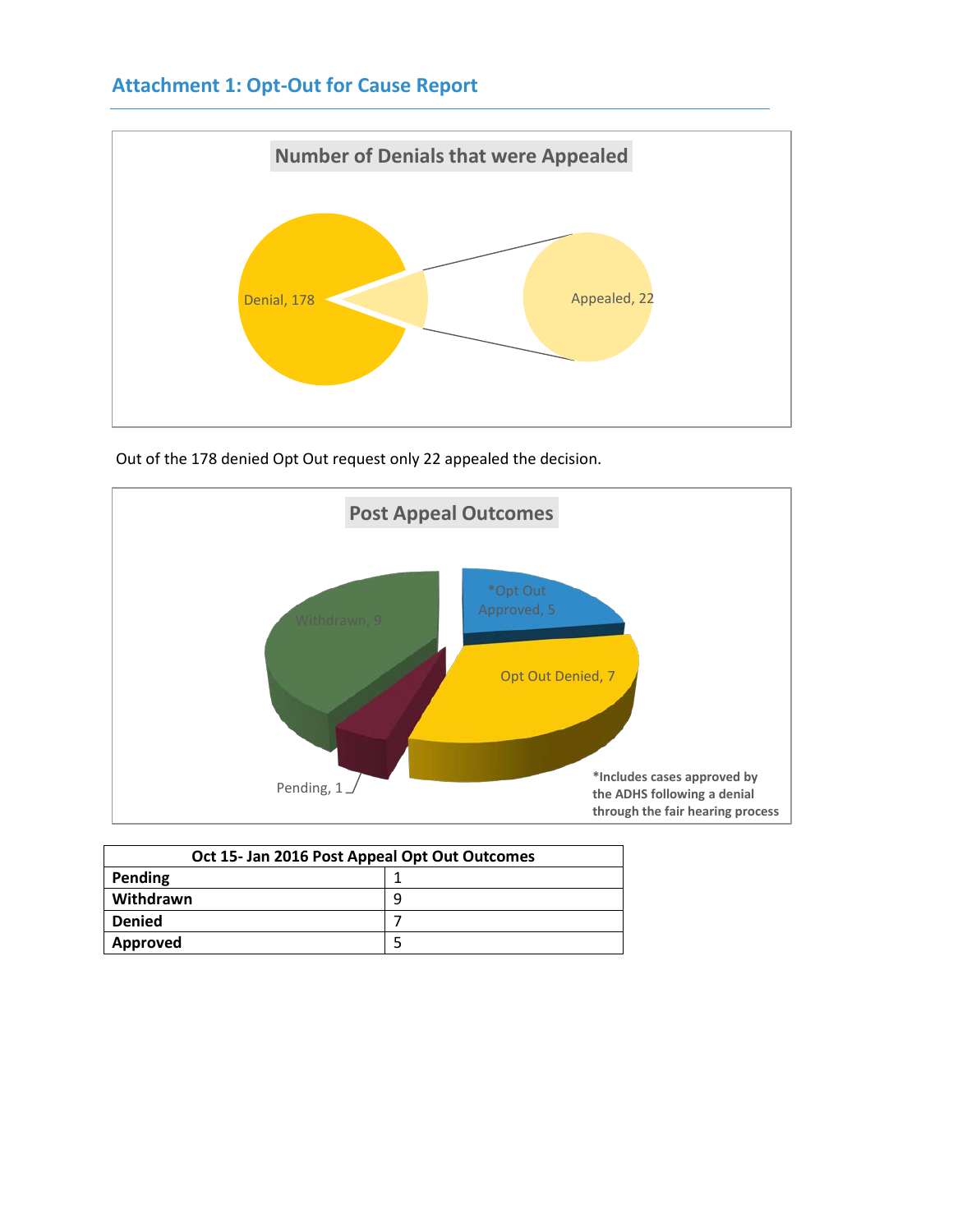# **ARIZONA HEALTH CARE COST CONTAINMENT SYSTEM**

# *Attachment II to the Section 1115 Quarterly Report*

# *Quality Assurance/Monitoring Activity*

# **Demonstration/Quarter Reporting Period**

Demonstration Year: 33

Federal Fiscal Quarter 3/2016 (4/2016 – 6/2016)

Prepared by the Division of Health Care Management August 2016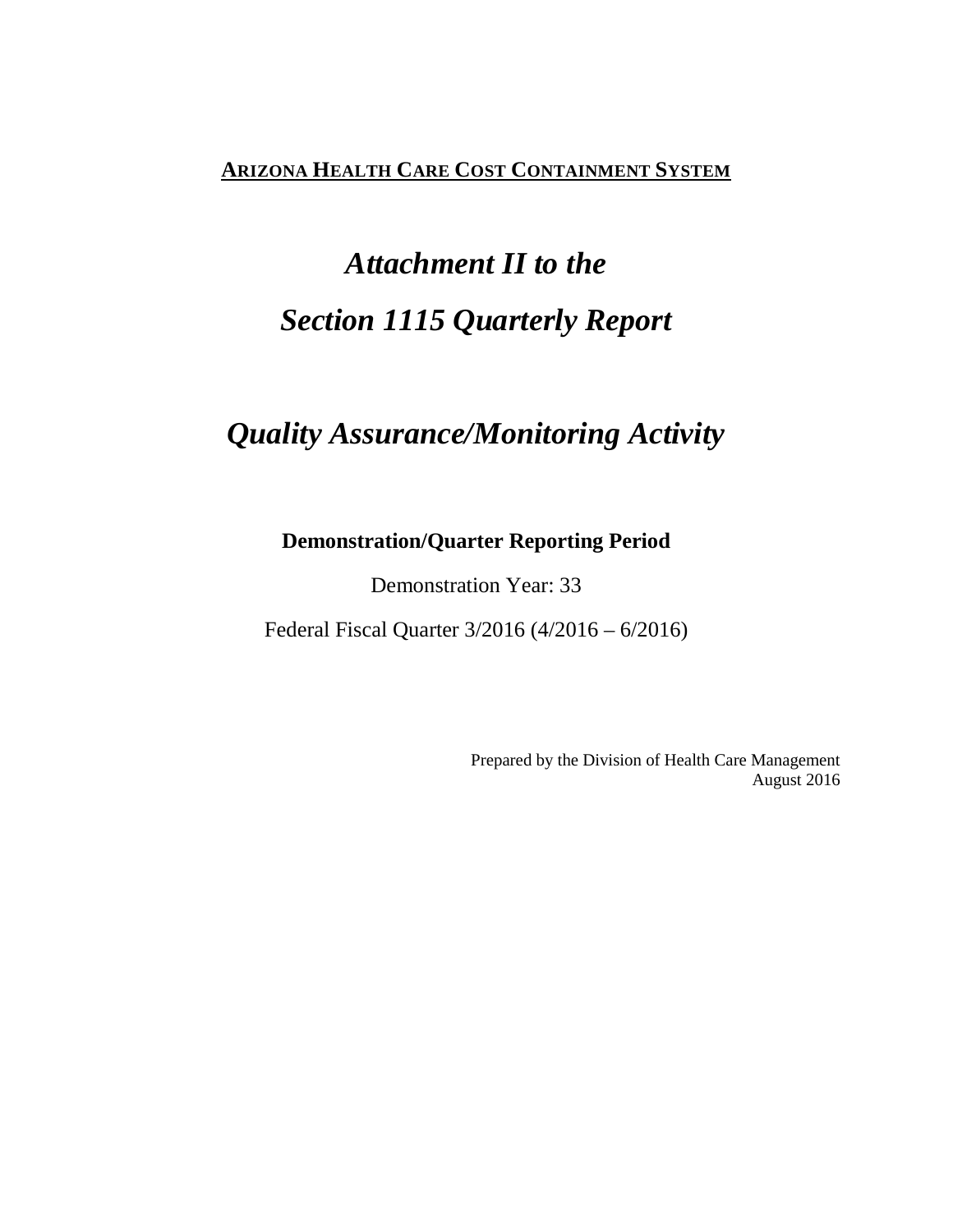# Introduction

This report describes the Arizona Health Care Cost Containment System (AHCCCS) quality assurance and monitoring activities that took place during the third quarter of federal fiscal year 2016, as required in STC 37 of the States' Section 115 Wavier. This report also includes updates related to AHCCCS' Quality Assessment and Performance Improvement Strategy, in accordance with the Balanced Budget Act requirements.

The AHCCCS Division of Health Care Management (DHCM) is responsible for directly overseeing the quality of health care services provided to its members enrolled with managed care organizations. DHCM is also responsible for the administrative and financial functions of the contracted health plans (Contractors). DHCM, in conjunction with other AHCCCS Divisions, sister agencies and community partners, continually focus on the provision of "comprehensive, quality health care for those in need", as delineated in the Agency mission.

DHCM is the division that houses the Clinical Quality Management (CQM) and Maternal and Child Health (MCH)/Early and Periodic Screening, Diagnostic and Treatment (EPSDT) Units. Those two units are the primary driver of efforts outlined in the Quality Strategy and the teams closely collaborate to ensure thoughtful processes for members, stakeholders, policies, and improvement activities.

The following sections provide an update on the States' progress and activities under each of the components of the 1115 Wavier and AHCCCS Quality Strategy.

# Stakeholder Involvement

The success of AHCCCS can be attributed, in part, to concentrated efforts by the agency to foster partnerships with its sister agencies, contracted managed care organizations (Contractors), providers and the community. During quarter three, AHCCCS continued these ongoing collaborations to improve the delivery of health care and related services to Medicaid recipients and KidsCare members, including those with special health care needs, and to facilitate networking to address common issues and solve problems. Feedback from sister agencies, providers and community organizations are included in the Agency's process for identifying priority areas for quality improvement and the development of new initiatives.

# *Collaborative Stakeholders*

The AHCCCS CQM and MCH/EPSDT teams partner with a number of stakeholders, including but not limited to:

| Arizona Department of Health Services (ADHS)   Attorney General's Health Care Commitee |                                                                                              |  |  |
|----------------------------------------------------------------------------------------|----------------------------------------------------------------------------------------------|--|--|
| <b>Bureau of Tobacco and Chronic Disease</b>                                           |                                                                                              |  |  |
| ADHS Bureau of USDA Nutrition Programs                                                 | <b>Health Mothers/Healthy Babies</b>                                                         |  |  |
|                                                                                        | ADHS Immunization Program and Vaccines for   Arizona Health-E Connenction/Health Information |  |  |
| Children Program                                                                       | Network of Arizona                                                                           |  |  |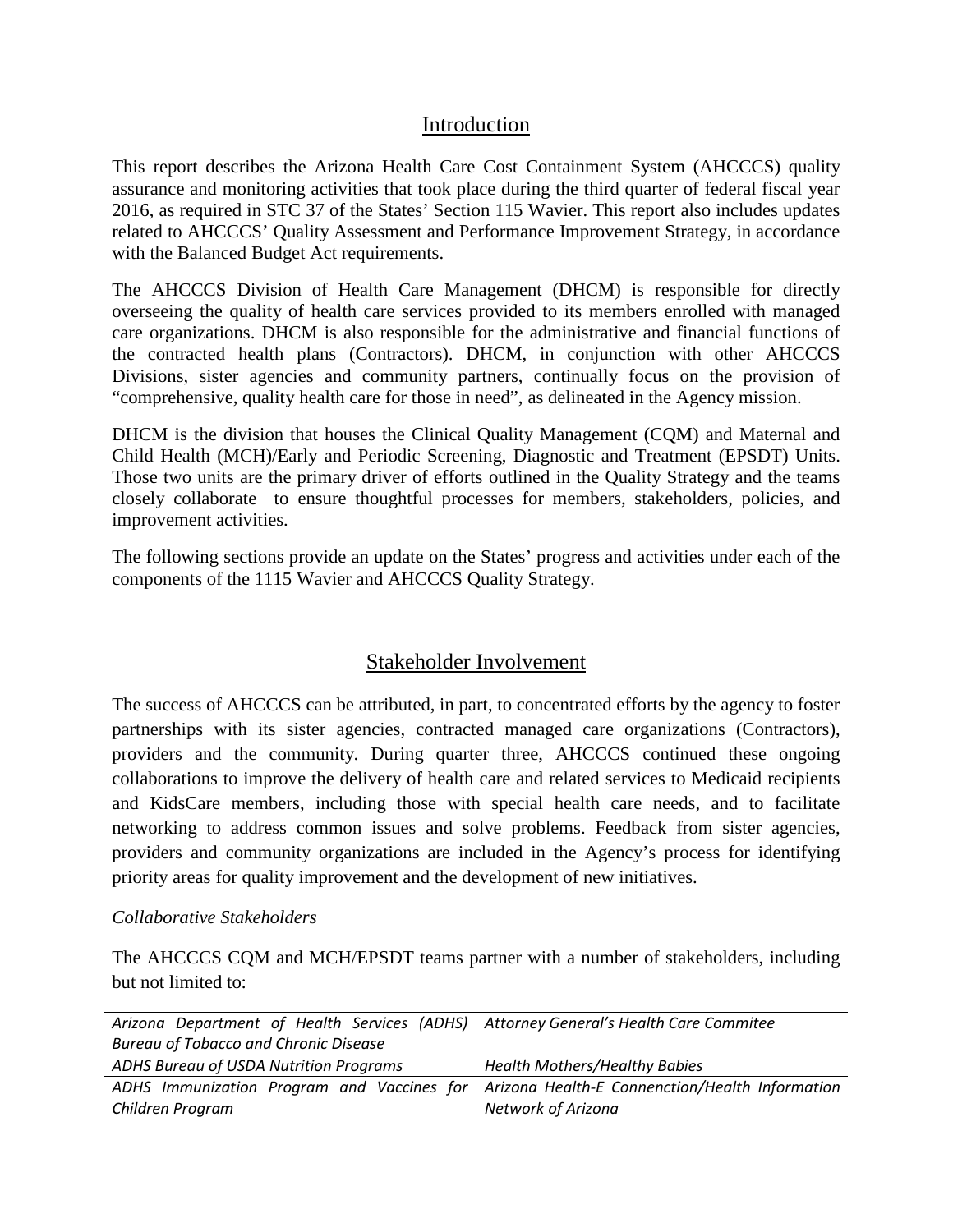| ADHS Office of Environmental Health - Targeted   | Arizona Diabetes Steering Committee                |
|--------------------------------------------------|----------------------------------------------------|
| <b>Lead Screening</b>                            |                                                    |
| Arizona Early Intervention Program (AzEIP)       | <b>Injury Prevention Advisory Council</b>          |
| Arizona Head Start Association                   | Arizona Newborn Screening Advisory Committee       |
| Task Force on Prevention of Prenatal Exposure to | <b>First Things First</b>                          |
| Alcohol and other Drugs                          |                                                    |
| Arizona Medical Association                      | Arizona Women, Infants, And Children Program       |
| Arizona Chapter of the American Academy of       | <b>Strong Families</b>                             |
| <b>Pediatrics</b>                                |                                                    |
| The Arizona Partnership for Immunization (TAPI)  | <b>ADHS Emergency Preparedness Office</b>          |
| Arizona Perinatal Trust                          | National Alliance on Mental Illness (NAMI) Arizona |

# Innovative Practices

AHCCCS is continually reviewing opportunities to improve the effectiveness of Arizona's health care delivery system as well as methods to promote optimized health for members, transparency, and efficiency. There are teams throughout the Agency that promote innovation for both internal and external processes. Below are some of the efforts that the Quality, MCH, and EPSDT teams are involved in.

# Developing and Implementing Projects to Improve the Delivery System

# *Administrative Simplification*

As part of the Fiscal Year 2015 Arizona Budget Session, it was announced that the Division of Behavioral Health Services (DBHS) would be merging with AHCCCS, with the process finalizing on July 1, 2016. Efforts to integrate the two organizations began in April 2015. The AHCCCS/DBHS clinical teams were some of the first to integrate, with the CQM and MCH/EPSDT teams completing staff integration in September 2015. Since that time, numerous benefits have been experienced and staff have actively engaged with educating each other on their areas of expertise (physical health vs. behavioral health). Projects and initiatives are viewed through an enhanced lens of whole person health and are made stronger by the team collaboration and perspective.

Additionally, the Agency has taken the opportunity to evaluate all units and divisions and break down silos if any were found. One of the best benefits to the CQM and MCH/EPSDT teams are the new opportunities to work closely with the Customer Service, Medical Management, and Client Advocate units at the Agency. All teams have taken time to clearly define their scopes and areas of expertise, resulting in increased efficiency and enhanced collaboration for responding to member concerns. The teams have had face-to-face meetings and now regularly interact to make sure that members needs and concerns with Contractors and providers are addressed consistently.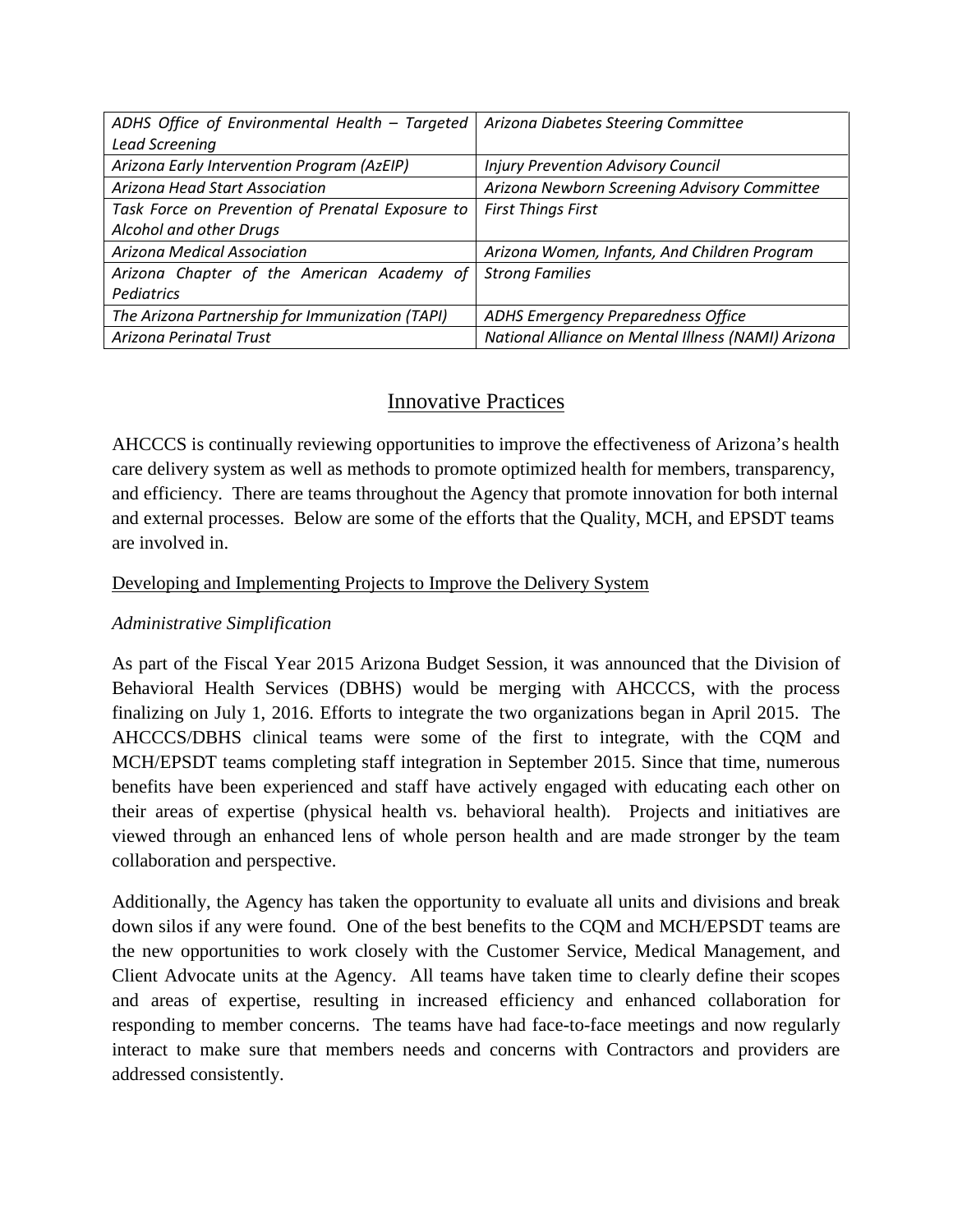# *Integration Efforts*

The CQM and MCH/EPSDT teams continue to monitor Contractor activies to ensure that integrated plans are providing for all needs of members, whether they be physical, behavioral, or special health care needs. There are quarterly deliverable that are reviewed to ensure that care and services are being delivered as expected (e.g. EPSDT visits for members aged 18 to 20 and enrolled in the Serious Mental Illness (SMI) - integrated plans). The teams also look for opportunities to highlight best practices from these plans; when identified, the Contractor is asked to present at quarterly all-Contractor meetings to share their work and outcomes. Additionally, resources are brought in to the Quarterly meetings that enhance knowledge around whole-person health as well as how Contractors can build collaborative efforts in those instances where members are receiving care and services from multiple entities.

# *Arizona Association of Health Plans (AzAHP)*

The Arizona Association of Health Plans (AzAHP) is an Association comprised of most health plans that contract with AHCCCS for Medicaid business. The Association led an effort, with the support of AHCCCS, in selecting and implementing a credential verification organization (CVO) that would be utilized by all AHCCCS Contractors. The purpose of moving this initiative forward was to reduce the burden of submission of applications, documents and attestations on providers that are contracted with multiple Medicaid health plans. The credentialing process for primary source verification was implemented in the first quarter of this fiscal year.

The Association is a welcome partner for AHCCCS as it offers a singe point of contact for the Contracotrs and promotes consistentcy across the system. The Association works closely with AHCCCS to discuss Contractor concerns, barriers, and challenges to the efforts they are asked to undertake, but also provides valuable feedback for consideration as the direct link to the care and services being provided. AHCCCS utilizes the Association to provide stakeholder insight and to collaborate and promote new initiatives.

### Identifying Priority Areas for Improvement

AHCCCS has established an objective, systematic process for identifying priority areas for improvement. This process involves a review of data from both internal and external sources, while also taking into account such factors as the prevalence of a particular condition and population affected, the resources required by both AHCCCS and Contractors to conduct studies and effect improvement, and whether the areas currently are priorities of CMS or state leadership and/or can be combined with existing initiatives. Of importance is whether initiatives focused on the topic area are actionable and would result in improved quality improvement, member satisfaction and system efficiencies. Contractor input is also sought in prioritizing areas for improvement.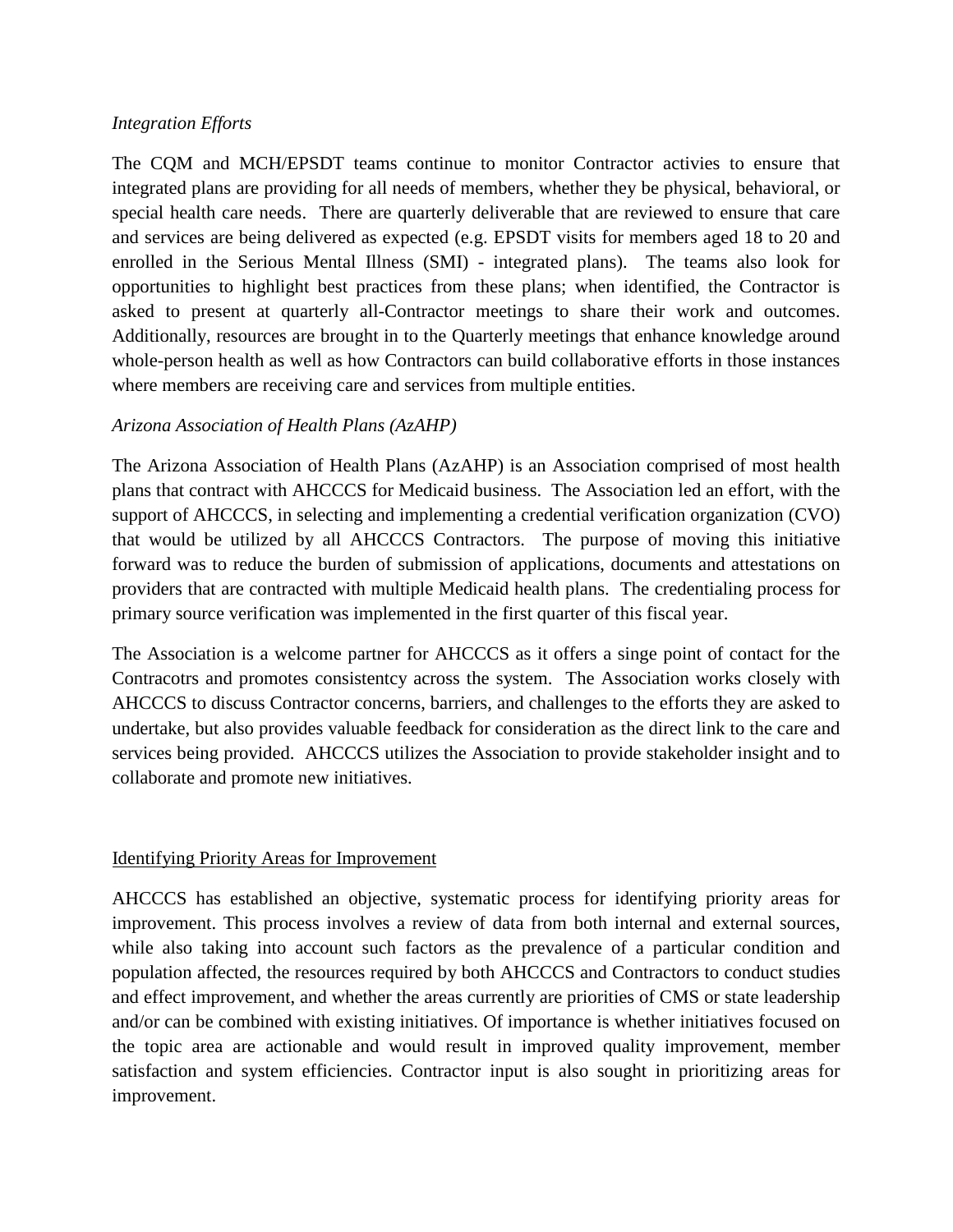During this quarter, one initiative continued for specific Contractor involvement and improvement, decreasing childhood obesity for the EPSDT population. This topic is being promoted through an AHCCCS/Contractor collaborative workgroup, with external stakeholders also being invited to participate to give presentations on community efforts.

• Innovations in Childhood Obesity – AHCCCS was selected by CHCS to participate in this initiative, AHCCCS formed a collaborative workgroup to drive these improvements across the state. AHCCCS has selected an FQHC to work in partnership with to collect data and implement interventions relevant to this initiative; AHCCCS Contractors have joined the workgroup that is driving the intensive planning efforts related to these directives. During quarter three AHCCCS and the selected FQHC finalized methods for collecting data which is being generated by the FQHC to share with both AHCCCS and participating Contractors.

# Establishing Realistic Outcome-Based Performance Measures

AHCCCS has long been a leader in developing, implementing and holding Contractors accountable to performance measure goals. AHCCCS developed and implemented HEDIS-*like* measures, before HEDIS existed. AHCCCS' consistency in performance expectations has resulted in many performance measures performing at a rate close to the NCQA HEDIS national Medicaid mean. For AHCCCS, the HEDIS-*like* measures have been a reasonable indicator of health care accessibility, availability and quality. AHCCCS has transitioned to measures found in the CMS Core measure sets that provide a better opportunity to shift the system towards indicators of health care outcomes, access to care, and patient satisfaction. This transition will also result in the ability to compare AHCCCS' rates with those of other states as the measure sets are implemented.

AHCCCS has developed new performance measure sets for all lines of business. Additional measures have been added to contracts for all lines of business, these measures include behavioral health measures for adults such as; follow-up after hospitalization for mental illness, Mental Health Utilization and Use of Opioids at high dosage. The new measures and related Minimum Performance Standards/Goals will become effective on October 1, 2016 which aligns with the start of a new contract period for all lines of business. The AHCCCS decision to transition to a new measure set was partially driven by a desire to align with measures sets such as the CHIPRA Core Measure Set, the Adult Core Measure Set, Meaningful Use, and others measure sets being implemented by CMS. AHCCCS has also updated the measure sets with contracts to reflect changes on measures implemented by CMS for the current contract year.

It is AHCCCS' goal to continue to develop and implement additional Core measures as the data sources become valid and reliable. Initial measures were chosen based on a number of criteria,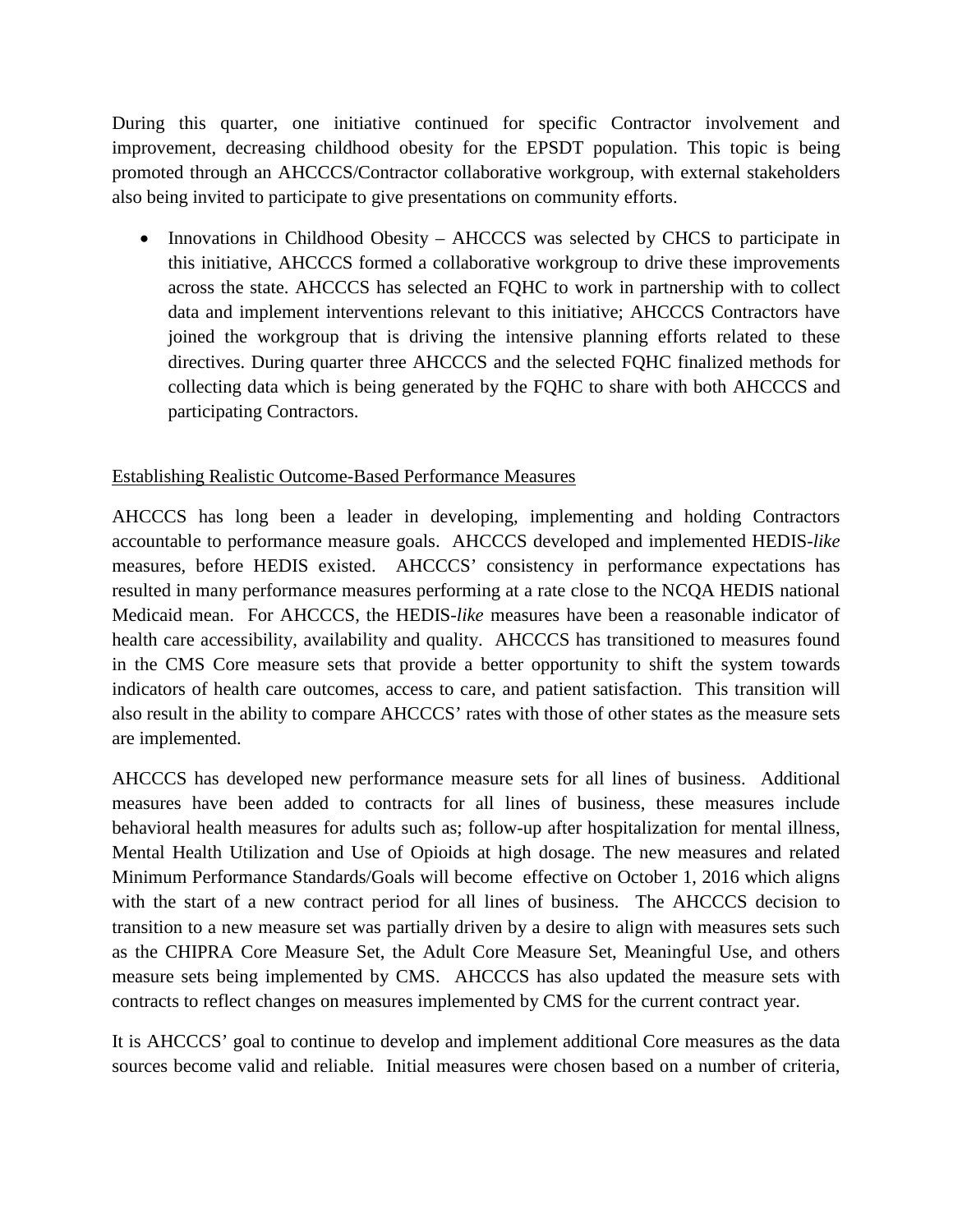which include greatest need for members, system ability to impact/improve results, alignment with national measure sets, and comparability across lines of business.

The health care system is evolving in relation to measuring quality. It is in a transitional phase in that what has existed as data sources and methodologies will no longer be enough. Yet, the systems, data sources and processes to fully achieve the next level in clinical outcomes and satisfaction measures are not yet fully developed or implemented such as electronic health records, health information exchange data and information that will be available through public health connectivity. Transitioning the AHCCCS measure sets is anticipated to support the adoption of electronic health records and use of the health information exchange which will, in turn, result in efficiencies and data/information that will transform care practices, improve individual patient outcomes and population health management, improve patient satisfaction with the care experience, increase efficiencies and reduce health care costs.

| <b>Measures</b>                                                     | <b>Acut</b><br>$\mathbf{e}$ | <b>ALTC</b><br>S<br>E/PD | GMS/S<br>$\mathbf{A}$     | <b>SM</b><br>т | <b>CMD</b><br>P | <b>CR</b><br>$\mathsf{s}$ | <b>DD</b><br>D | <b>HEDI</b><br><sub>S</sub> | <b>CMS</b><br><b>Adult</b><br><b>Core</b><br><b>Measure</b><br>S | <b>CHIPRA</b><br><b>Core</b><br><b>Measure</b><br>$\mathsf{s}$ |
|---------------------------------------------------------------------|-----------------------------|--------------------------|---------------------------|----------------|-----------------|---------------------------|----------------|-----------------------------|------------------------------------------------------------------|----------------------------------------------------------------|
| <b>ADULT</b><br><b>MEASURES</b>                                     |                             |                          |                           |                |                 |                           |                |                             |                                                                  |                                                                |
| <b>Inpatient Utilization</b>                                        | X                           | X                        |                           | X              | X               | X                         | $\pmb{\times}$ | X                           |                                                                  |                                                                |
| <b>ED Utilization</b>                                               | X                           | X                        |                           | X              | X               | X                         | $\mathsf{X}$   | $\mathsf{x}$                |                                                                  |                                                                |
| Hospital Readmission                                                | X                           | X                        |                           | Χ              |                 |                           | X              |                             | X                                                                |                                                                |
| Follow-Up After<br>Hospitalization for<br>Mental Health, 7 Days     |                             | X                        | X                         | X              |                 |                           |                |                             | X                                                                |                                                                |
| Follow-Up After<br>Hospitalization for<br>Mental Health, 30<br>Days |                             | X                        | $\boldsymbol{\mathsf{X}}$ | X              |                 |                           |                |                             | X                                                                |                                                                |
| Adults' Access to<br>Preventive/Ambulator<br>y Health Services      | X                           | X                        |                           | Χ              |                 |                           | X              | X                           |                                                                  |                                                                |
| <b>Breast Cancer</b><br>Screening                                   | X                           |                          |                           | X              |                 |                           | X              |                             | X                                                                |                                                                |
| Cervical Cancer<br>Screening                                        | X                           |                          |                           | X              |                 |                           | X              |                             | X                                                                |                                                                |

#### **CYE 2017 Performance Measure Crosswalk**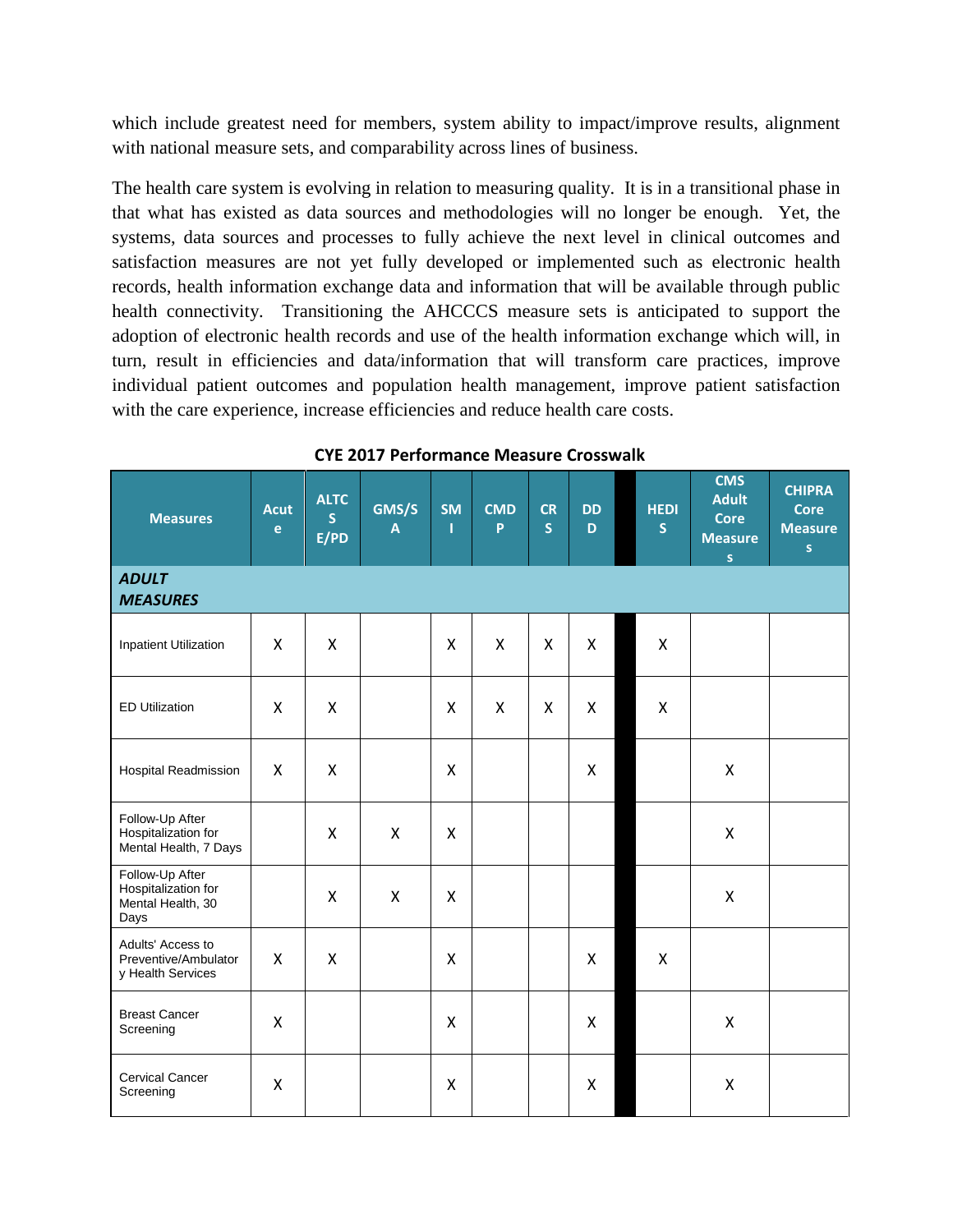| Chlamydia Screening<br>in Women                                                                                            | X |   |   | Χ |   |   | X |   | X |   |
|----------------------------------------------------------------------------------------------------------------------------|---|---|---|---|---|---|---|---|---|---|
| <b>Colorectal Screening</b>                                                                                                | X |   |   | Χ |   |   |   | X |   |   |
| CDC - HbA1c Testing                                                                                                        | X | X |   | Χ |   |   | X |   | X |   |
| CDC - HbA1c Poor<br>Control (>9.0%)                                                                                        | X | X |   | X |   |   | X |   | X |   |
| CDC - Eye Exam                                                                                                             | X | X |   | Χ |   |   | X | X |   |   |
| Flu Shots for Adults,<br>Ages 18 and Older*<br>(FVA)                                                                       | X | X |   | Χ |   |   | X |   | X |   |
| Diabetes Admissions,<br>Short-Term<br>Complications (PQI-<br>01)                                                           | X | X |   | Χ |   |   | X |   | X |   |
| Chronic Obstructive<br><b>Pulmonary Disease</b><br>(COPD) or Asthma in<br>Older Adults<br>Admission Rate (PQI-<br>05)      | X | X |   | Χ |   |   | X |   | X |   |
| Asthma in Younger<br><b>Adults Admissions</b><br>(PQI-15)                                                                  | X |   |   | Χ |   |   | X |   | X |   |
| <b>Heart Failure</b><br><b>Admission Rate</b><br>(PQI-08)                                                                  | X | X |   | X |   |   | X |   | X |   |
| <b>Timeliness of Prenatal</b><br>Care: Prenatal Care<br>Visit in the First<br>Trimester or Within 42<br>days of Enrollment | X |   |   | Χ |   |   |   |   |   | Χ |
| <b>Timeliness of Prenatal</b><br>Care: Postpartum<br>Care Rate                                                             | X |   |   | X |   |   |   |   | X |   |
| Mental Health<br>Utilization                                                                                               | X | X | X | X |   | X |   | X |   |   |
| Use of Opioids From<br>Multiple Providers at<br>High Dosage in<br>Persons Without<br>Cancer                                | X | X | X | X | X | X | X |   | X |   |
| Screening for Clinical<br>Depression and<br>Follow-Up Plan                                                                 |   | X |   |   |   |   |   |   | X |   |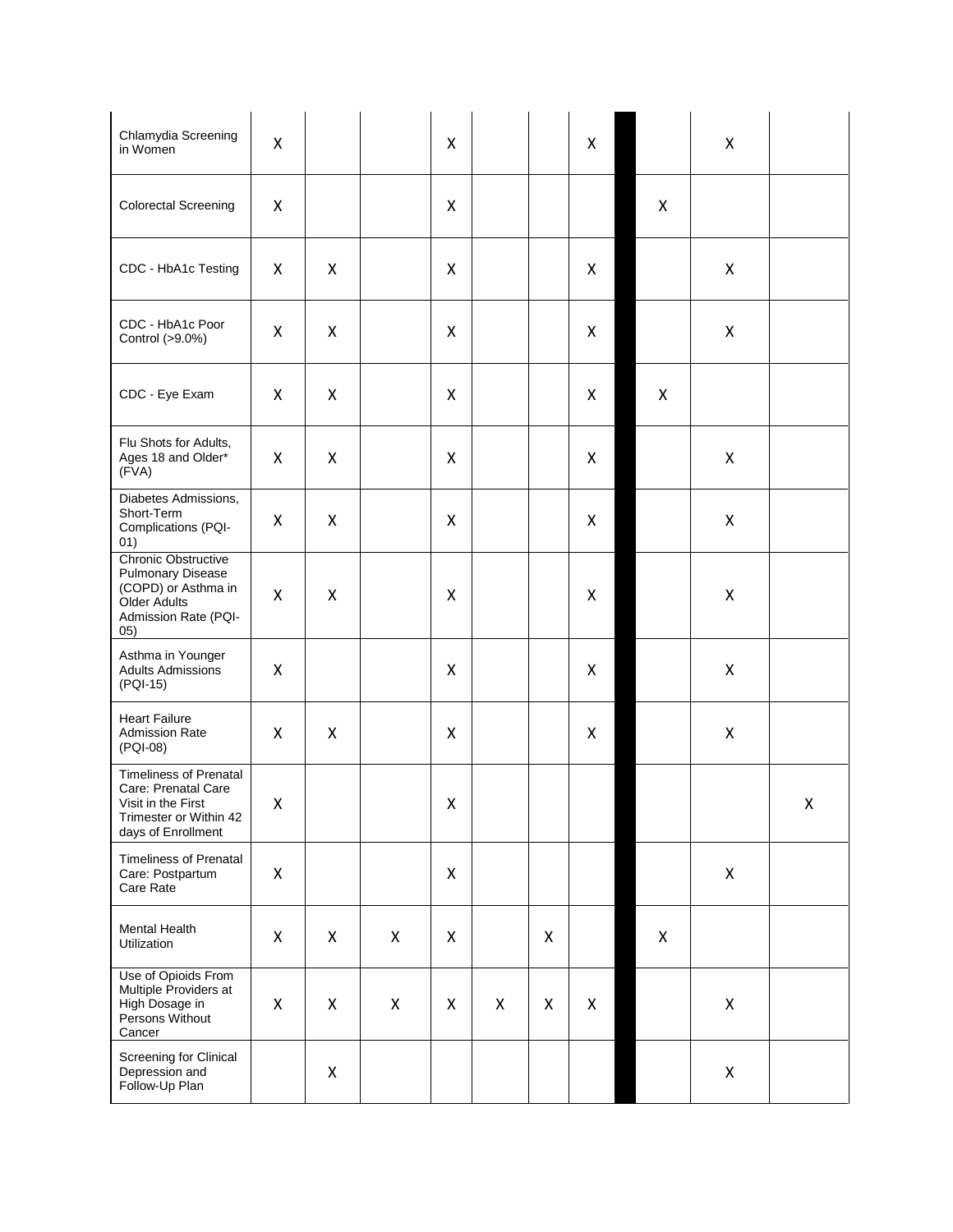| Annual Monitoring for<br>Patients on Persistent<br>Medications: Combo<br>Rate                                                        |   | X |                                                       | X |                    |   | X                  | X |   |
|--------------------------------------------------------------------------------------------------------------------------------------|---|---|-------------------------------------------------------|---|--------------------|---|--------------------|---|---|
| <b>Advance Directives</b>                                                                                                            |   | X |                                                       |   |                    |   |                    |   |   |
| Access to Behavioral<br>Health Professional<br>Services, 7 Days                                                                      |   |   | X                                                     | X |                    | X |                    |   |   |
| Access to Behavioral<br><b>Health Professional</b><br>Services, 23 Days                                                              |   |   | X<br>specific to<br>DDD and<br>aggregate<br>reporting | X |                    | X |                    |   |   |
| <b>Access to Behavioral</b><br><b>Health Professional</b><br>Services, 21 Days                                                       |   |   | X<br>specific to<br>CMDP<br>reporting                 |   | X                  |   |                    |   |   |
| <b>Diabetes Screening</b><br>for People with<br>Schizophrenia or<br>Bipolar Disorder Who<br>Are Using<br>Antipsychotic<br>Medication |   |   |                                                       | X |                    |   |                    | X |   |
| <b>CHILDRENS MEASURES</b>                                                                                                            |   |   |                                                       |   |                    |   |                    |   |   |
|                                                                                                                                      |   |   |                                                       |   |                    |   |                    |   |   |
| Children's Access to<br>PCPs, by age:<br>12-24 mo.                                                                                   | Χ |   |                                                       |   | $\pmb{\mathsf{X}}$ | Χ | $\pmb{\mathsf{X}}$ |   | X |
| Children's Access to<br>PCPs, by age:<br>25 mo.- 6 yrs.                                                                              | X |   |                                                       |   | X                  | X | X                  |   | X |
| Children's Access to<br>PCPs, by age:<br>7 - 11 yrs.                                                                                 | X |   |                                                       |   | X                  | X | X                  |   | X |
| Children's Access to<br>PCPs, by age:<br>12 - 19 yrs.                                                                                | X |   |                                                       |   | X                  | X | X                  |   | X |
| Well-Child Visits: 15<br>mo.                                                                                                         | X |   |                                                       |   |                    | X |                    |   | X |
| Well-Child Visits: 3 - 6<br>yrs.                                                                                                     | X |   |                                                       |   | X                  | X | X                  |   | X |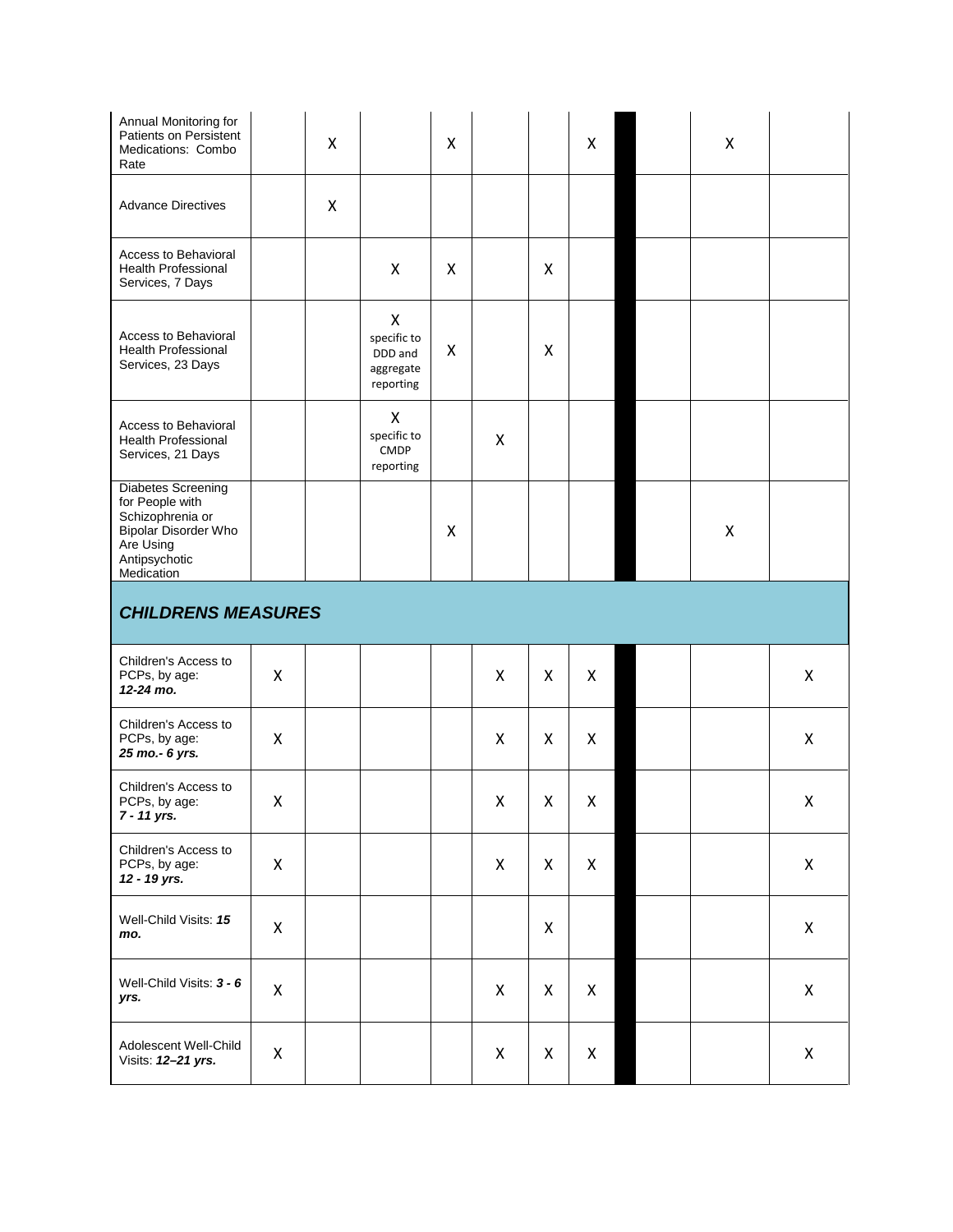| Children's Dental<br>Visits (ages 2-21)                                                                  | Χ |                        |   |                            | X<br>$(2-18)$<br>yrs) | X | Χ |  | X |
|----------------------------------------------------------------------------------------------------------|---|------------------------|---|----------------------------|-----------------------|---|---|--|---|
| Weight Assessment<br>and counseling - Body<br>Mass Index (BMI)<br>Assessment for<br>Children/Adolescents | X | X                      |   |                            | X                     | X | X |  | Χ |
| <b>EPSDT Participation</b>                                                                               | X | X<br>$(18-21)$<br>yrs) |   | X<br>$(18 -$<br>21<br>yrs) | X                     | X | Χ |  |   |
| Percentage of<br>Eligibiles Who<br><b>Received Preventive</b><br><b>Dental Services</b>                  | X | X                      |   |                            | X                     | X | X |  |   |
| SEAL: Dental<br>Sealants for Children<br>Ages 6-9 at Elevated<br><b>Caries Risk</b>                      | X | Χ                      |   |                            | X                     | X | X |  | Χ |
| Developmental<br>Screening in the First<br>Three Years of Life                                           | X | X                      |   |                            | X                     | X | Χ |  | Χ |
| Human<br>Papillomavirus<br>Vaccine for Female<br>Adolescents                                             | X |                        |   |                            | X                     | X | X |  | Χ |
| Use of Multiple<br>Concurrent<br>Antipsychotics in<br>Children and<br>Adolescents                        |   |                        | X |                            | X                     |   |   |  | Χ |
| <b>Childhood Immunization Status</b>                                                                     |   |                        |   |                            |                       |   |   |  |   |
| <b>DTaP</b>                                                                                              | X |                        |   |                            | X                     | X | X |  | X |
| <b>IPV</b>                                                                                               | X |                        |   |                            | Χ                     | X | X |  | X |
| <b>MMR</b>                                                                                               | X |                        |   |                            | X                     | X | X |  | X |
| Hib                                                                                                      | X |                        |   |                            | X                     | X | X |  | X |
| <b>HBV</b>                                                                                               | X |                        |   |                            | X                     | X | X |  | X |
| <b>VZV</b>                                                                                               | X |                        |   |                            | Χ                     | X | X |  | Χ |
| PCV                                                                                                      | X |                        |   |                            | Χ                     | Χ | Χ |  | Χ |
| Hep A                                                                                                    | Χ |                        |   |                            | X                     | X | X |  | X |
| Rotavirus                                                                                                | X |                        |   |                            | X                     | X | X |  | X |
| Influenza                                                                                                | Χ |                        |   |                            | X                     | Χ | X |  | X |
| Combination 3<br>(4:3:1:3:3:1:4)                                                                         | X |                        |   |                            | X                     | X | X |  | X |
| <b>Immunizations for Adolescents</b>                                                                     |   |                        |   |                            |                       |   |   |  |   |
| Adolescent<br>Meningococcal                                                                              | X |                        |   |                            | X                     | X | X |  | X |
| Adolescent<br>Tdap/Td                                                                                    | X |                        |   |                            | X                     | X | X |  | X |
| Combination 1                                                                                            | X |                        |   |                            | X                     | X | X |  | X |
| * This measure will be                                                                                   |   |                        |   |                            |                       |   |   |  |   |

Core -like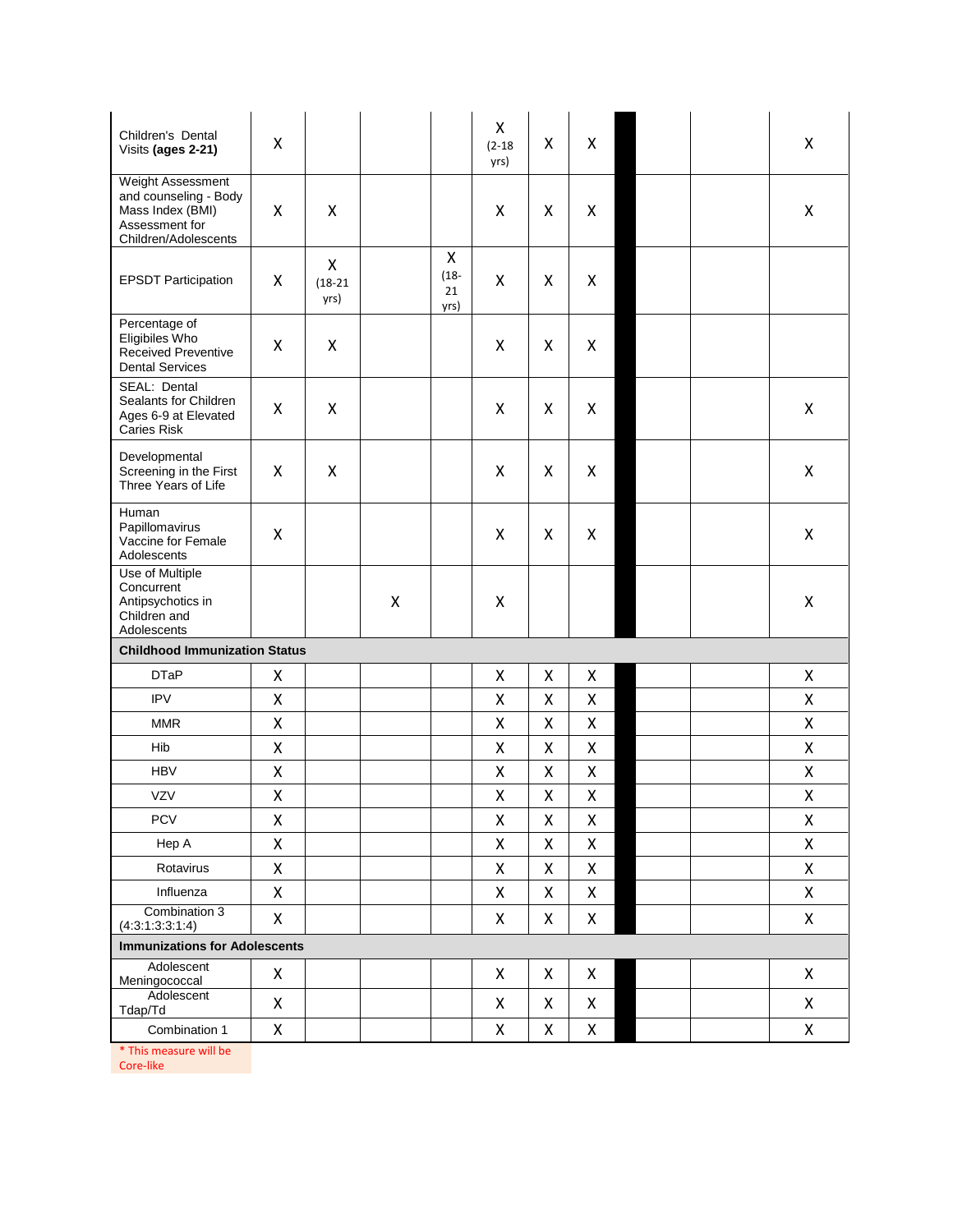# Identifying, Collecting and Assessing Relevant Data

# *Performance Measures*

AHCCCS has implemented several efforts over the past few years in preparation for the performance measure transition described above. First and foremost, the Agency undertook extensive internal planning efforts, including evaluation of new requirements, future goals and desired capabilities, as well as barrier identification and associated risk. One risk that was identified was the possibility that the information system and data analytic staff resources were reduced which would not allow the level of review and validation of performance measure programming necessary to ensure the validity and accuracy of Performance Measures. To address this concern, the Agency is utilizing its External Quality Review Organization to perform the measurement calculations. AHCCCS has finalized the contract with an external vendor to support future performance measurements.

Contractors have been provided the data to enhance their planning and implementation efforts related to the new performance measures as well as the sustaining/improving continuing measures. Some of these efforts will include new work groups, new reporting mechanisms, increased opportunities for technical assistance, a more transparent reporting process with plans for proactive reporting prior to the end of the measurement period so that Contractors can make necessary adjustments/final pushes and payment reform initiatives that align with performance measure thresholds.

# Performance Improvement Projects

# *Providing Incentives for Excellence and Imposing Sanctions for Poor Performance*

AHCCCS regularly monitors Contractors to ensure compliance with contractually-mandated performance measures. Contracts outline Minimum Performance Standards (MPS) that the Contractor must meet and Goals that the Contractor should strive to achieve. Those measures are evaluated to determine what regulatory actions should be taken. At a minimum, measures that fail to meet the MPS will require a Corrective Action Plan. Additional actions could include mandatory technical assistance, Notices to Cure, and financial sanctions.

AHCCCS has implemented a payment reform initiative (PRI) for the Acute Care population that is designed to encourage Contractor activity in the area of quality improvement, particularly those initiatives that are conducive to improved health outcomes and cost savings, and those related to child and adolescent health. This PRI process will be performed annually on a contract year basis. Starting with FFY15, AHCCCS has also implemented a payment reform initiative for the ALTCS EPD population as well. The EPD Quality Measures target ED Utilization, Readmissions, Diabetes Management and Flu Shots.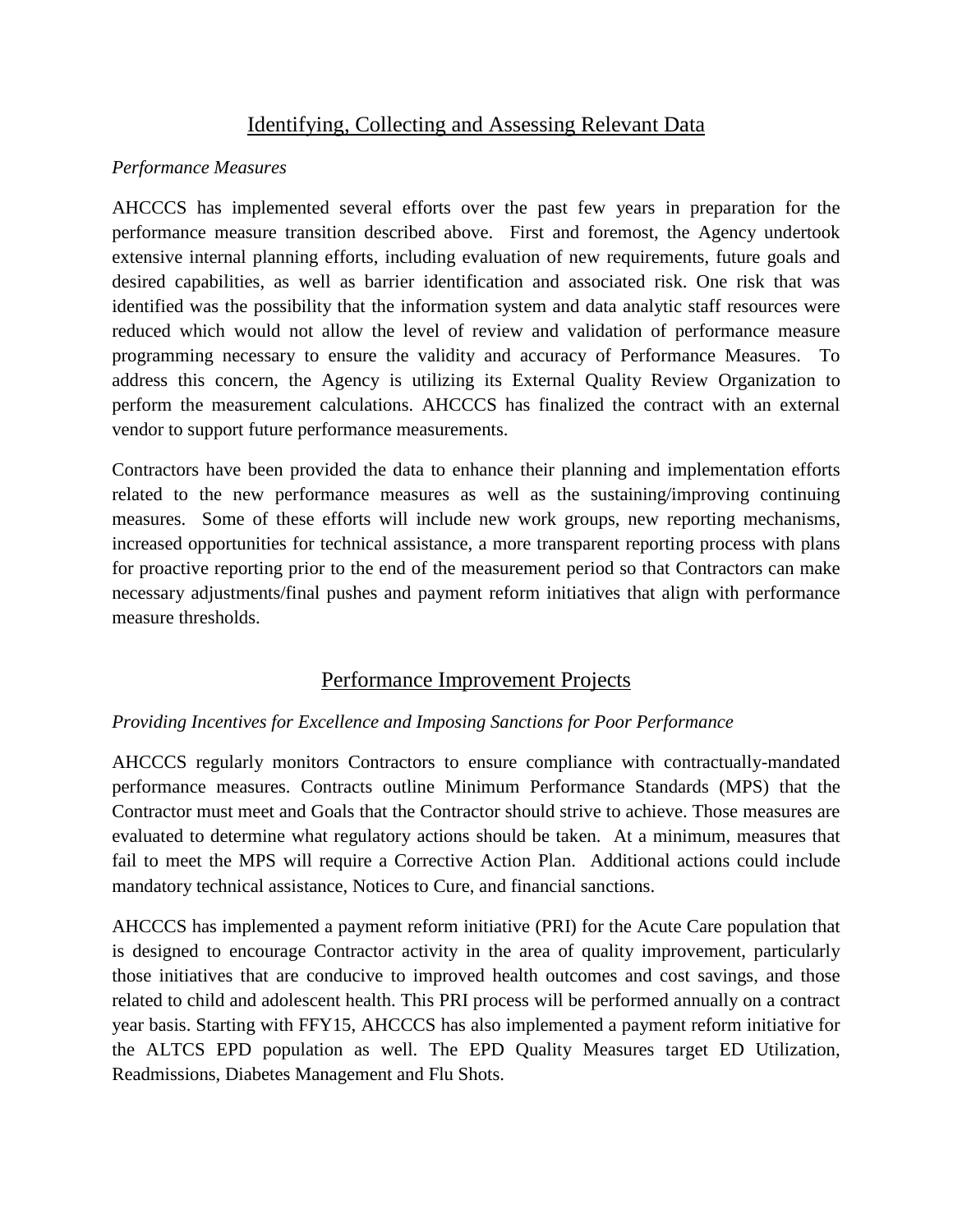The Acute Care requirement of total payments under all contracts executed with health care providers governed by shared-savings arrangements increases to 10 percent in FFY15. For ALTCS EPD a minimum of five percent of the value of total payments under all EDP contracts executed (1.5% for D-SNP contracts) with health care providers must be governed by sharedsavings arrangements.

# *Performance Improvement Projects (PIPs)*

AHCCCS has a Performance Improvement Project under way with Contractors for all lines of business, which is designed to improve enrollee health outcomes and satisfaction.

- E-Prescribing The purposes of this Performance Improvement Project (PIP) is to increase the number of prescribers electronically prescribing at least one prescription and increase the percentage of prescriptions which are submitted electronically, in order to improve patient safety. The baseline measurement period for this PIP is Contract Year Ending (CYE; federal fiscal year) 2014. Baseline data has been collected, validated and released to Contractors.
- Developmental Screening The purpose of the Developmental Screening PIP is to increase the number of early life screenings for members at 9-, 18-, and 24-months of age to ensure that developmental delays are identified early and referred for appropriate follow-up and treatment. The PIP measure will focus on the number of children who receive a developmental screening at the appropriate age intervals versus the total number of children in each age group. Although not formally tied to the PIP measurement, AHCCCS will be evaluating whether or not follow-up appointments are scheduled and maintained for any concerns identified through the screening process. Additionally, AHCCCS will monitor the care coordination process and Contractor oversight of the screening and referral processes. The baseline measurement will be reflective of Contract Year Ending (CYE; *federal fiscal year*) 2016.
- Opioid Mis- and Over-Prescribing and CSPMP Database Utilization The purpose of this PIP is to increase the number of prescribers registered and accessing the Board of Pharmacy Controlled Substance Prescription Monitoring Program (CSPMP) Database and to reduce the number of unexpected deaths and adverse outcomes related to opioid over- and mis-prescribing. There will be two measurements for this PIP. The first will focus on the number of prescribers that have registered with the CSPMP database and have logged on to (actively use) the database. The second measure will focus on the utilization rate of the CSPMP database prior to prescribing opioids to AHCCCS members. The baseline measurement will be reflective of Contract Year Ending (CYE; *federal fiscal year*) 2016.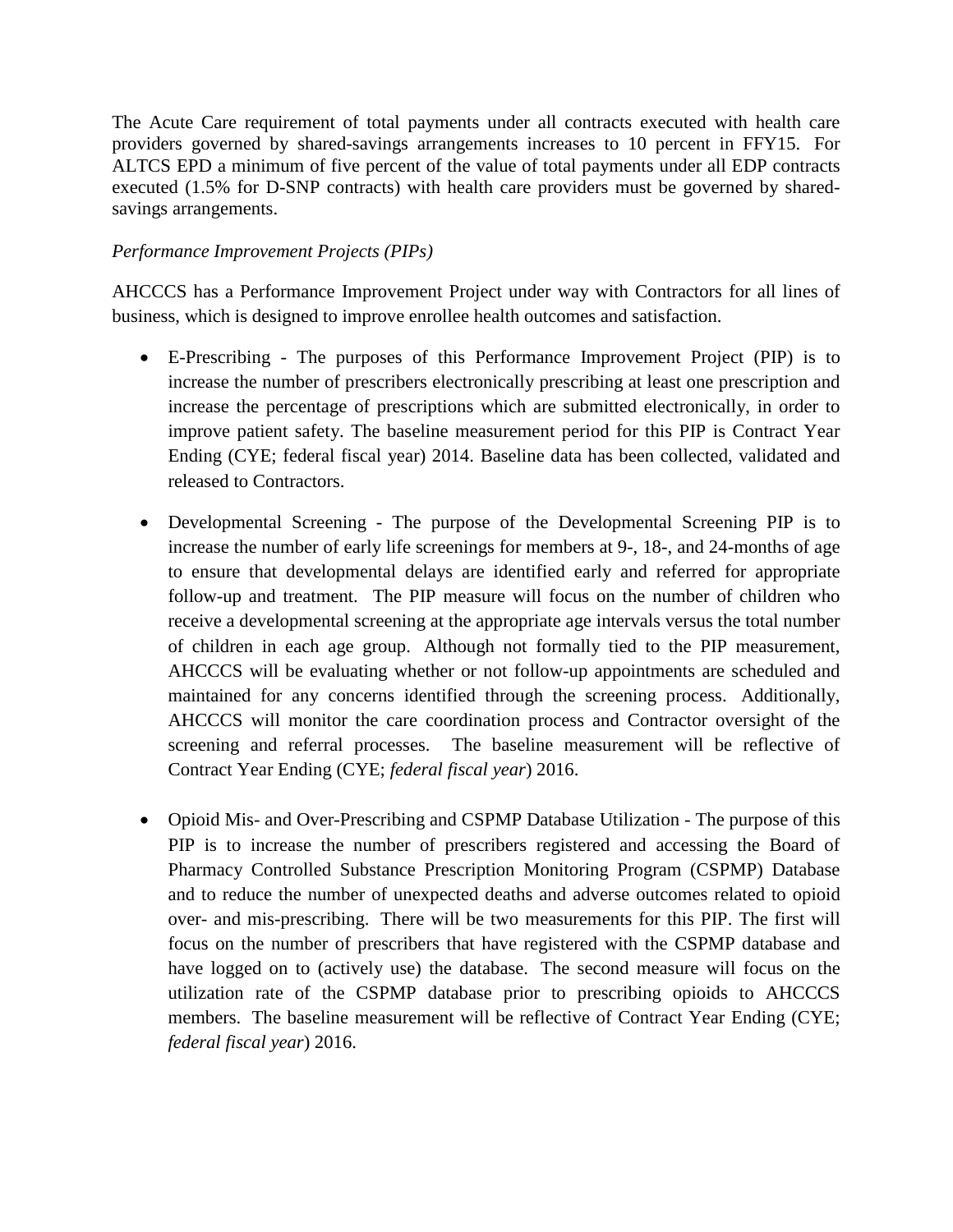# Including Medical Quality Assessment and Performance Improvement Requirements in AHCCCS Contracts

Contracts with health plans are reviewed at least annually to ensure that they include all federally required elements prior to renewal. In addition, contracts are reviewed for clarity and for opportunities to strengthen expectations and/or promote new opportunites.

# Regular Monitoring and Evaluating of Contractor Compliance and Performance

AHCCCS monitors and evaluates access to care, organizational structure and operations, clinical and non-clinical quality measurement and performance improvement outcomes through the following methods.

- *On-site Operational Reviews -* Operational and Financial Reviews (ORs) are used by AHCCCS to evaluate Contractor compliance related to access/availability and quality of services, including implementation of policies and procedures and progress toward plans of correction to improve quality of care and service for members.
- *Review and analysis of periodic report -* A number of contract deliverables are used to monitor and evaluate Contractor compliance and performance. AHCCCS reviews, provides feedback and approves these reports as appropriate.
	- o Quarterly EPSDT and Adult Monitoring Reports AHCCCS requires CRS, Acute, ALTCS and RBHA Contractors to submit quarterly EPSDT and Adult Monitoring Reports demonstrating their efforts to sustain or improve annual performance rates for all contractually mandated performance measure as well as their efforts to inform families/caregivers and providers of EPSDT/Adult services. AHCCCS has developed a template for Contractors to report data on member and provider outreach, as well as Contractor rates for various EPSDT and adult services. The template prompts Contractors to evaluate the effectiveness of activities, including care coordination, follow up and new or revised interventions to improve quality and access to care. These reports were received and reviewed during the quarter.
	- o Annual Plans QM/QI, EPSDT, MCH and Dental AHCCCS requires all lines of business to submit an annual plan which will address details of the Contractors methods for achieving optimal outcomes for their members. A separate report is submitted for Quality Management and Improvement (QM/QI).
- *Review and analysis of program-specific Performance Measures and Performance Improvement Projects -* AHCCCS considers a Performance Improvement Project (PIP) as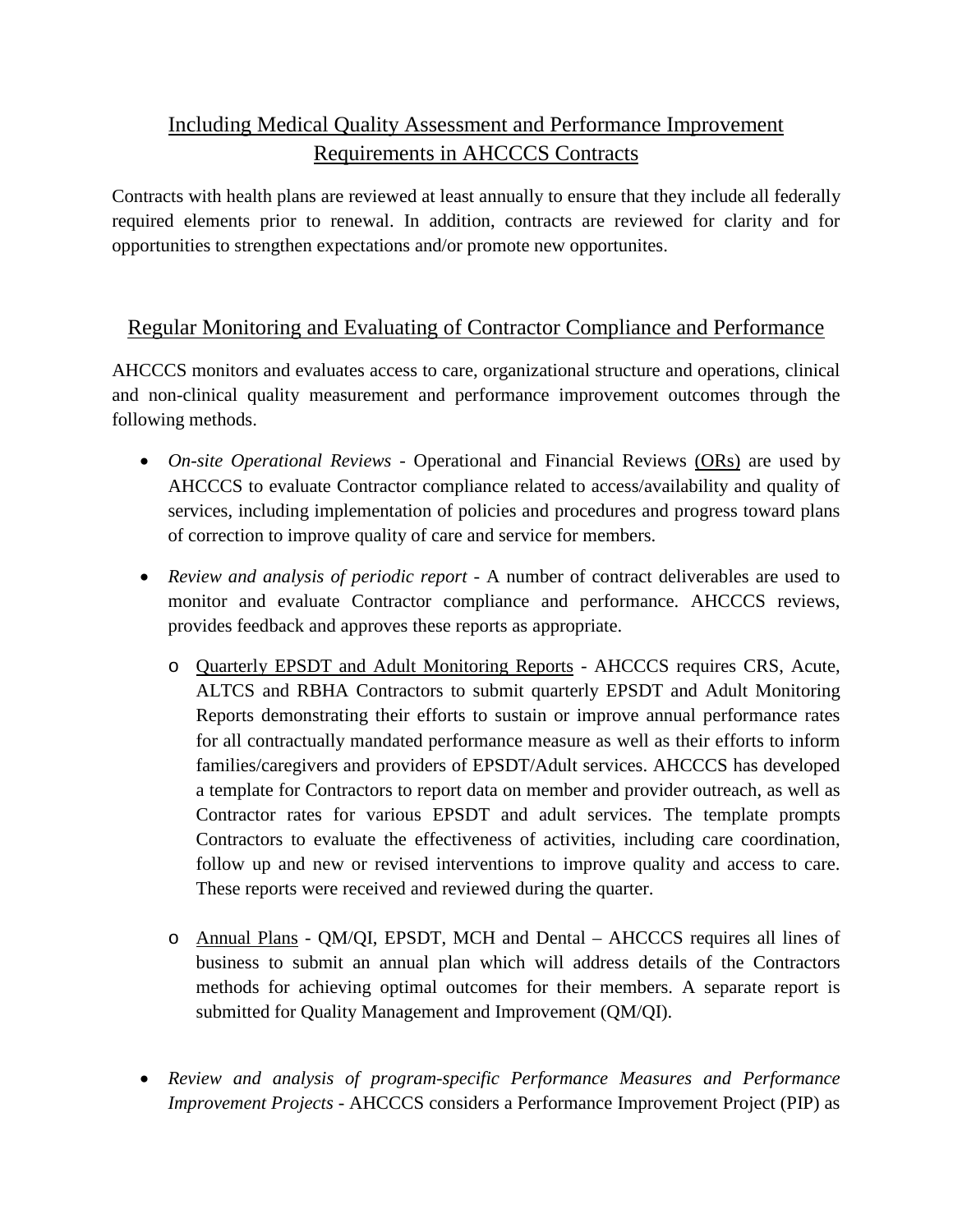a planned process of data gathering, evaluation, and analysis to determine interventions or activities that are anticipated to have a positive outcome. PIPs are designed to improve the quality of care and service delivery and usually last at least four years. While Contractors may select and implement their own PIPs to address problems specific to their plans, AHCCCS mandates other program-wide PIPs in which Contractors must participate, and monitors performance until each Contractor meet requirements for demonstrable and sustained improvement.

Another method by which AHCCCS monitors the quality and appropriateness of care provided to members is through Performance Measures. Contractors submit encounter data to AHCCCS, which measures each plan's performance and evaluates its compliance in meeting contractual performance standards for specific health care services. Under their contracts with AHCCCS, Contractors are required to improve their rates for Performance Measures and achieve specific goals for each. AHCCCS requires corrective action plans from Contractors that do not meet the Minimum Performance Standard, or that show a statistically significant decline in their rates. Contractors also could face significant financial sanctions if they do not improve performance to a level that meets or exceeds the minimum standard.

• *External Quality Reviews -* AHCCCS has selected a vendor as a result of a Request for Proposal (RFP). The vendors' contracts began April 1, 2014.

# Maintaining an Information System that Supports Initial and Ongoing Operations

AHCCCS maintains a robust information system (PMMIS) that documents all members as well as their claims and encounters and many other data points. PMMIS data feeds into the AHCCCS Data Warehouse, which is the centralized system used for data analytics. There is a newly formed Data Integrity team that supports maintaining valid, accurate, and reliable data; this team is made up of data users and system experts from across the Agency and meets at least quarterly to discuss any issues or opportunities around the data and systems. AHCCCS has focused on building data expertise within every division of the Agency, promoting data analytics as the cornerstone of operations and monitoring/oversite activities.

# Reviewing and Revising the Quality Strategy

Durning the quarter, the final Managed Care regulations were released. There were notable changes as well as new requirements for the Quality Strategy. AHCCCS will be working to implement the new Rule and developing a revised Quality Strategy that is reflective of the requirements. CQM will be leading a cross-functional Agency team to draft a functional Quality Strategy that brings together the requirements of the Rule as well as the mission, vision, and operational goals of the Agency. Work on the Quality Strategy is expected to begin in Quarter 4 of 2016.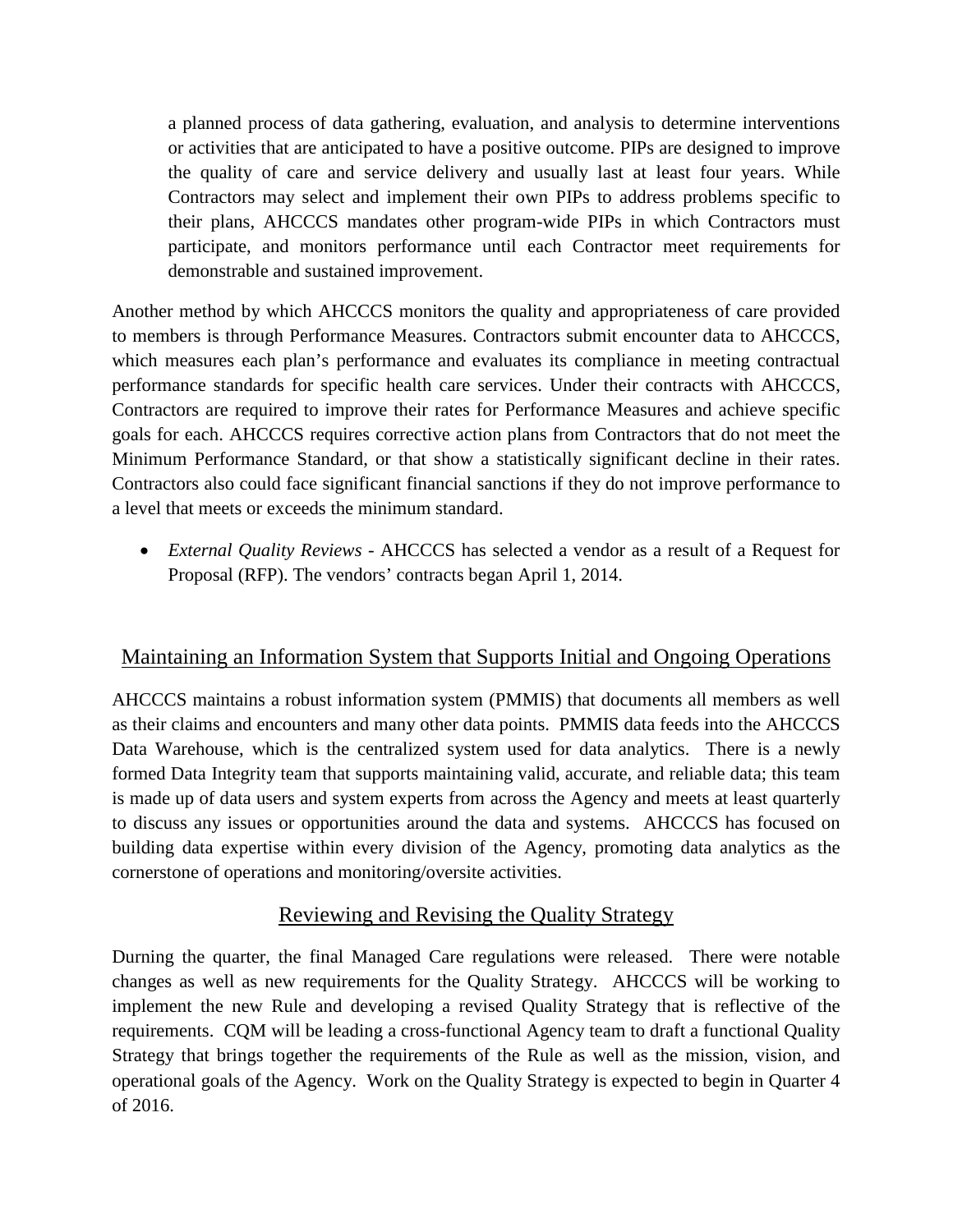# Wavier Evaluation Planning

The AHCCCS Office of Intergovernmental Relations is responsible for coordinating the waiver evaluation process and is working in close collaboration with the Division of Health Care Management as well as other key areas within the agency.

The Waiver Evaluation Manager serves as the project lead and primary contact person for the CMS waiver evaluation project. The Waiver Evaluation Manager will be supported in this effort by the Office of Intergovernmental Relations Team. The Waiver Evaluation Manager is working closely with qualified staff in the Division of Health Care Management, including Clinical Quality Management staff who have extensive experience in conducting program evaluations, performance improvement initiatives, and quality improvement processes, including developing the study design, data collection and analysis and the reporting of findings. Other Divisions and AHCCCS staff are also involved in the waiver evaluation processes including the Office of the Director (OOD), Division of Member Services (DMS), Division of Business and Finance (DBF), Office of Business Intelligence (OBI), and the Information Services Division (ISD).

| <b>Quarters</b>  | <b>Task Completed</b>                       | <b>Notes</b> |
|------------------|---------------------------------------------|--------------|
| <b>Quarter 4</b> | <b>CRS and SMI Integration- Independent</b> |              |
| July-September   | <b>Evaluation Components</b>                |              |
| 2015             | Procured contract with Mercer as the        |              |
|                  | independent evaluator for CRS and SMI       |              |
|                  | integration demonstrations.                 |              |
|                  |                                             |              |
| <b>Quarter 1</b> | <b>CRS and SMI Integration- Independent</b> |              |
| October-         | <b>Evaluation Components</b>                |              |
| December 2015    | Meetings were held with Mercer to           |              |
|                  | establish a detailed method for             |              |
|                  | evaluating the CRS and SMI integration      |              |
|                  | demonstrations.                             |              |
|                  | Organized internal planning meetings        |              |
|                  | with AHCCCS staff responsible for data      |              |
|                  | collection to ensure that there are no      |              |
|                  | gaps in the evaluation process.             |              |
|                  |                                             |              |
|                  | <b>Other Independent Waiver Evaluation</b>  |              |
|                  | <b>Components</b>                           |              |
|                  | Determined HSAG (AHCCCS' EQRO) as           |              |
|                  | the lead entity to conduct the              |              |
|                  | independent validation of AHCCCS            |              |
|                  | performance measures utilized for the       |              |
|                  | waiver evaluation components.               |              |

# **Independent Waiver Evaluation Timeline:**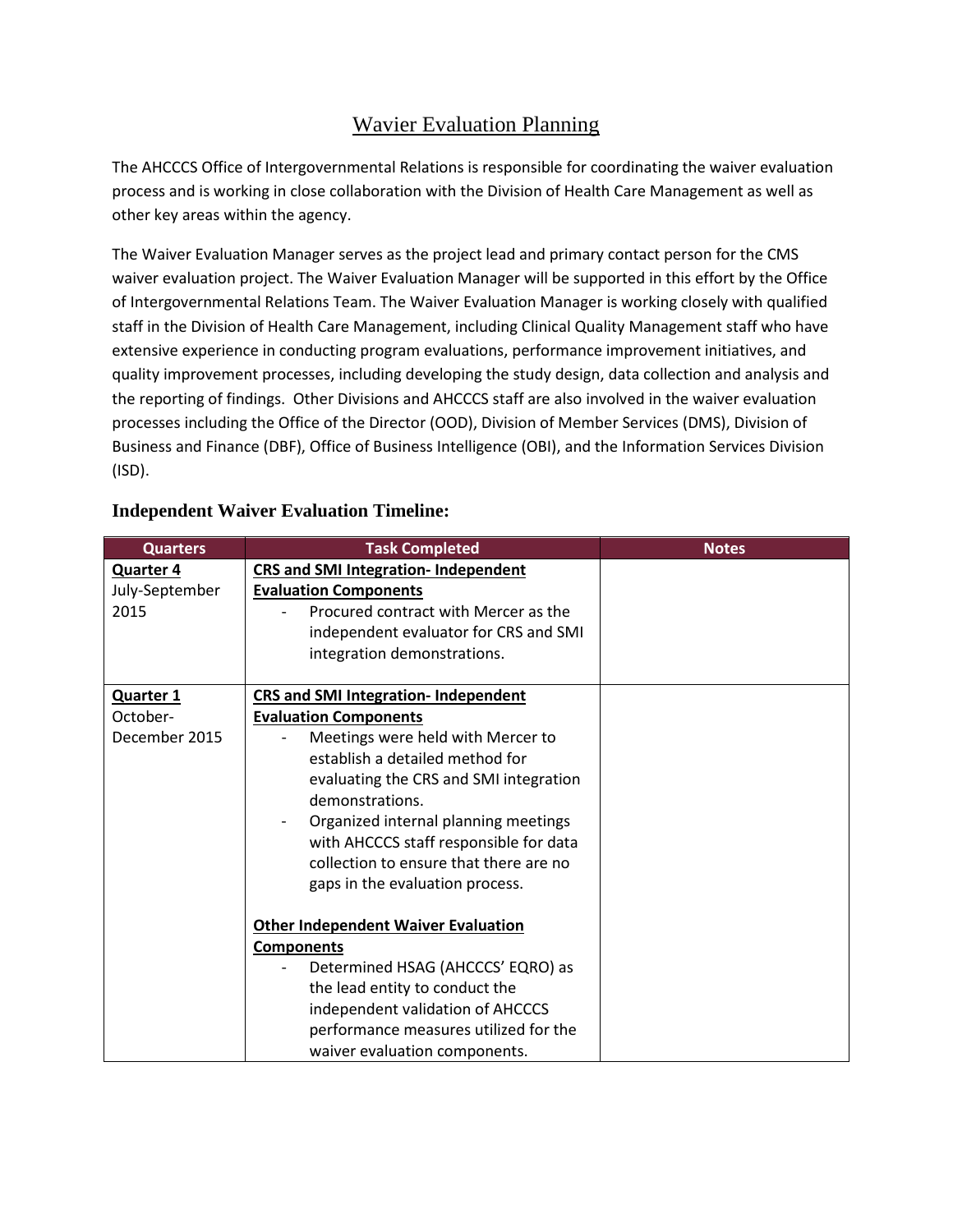| <b>Quarters</b>  | <b>Task Completed</b>                                                      | <b>Notes</b>                    |
|------------------|----------------------------------------------------------------------------|---------------------------------|
| <b>Quarter 2</b> | <b>CRS and SMI Integration- Independent</b>                                | <b>CRS and SMI Integration-</b> |
| January-March    | <b>Evaluation</b>                                                          | <b>Independent Evaluation</b>   |
| 2016             | Mercer acquired CRS and SMI data files                                     | During this quarter AHCCCS and  |
|                  | including baseline data from AHCCCS,                                       | Mercer encountered several      |
|                  | and starts data validation process.                                        | challenges with SMI and CRS     |
|                  |                                                                            | data files. Mercer requested    |
|                  | <b>Other Independent Waiver Evaluation</b>                                 | additional data files from      |
|                  | <b>Components</b>                                                          | AHCCCS. As result of this       |
|                  | Meetings were held with AHCCCS staff                                       | request, the timeline for       |
|                  | to develop project work plan and                                           | completing the evaluation was   |
|                  | discuss timelines for deliverables.                                        | moved back.                     |
|                  |                                                                            |                                 |
|                  |                                                                            |                                 |
| <b>Quarter 3</b> | <b>CRS and SMI Integration- Independent</b>                                |                                 |
| April-June 2016  | <b>Evaluation Components</b>                                               |                                 |
|                  | Conduct internal meetings with AHCCCS                                      |                                 |
|                  | to review the data.                                                        |                                 |
|                  | Mercer received additional data files                                      |                                 |
|                  | from AHCCCS.                                                               |                                 |
|                  |                                                                            |                                 |
|                  | <b>Other Independent Waiver Evaluation</b>                                 |                                 |
|                  | <b>Components</b>                                                          |                                 |
|                  | Obtained baseline and re-measurement                                       |                                 |
|                  | data for the specified performance                                         |                                 |
|                  | measures listed in the independent<br>evaluation.                          |                                 |
|                  | Started drafting the independent waiver                                    |                                 |
|                  | evaluation report.                                                         |                                 |
|                  | Below are activities that are projected to occur in the upcoming quarters: |                                 |
| <b>Quarter 4</b> | <b>CRS and SMI Integration- Independent</b>                                |                                 |
| July-September   | <b>Evaluation Components</b>                                               |                                 |
| 2016             | Mercer completes data validation and                                       |                                 |
|                  | analysis                                                                   |                                 |
|                  | <b>Other Independent Waiver Evaluation</b>                                 |                                 |
|                  | <b>Components</b>                                                          |                                 |
|                  | Review and finalize independent waiver                                     |                                 |
|                  | evaluation reports.                                                        |                                 |
|                  | Submit final report to CMS                                                 |                                 |
| Quarter 1 (FFY   | <b>CRS and SMI Integration- Independent</b>                                |                                 |
| 2017)            | <b>Evaluation Components</b>                                               |                                 |
| October-         | Mercer submits the draft of the                                            |                                 |
| December 2016    | Independent evaluation report to                                           |                                 |
|                  | <b>AHCCCS</b>                                                              |                                 |
|                  | AHCCCS reviews the independent                                             |                                 |
|                  | evaluation report draft, and submits the                                   |                                 |
|                  | final draft to CMS                                                         |                                 |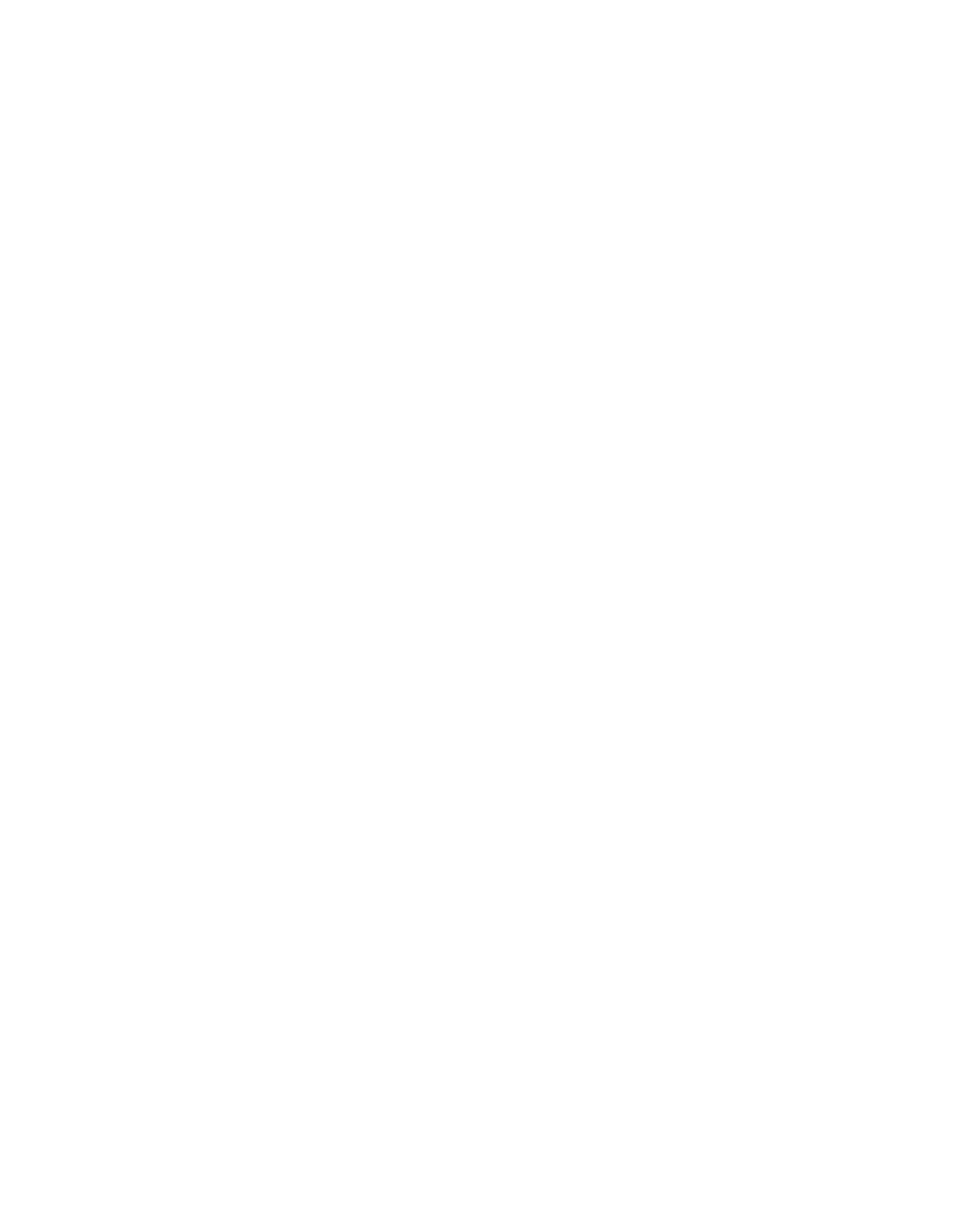### Arizona Health Care Cost Containment System (AHCCCS) Quarterly Random Moment Time Study Report April 2016 – June 2016

The April through June 2016 quarter for the Medicaid School Based Claiming (MSBC) program Random Moment Time Study (RMTS) was completed successfully with the administrative, direct service, and personal care time study cost pools.

### *Active Participants*

The "*Medicaid Administrative Claiming Program Guide*" mandates that all school district employees identified by the district's RMTS coordinator as being qualified to provide direct services or administrative activities participate in a RMTS. Staff rosters are updated by RMTS coordinators on a quarterly basis to ensure accuracy of participants in the time study. The table below shows the number of participants in the administrative, direct service, and personal care time study staff pools at the beginning of the quarter.

| <b>Staff Pool</b> | April - June 2016 |
|-------------------|-------------------|
| Administrative    | 3.206             |
| Direct Service    | 3.208             |
| Personal Care     | 4 747             |

The table below demonstrates the administrative, direct service, and personal care time study achieved the 85% return rate in the April to June 2016 quarter.

The return rate reflects number of responses received divided by the total number of moments generated per quarter.

### *Return Rate*

| Cost Pool      | <b>Moments</b><br>Generated | Valid<br>Response | Return Rate |
|----------------|-----------------------------|-------------------|-------------|
| Administrative | 3.200                       | 3.114             | 97.31%      |
| Direct Service | 3.400                       | 3,303             | 97.15%      |
| Personal Care  | 3,500                       | 179               | 90.83%      |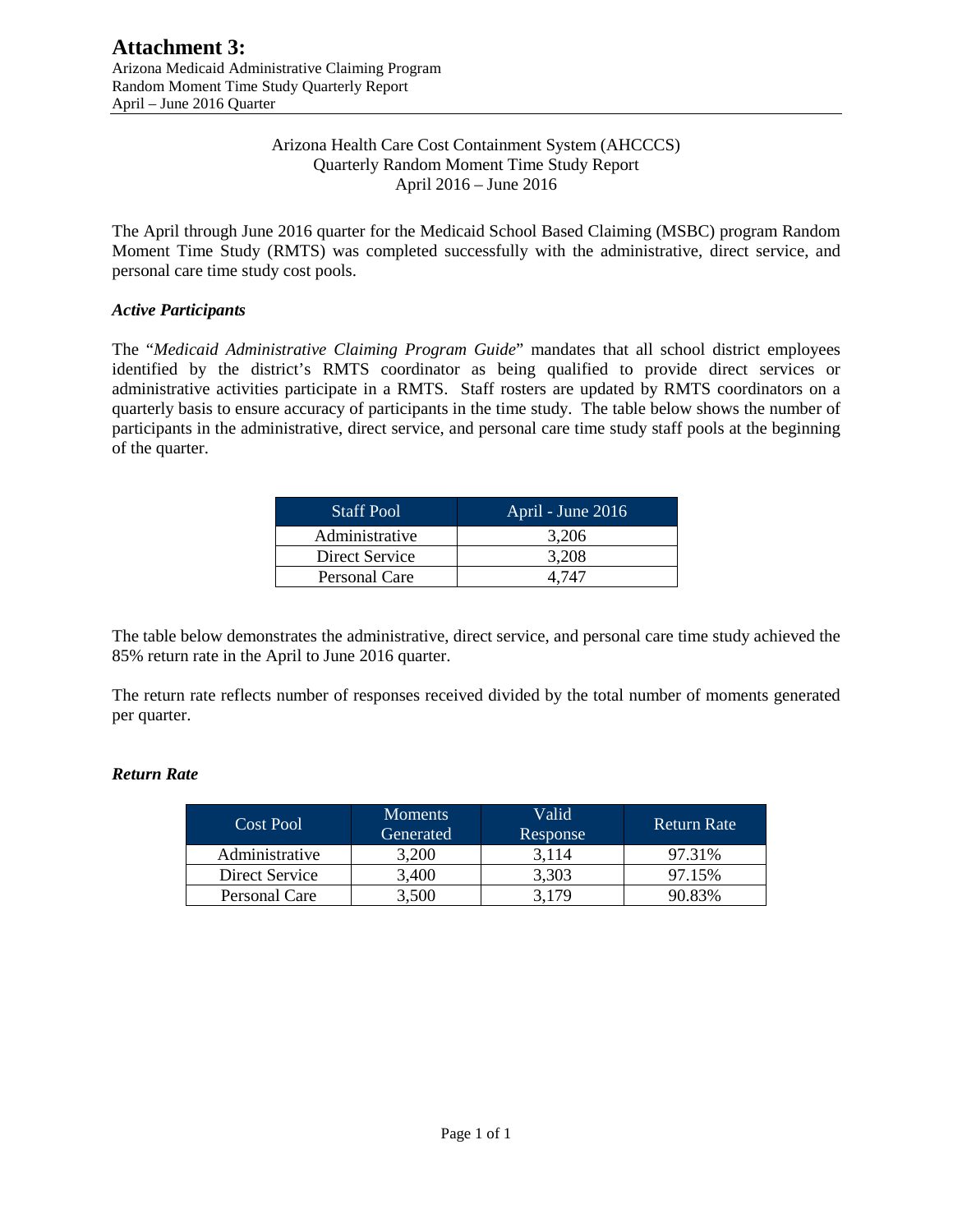I. CALCULATION OF BUDGET NEUTRALITY LIMIT BY DEMONSTRATION YEAR (WITHOUT WAIVER CEILING FEDERAL SHARE)

WAIVER PERIOD OCTOBER 1, 2011 THROUGH SEPTEMBER 30, 2016:

|                               |                   |               |                  |                          | Federal          |                      |                          | <b>Member Months</b>     |                      |                         |          | <b>Federal Share</b>                          |                                                                   |
|-------------------------------|-------------------|---------------|------------------|--------------------------|------------------|----------------------|--------------------------|--------------------------|----------------------|-------------------------|----------|-----------------------------------------------|-------------------------------------------------------------------|
|                               | FFY 2012<br>PM/PM | Trend<br>Rate | DY 01<br>PM/PM   | Effective<br><b>FMAP</b> | Share<br>PM/PM   | QE 12/11             | QE 3/12                  | QE 6/12                  | QE 9/12              | <b>Total</b>            |          | <b>Budget Neutrality</b><br>Limit             |                                                                   |
| AFDC/SOBRA<br>SSI             | 556.34<br>835.29  | 1.052<br>1.06 | 585.28<br>885.41 | 69.84%<br>69.10%         | 408.78<br>611.79 | 2.932.612<br>487,522 | 2,920,298<br>488,940     | 2,914,170<br>488,957     | 2.938.914<br>491,591 | 11,705,994<br>1,957,010 | \$       | 4,785,196,877<br>1,197,272,905                |                                                                   |
| AC <sup>1</sup>               |                   |               | 562.10           | 69.74%                   | 391.98           | 527,244              | 430.723                  | 365,132                  | 310,396              | 1,633,495               |          | 640,301,673                                   |                                                                   |
| ALTCS-DD                      | 4643.75           | 1.06          | 4922.38          | 67.38%                   | 3316.47          | 72,525               | 73,161                   | 73,971                   | 74,826               | 294,483                 |          | 976,643,321                                   |                                                                   |
| ALTCS-EPD                     | 4503.21           | 1.052         | 4737.37          | 67.50%                   | 3197.92          | 85,452               | 85,497                   | 85,721                   | 86,503               | 343,173                 |          | 1,097,441,034                                 |                                                                   |
| Family Plan Ext <sup>1</sup>  |                   | 1.058         | 17.04            | 90.00%                   | 15.33            | 12,471               | 12,424                   | 12,440                   | 12,689               | 50,024                  |          | 767,009                                       |                                                                   |
|                               |                   |               |                  |                          |                  |                      |                          |                          |                      |                         | \$<br>\$ | 8,697,622,818<br>103,890,985<br>8,801,513,803 | <b>MAP Subtotal</b><br>Add DSH Allotment<br><b>Total BN Limit</b> |
|                               |                   |               |                  |                          |                  |                      |                          |                          |                      |                         |          |                                               |                                                                   |
|                               |                   |               | DY 02            |                          |                  |                      |                          | <b>Member Months</b>     |                      |                         |          |                                               |                                                                   |
|                               |                   |               | PM/PM            |                          |                  | QE 12/12             | QE 3/13                  | QE 6/13                  | QE 9/13              | Total                   |          |                                               |                                                                   |
| AFDC/SOBRA                    |                   |               | 615.71           | 68.85%                   | 423.92           | 2.911.571            | 2,891,338                | 2,903,188                | 2,919,097            | 11,625,194              | \$       | 4,928,114,907                                 |                                                                   |
| SSI                           |                   |               | 938.53           | 67.86%                   | 636.90           | 494,663              | 497,031                  | 499,639                  | 503,190              | 1,994,523               |          | 1,270,309,041                                 |                                                                   |
| AC <sup>1</sup>               |                   |               | 601.40           | 68.73%                   | 413.35           | 274,990              | 248,817                  | 228,204                  | 217,114              | 969,125                 |          | 400,587,368                                   |                                                                   |
| ALTCS-DD                      |                   |               | 5217.72          | 65.83%                   | 3434.67          | 75,645               | 76,473                   | 77,287                   | 78,041               | 307,446                 |          | 1,055,975,076                                 |                                                                   |
| ALTCS-EPD                     |                   |               | 4983.71          | 66.02%                   | 3290.01          | 86,820               | 86,066                   | 86,294                   | 87,124               | 346,304                 |          | 1,139,343,098                                 |                                                                   |
| Family Plan Ext <sup>1</sup>  |                   |               | 18.42            | 90.00%                   | 16.58            | 13,104               | 13,824                   | 14,187                   | 14,856               | 55,971                  | \$       | 927,946                                       |                                                                   |
|                               |                   |               |                  |                          |                  |                      |                          |                          |                      |                         |          | 8,795,257,436<br>106,384,369                  | <b>MAP Subtotal</b><br>Add DSH Allotment                          |
|                               |                   |               |                  |                          |                  |                      |                          |                          |                      |                         | \$       | 8,901,641,805                                 | <b>Total BN Limit</b>                                             |
|                               |                   |               | DY 03            |                          |                  |                      |                          | Member Months            |                      |                         |          |                                               |                                                                   |
|                               |                   |               | PM/PM            |                          |                  | QE 12/13             | QE 3/14                  | QE 6/14                  | QE 9/14              | Total                   |          |                                               |                                                                   |
| AFDC/SOBRA                    |                   |               | 647.73           | 70.58%                   | 457.18           | 2,892,027            | 2,839,692                | 2,956,084                | 3,114,091            | 11,801,894              | \$       | 5,395,577,593                                 |                                                                   |
| SSI                           |                   |               | 994.84           | 69.28%                   | 689.24           | 506,478              | 513,824                  | 522,370                  | 528,225              | 2,070,897               |          | 1,427,343,594                                 |                                                                   |
| AC <sup>1</sup>               |                   |               | 596.85           | 69.88%                   | 417.08           | 206,419              | 87                       | 2                        | $\sim$               | 206,508                 |          | 86,131,202                                    |                                                                   |
| ALTCS-DD                      |                   |               | 5530.78          | 67.35%                   | 3725.17          | 78,847               | 79,686                   | 80,675                   | 81,763               | 320,971                 |          | 1,195,673,034                                 |                                                                   |
| ALTCS-EPD                     |                   |               | 5242.86          | 67.53%                   | 3540.39          | 87,670               | 87,887                   | 88,728                   | 89,351               | 353,636                 |          | 1,252,007,993                                 |                                                                   |
| Family Plan Ext <sup>1</sup>  |                   |               | 13.39            | 90.00%                   | 12.05            | 14,885               | ÷.                       |                          | $\mathbf{r}$         | 14,885                  |          | 179,426.00                                    |                                                                   |
| <b>Expansion State Adults</b> |                   |               | 622.16           | 85.37%                   | 531.17           | $\blacksquare$       | 444,295                  | 624,885                  | 756,693              | 1,825,873               |          | 969,844,722                                   |                                                                   |
|                               |                   |               |                  |                          |                  |                      |                          |                          |                      |                         | \$       | 10,326,757,565                                | <b>MAP Subtotal</b>                                               |
|                               |                   |               |                  |                          |                  |                      |                          |                          |                      |                         | \$       | 107,980,135<br>10,434,737,700                 | Add DSH Allotment<br><b>Total BN Limit</b>                        |
|                               |                   |               |                  |                          |                  |                      |                          | <b>Member Months</b>     |                      |                         |          |                                               |                                                                   |
|                               |                   |               | DY 04<br>PM/PM   |                          |                  | QE 12/14             | QE 3/15                  | QE 6/15                  | QE 9/15              | Total                   |          |                                               |                                                                   |
| AFDC/SOBRA                    |                   |               | 681.41           | 71.44%                   | 486.81           | 3,146,769            | 3,085,762                | 3,106,479                | 3,211,423            | 12,550,433              | \$       | 6,109,636,290                                 |                                                                   |
| SSI                           |                   |               | 1054.53          | 70.25%                   | 740.76           | 535,478              | 541,798                  | 542,226                  | 541,861              | 2,161,363               |          | 1,601,056,119                                 |                                                                   |
| АC                            |                   |               | 0.00             | 68.41%                   | 0.00             | $\sim$               |                          |                          |                      |                         |          |                                               |                                                                   |
| ALTCS-DD                      |                   |               | 5862.63          | 68.54%                   | 4018.28          | 82,731               | 83,833                   | 84,839                   | 85,615               | 337,018                 |          | 1,354,231,596                                 |                                                                   |
| ALTCS-EPD                     |                   |               | 5515.49          | 68.68%                   | 3788.25          | 90,001               | 89,870                   | 89,918                   | 90,010               | 359,799                 |          | 1,363,009,671                                 |                                                                   |
| Family Plan Ext               |                   |               | 0.00             | 90.00%                   | 0.00             |                      |                          |                          |                      |                         |          |                                               |                                                                   |
| <b>Expansion State Adults</b> |                   |               | 583.96           | 87.73%                   | 512.30           | 818,580              | 836,825                  | 847,040.00               | 867,873.00           | 3,370,318               | \$       | 1,726,602,275<br>12, 154, 535, 950            | <b>MAP Subtotal</b>                                               |
|                               |                   |               |                  |                          |                  |                      |                          |                          |                      |                         |          | 109,707,817                                   | Add DSH Allotment                                                 |
|                               |                   |               |                  |                          |                  |                      |                          |                          |                      |                         | \$       | 12,264,243,767                                | <b>Total BN Limit</b>                                             |
|                               |                   |               | DY 05            |                          |                  |                      |                          | Member Months            |                      |                         |          |                                               |                                                                   |
|                               |                   |               | PM/PM            |                          |                  | QE 12/15             | QE 3/16                  | QE 6/16                  | QE 9/16              | <b>Total</b>            |          |                                               |                                                                   |
| AFDC/SOBRA                    |                   |               | 716.85           | 71.10%                   | 509.70           | 3,264,705            | 3,258,820                | 3,233,208                |                      | 9,756,733               | \$       | 4,972,974,963                                 |                                                                   |
| SSI                           |                   |               | 1117.81          | 70.30%                   | 785.84           | 545,786              | 545,931                  | 539,360                  |                      | 1,631,077               |          | 1,281,758,047                                 |                                                                   |
| AC                            |                   |               | 0.00             | 71.66%                   | 0.00             | $\blacksquare$       |                          |                          |                      |                         |          |                                               |                                                                   |
| ALTCS-DD                      |                   |               | 6214.39          | 68.97%                   | 4285.92          | 86,378               | 87,100                   | 87,913                   |                      | 261,391                 |          | 1,120,300,228                                 |                                                                   |
| ALTCS-EPD                     |                   |               | 5802.30          | 69.06%                   | 4006.98          | 89,858               | 89,287                   | 88,024                   |                      | 267,169                 |          | 1,070,540,637                                 |                                                                   |
| Family Plan Ext               |                   |               | 0.00             | 90.00%                   | 0.00             | $\blacksquare$       | $\overline{\phantom{a}}$ | $\overline{\phantom{a}}$ |                      |                         |          |                                               |                                                                   |
| <b>Expansion State Adults</b> |                   |               | 546.29           | 90.28%                   | 493.20           | 918,394              | 932,555                  | 929,443                  |                      | 2,780,392               |          | 1,371,290,267                                 |                                                                   |
|                               |                   |               |                  |                          |                  |                      |                          |                          |                      |                         | \$       | 9,816,864,142                                 | <b>MAP Subtotal</b>                                               |
|                               |                   |               |                  |                          |                  |                      |                          |                          |                      |                         | \$       | 110,036,940<br>9,926,901,082                  | Add DSH Allotment<br><b>Total BN Limit</b>                        |
|                               |                   |               |                  |                          |                  |                      |                          |                          |                      |                         |          |                                               |                                                                   |

1 Pursuant to the CMS 1115 Waiver, Special Term and Condition 61(a)(iii), the Without Waiver PMPM is adjusted to equal the With Waiver PMPM for the AC, the Expansion State Adults and the Family Planning Extension Program eligibility groups.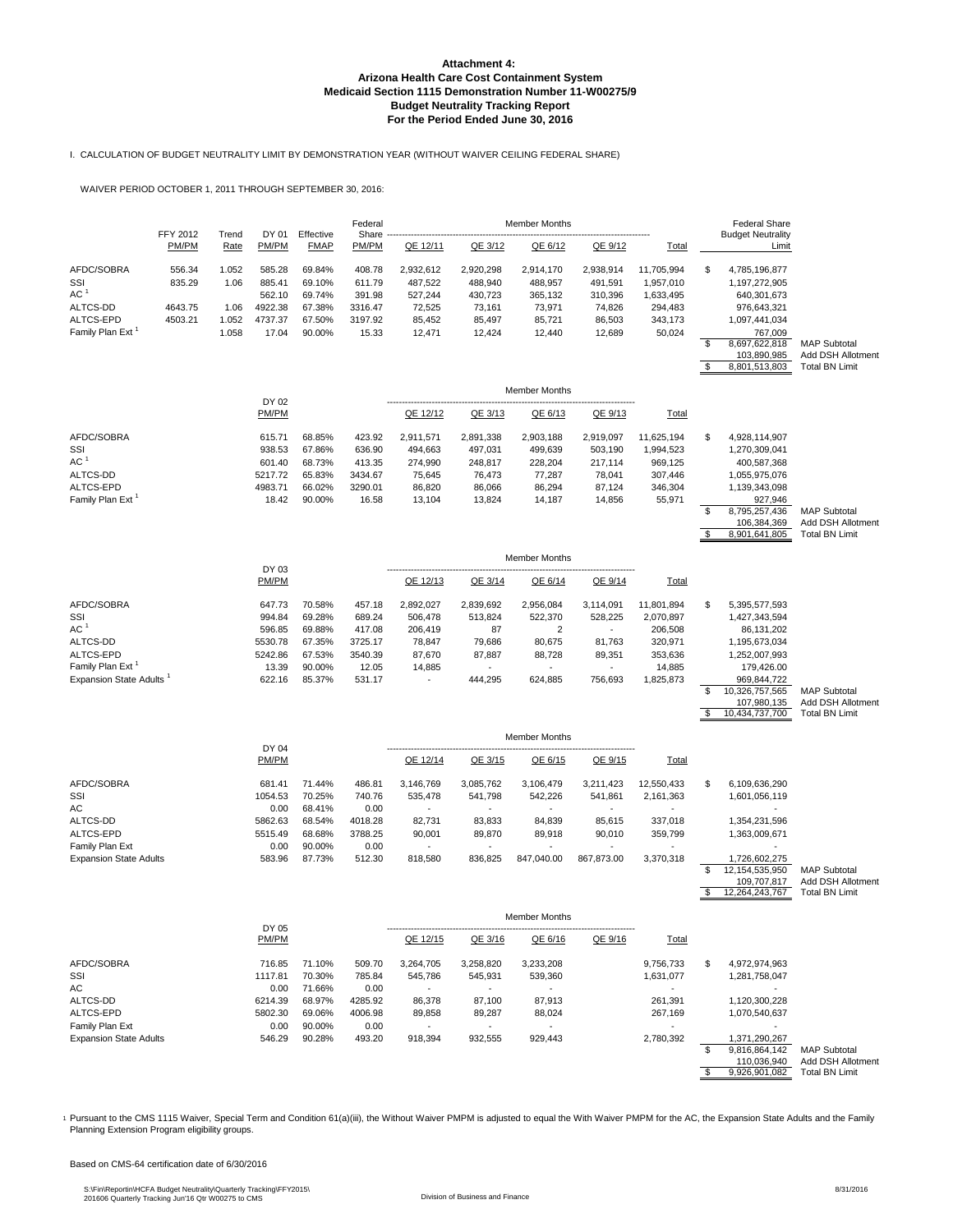II. WAIVER COSTS AND VARIANCE FROM BUDGET NEUTRALITY LIMIT - BY QUARTER, BY DATE OF PAYMENT

|             |                  | <b>Budget Neutrality Limit - Federal Share</b> |                                                           |                  |                 |                     |                    | Expenditures from CMS-64 - Federal Share |             |                 |                          |               |               |                          |                  |                  |
|-------------|------------------|------------------------------------------------|-----------------------------------------------------------|------------------|-----------------|---------------------|--------------------|------------------------------------------|-------------|-----------------|--------------------------|---------------|---------------|--------------------------|------------------|------------------|
|             |                  |                                                | WAIVER PERIOD OCTOBER 1, 2011 THROUGH SEPTEMBER 30, 2016; |                  |                 |                     |                    |                                          |             |                 |                          |               |               |                          |                  |                  |
|             | MAP              | <b>DSH</b>                                     | Total                                                     | AFDC/SOBRA       | <b>SSI</b>      | <u>АС</u>           | ALTCS-DD           | ALTCS-EPD                                | Family Plan | <b>DSH/CAHP</b> | SNCP/DSHP                | UNC CARE      | <b>MED</b>    | <b>Exp St Adults</b>     | Total            | VARIANCE         |
| QE 12/11 \$ | 2.217.715.321    | \$103.890.985                                  | 2,321,606,306<br>- \$                                     | 502,890,921      | 191.249.757     | 175,610,617<br>- \$ | 151,638,753<br>- S | 164,685,415 \$                           | 167,197 \$  |                 | - \$<br>$\sim$           | - \$          | $$458,635$ \$ |                          | \$1.186.701.295  | \$1,134,905,011  |
| QE 3/12     | 2.177.967.000    | $\overline{\phantom{a}}$                       | 2.177.967.000                                             | 577.297.998      | 217.984.093     | 165.596.401         | 156.526.315        | 176.620.644                              | 179.167     | 572.050         | $\overline{a}$           |               | (4,080)       | $\overline{\phantom{a}}$ | 1.294.772.588    | 883.194.412      |
| QE 6/12     | 2.153.164.771    | $\sim$                                         | 2.153.164.771                                             | 581.722.121      | 227.516.987     | 145.886.387         | 115.946.434        | 179,020,266                              | 185,175     | 79,564,550      | 100,950,000              | 4,480,769     | (889)         |                          | 1.435.271.800    | 717.892.971      |
| QE 9/12     | 2,148,775,726    | $\sim$                                         | 2,148,775,726                                             | 579,782,505      | 222,428,252     | 118,032,081         | 205,664,611        | 175,615,524                              | 201,702     | 6,248,670       | 14,312,682               | 18,367,266    | 294           |                          | 1,340,653,587    | 808,122,139      |
|             |                  |                                                |                                                           |                  |                 |                     |                    |                                          |             |                 |                          |               |               |                          |                  |                  |
| QE 12/12    | 2,208,652,305    | 106,384,369                                    | 2,315,036,674                                             | 617,247,020      | 242,322,491     | 118,103,369         | 159,452,070        | 179,452,256                              | 230,267     | 11,346,623      | 95,263,307               | 14.871.980    | $\sim$        | $\sim$                   | 1,438,289,383    | 876,747,291      |
| QE 3/13     | 2.191.139.952    |                                                | 2,191,139,952                                             | 589.464.629      | 239.092.492     | 96,180,297          | 163.937.798        | 192,970,394                              | 257.756     | 867.795         | 32.840.000               | 28.744.095    |               |                          | 1.344.355.256    | 846.784.696      |
| QE 6/13     | 2.192.855.984    | $\sim$                                         | 2.192.855.984                                             | 588.378.705      | 241,298,377     | 88,125,077          | 102.142.130        | 187,310,029                              | 227.668     | 78.756.901      | 111.555.510              | 17.514.148    | $\sim$        |                          | 1.415.308.545    | 777.547.439      |
| QE 9/13     | 2,202,609,195    | $\sim$                                         | 2,202,609,195                                             | 596,611,333      | 237,327,560     | 84,327,037          | 230,955,206        | 190,188,088                              | 228,524     | 558,280         | 144,169,561              | 35,937,456    |               |                          | 1,520,303,045    | 682,306,150      |
| QE 12/13    | 2,361,636,436    | 107,980,135                                    | 2,469,616,571                                             | 623,051,060      | 253,112,363     | 84,773,209          | 180,587,089        | 208,608,187                              | 221,957     | 6,098,257       | 128,610,551              | 20,561,018    | $\sim$        |                          | 1,505,623,691    | 963,992,880      |
| QE 3/14     | 2.496.424.735    |                                                | 2.496.424.735                                             | 609,066,404      | 242.247.737     | 19,448,214          | 172.865.678        | 191,271,321                              | (15,809)    | 3.076.720       | $\overline{\phantom{a}}$ | 14,814,313    | $\sim$        | 231,876,797              | 1,484,651,375    | 1,011,773,360    |
| QE 6/14     | 2.658.076.728    | $\sim$                                         | 2,658,076,728                                             | 584,523,581      | 274,963,993     | (3,697,277)         | 132.811.366        | 206,922,285                              | (9,314)     | 4,725,871       | 46,518,282               | 17,460,925    | $\sim$        | 343,805,363              | 1.608.025.075    | 1,050,051,653    |
| QE 9/14     | 2,810,619,666    | $\overline{\phantom{a}}$                       | 2,810,619,666                                             | 642,058,425      | 286,491,486     | 1,044,222           | 234,971,144        | 202,325,318                              | 735         | 83,398,590      | 14,595,643               | 716,900       | $\sim$        | 398,971,566              | 1,864,574,029    | 946,045,637      |
|             |                  |                                                |                                                           |                  |                 |                     |                    |                                          |             |                 |                          |               |               |                          |                  |                  |
| QE 12/14    | 3.021.268.804    | 109.707.817                                    | 3.130.976.621                                             | 768.767.395      | 322.908.117     | 24.114.620          | 197.157.685        | 209.877.907                              | 254         | 9.813.379       | 78.963.846               | 3,397,109     | $\sim$        | 411,351,488              | 2.026.351.800    | 1,104,624,821    |
| QE 3/15     | 3,009,530,528    | $\overline{\phantom{a}}$                       | 3,009,530,528                                             | 643.924.687      | 297,141,870     | 3.771.216           | 198,833,968        | 208,709,812                              | (475)       | 1.474.261       | $\sim$                   | 2,362,678     | $\sim$        | 397, 361, 264            | 1,753,579,28     | 1,255,951,247    |
| QE 6/15     | 3.029.390.083    | $\overline{\phantom{a}}$                       | 3.029.390.083                                             | 676.953.007      | 301.501.985     | 1.376.095           | 136.222.624        | 210,766,873                              | (1,609)     | 111.644.096     | 32.871.414               | 4,867,076     | $\sim$        | 434.840.685              | 1.911.042.246    | 1,118,347,837    |
| QE 9/15     | 3,094,346,535    | $\sim$                                         | 3,094,346,535                                             | 660,928,120      | 297,720,765     | (1,214,417)         | 269,436,928        | 218,219,020                              | (26)        | 1,465,978       | (14,698,940)             | 2,512,551     |               | 449,692,969              | 1,884,062,948    | 1,210,283,587    |
| QE 12/15    | 3.276.127.782    | $\sim$                                         | 3.276.127.782                                             | 745.437.161      | 343,103,540     | 21,576,137          | 214.617.413        | 214,987,023                              | $\sim$      | 9.941.072       | $\sim$                   |               | $\sim$        | 473,302,437              | 2,022,964,783    | 1,253,162,999    |
| QE 3/16     | 3,281,032,820    |                                                | 3,281,032,820                                             | 648,184,948      | 312,291,893     | (1,729,262)         | 213,667,327        | 224,085,947                              | (1)         | 20,729,076      | 43,581,049               | 3,093,001     |               | 482,776,013              | 1,946,679,99     | 1,334,352,829    |
| QE 6/16     | 3,259,703,540    | 110,036,940                                    | 3,369,740,480                                             | 634,709,981      | 301,905,309     | (1, 180, 414)       | 215,370,099        | 223,597,734                              | (3)         | 106,020,956     | 48,305,720               | 2,494,969     |               | 439,313,652              | 1,970,538,003    | 1,399,202,477    |
| QE 9/16     |                  |                                                |                                                           |                  |                 |                     |                    |                                          |             |                 |                          |               |               |                          |                  |                  |
|             |                  |                                                |                                                           |                  |                 |                     |                    |                                          |             |                 |                          |               |               |                          |                  |                  |
|             | \$49.791.037.911 | \$538,000.246                                  | \$50.329.038.157                                          | \$11.871.000.001 | \$5.052.609.067 | \$1,140,143,609     | \$3.452.804.638    | \$3.765.234.043 \$1.873.165              |             | \$536,303,125   | \$877.838.625            | \$192,196,254 | \$453.960     | \$4.063.292.234          | \$30.953.748.721 | \$19.375.289.436 |

Last Updated: 8/15/2016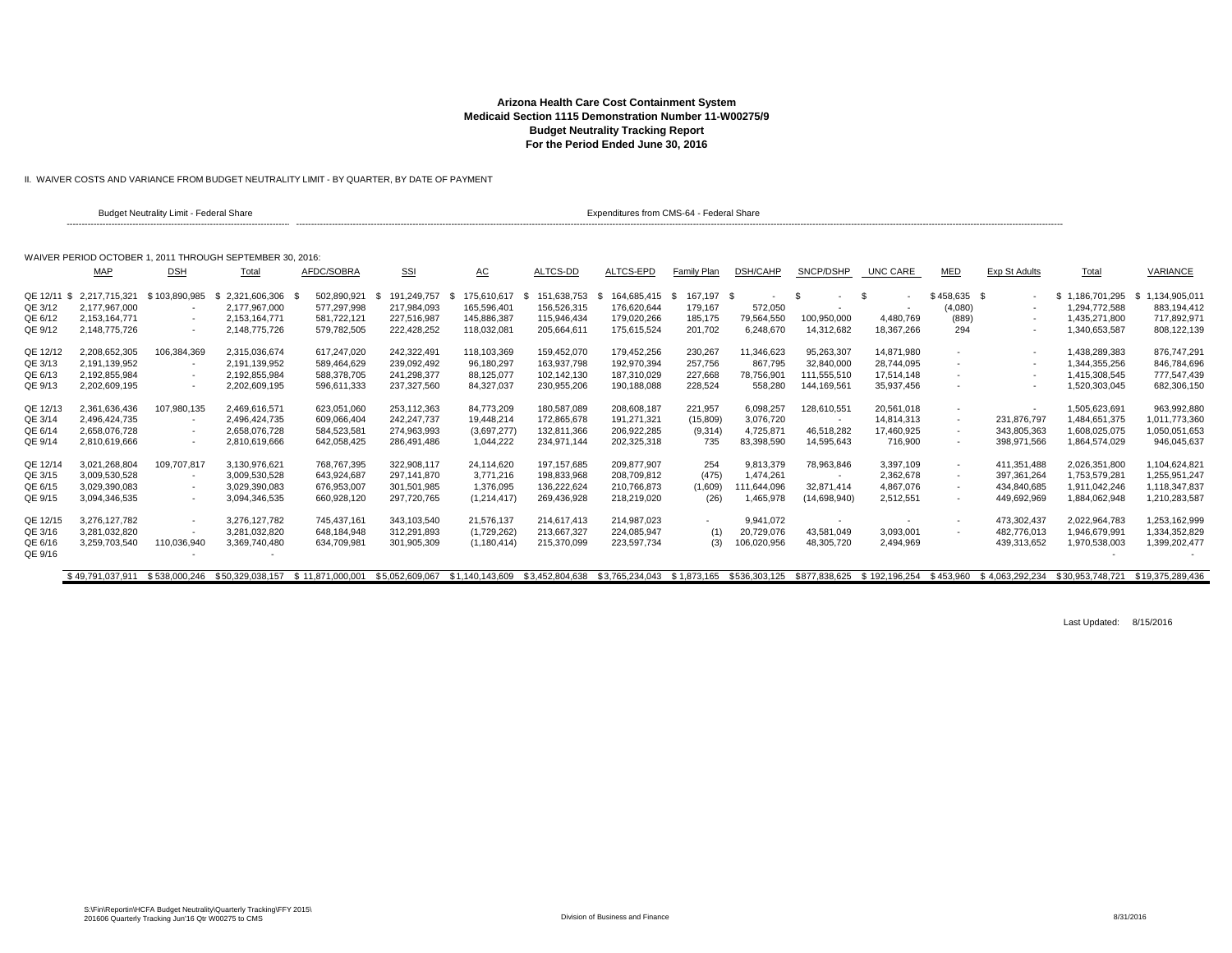#### III. SUMMARY BY DEMONSTRATION YEAR

|                                  | Federal Share of<br><b>Budget Neutrality</b><br>Limit                    | Federal Share of<br>Waiver Costs on<br><b>CMS-64</b>             | Annual<br>Variance                                                     | As % of Annual<br><b>Budget</b><br>Neutrality Limit | Cumulative Federal<br>Share of Budget<br><b>Neutrality Limit</b> | Cumulative Federal<br>Share of Waiver<br>Costs on CMS-64 | Cumulative Federal<br>Share Variance | As % of<br>Cumulative<br><b>Budget</b><br>Neutrality Limit |
|----------------------------------|--------------------------------------------------------------------------|------------------------------------------------------------------|------------------------------------------------------------------------|-----------------------------------------------------|------------------------------------------------------------------|----------------------------------------------------------|--------------------------------------|------------------------------------------------------------|
|                                  |                                                                          | WAIVER PERIOD OCTOBER 1. 2011 THROUGH SEPTEMBER 30. 2016         |                                                                        |                                                     |                                                                  |                                                          |                                      |                                                            |
| DY 01<br>DY 02<br>DY 03<br>DY 04 | 8.801.513.803<br>S.<br>8.901.641.805<br>10.434.737.700<br>12.264.243.767 | 5.636.628.460<br>5.843.699.204<br>6.463.297.402<br>7.368.907.159 | 3.164.885.343<br>£.<br>3.057.942.601<br>3.971.440.298<br>4.895.336.608 | 35.96%<br>34.35%<br>38.06%<br>39.92%                |                                                                  |                                                          |                                      |                                                            |
| DY 05                            | 9.926.901.082<br>50,329,038,157                                          | 5,641,216,496<br>30.953.748.721                                  | 4,285,684,586<br>19,375,289,436                                        | 43.17%                                              | 50.329.038.157<br>Ъ.                                             | 30.953.748.721<br>\$.                                    | 19.375.289.436<br>\$                 | 38.50%                                                     |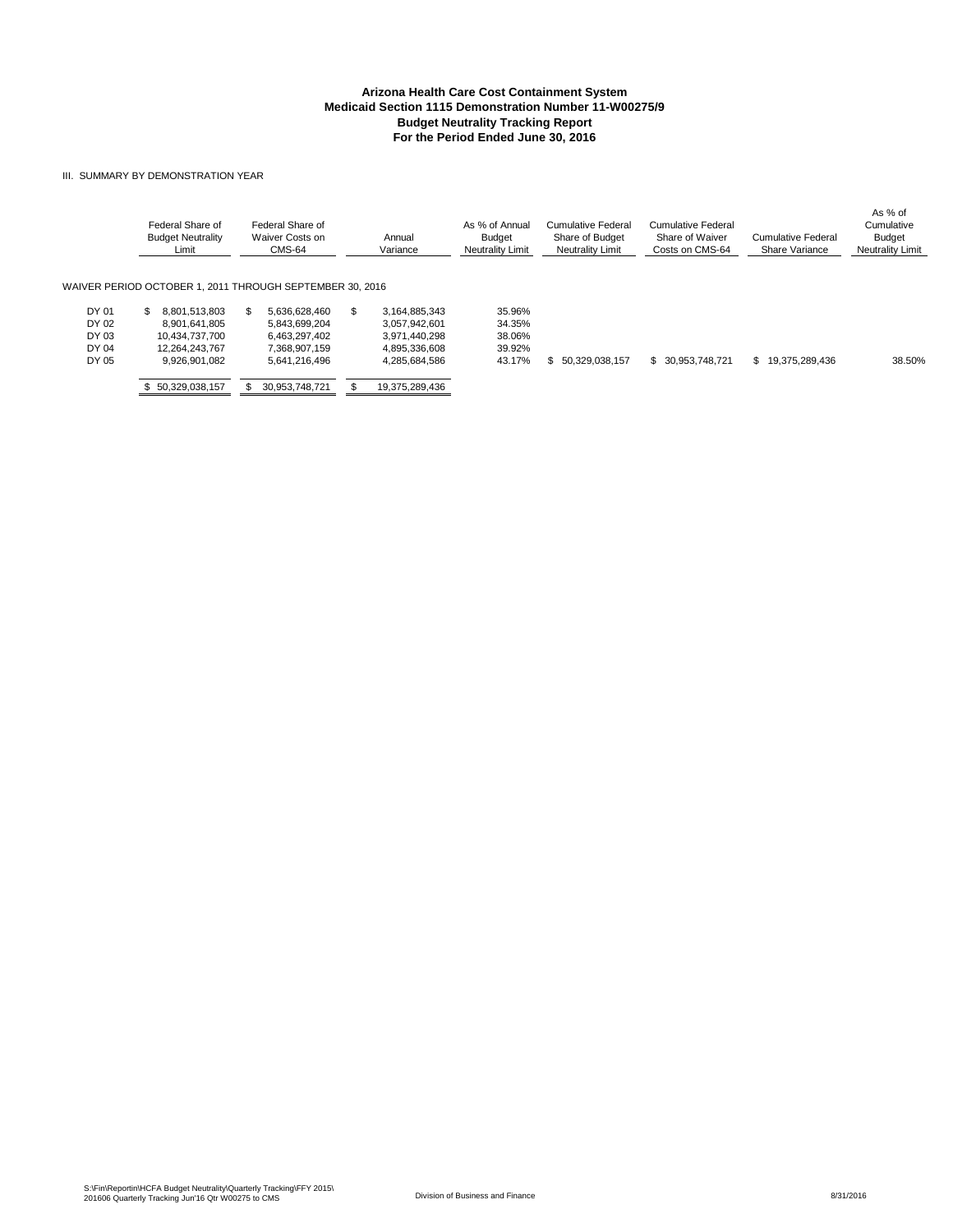IV. Schedule C as Adjusted for Manual Entries and Waiver PMPM Groupings

#### **Schedule C Waiver 11-W00275/9**

**Total Computable**

| Waiver Name                   | 01            | 02            | 03                   | 04             | 05            | Total          |
|-------------------------------|---------------|---------------|----------------------|----------------|---------------|----------------|
| АC                            | 917,872,804   | 582,623,717   | 123,166,560          | 19,811,713     | (30, 498)     | 1,643,444,296  |
| AFDC/SOBRA                    | 3,415,789,172 | 3,586,504,387 | 3,527,885,273        | 3,588,002,500  | 2,759,820,419 | 16,878,001,751 |
| ALTCS-EPD                     | 1.062.183.658 | 1.167.575.274 | 1.196.152.014        | 1.245.896.337  | 889.062.620   | 5,560,869,903  |
| <b>ALTCS-DD</b>               | 939,086,691   | 1,005,675,270 | 1,067,615,389        | 1,170,344,447  | 923,401,517   | 5,106,123,314  |
| <b>DSH/CAHP</b>               | 155,762,651   | 163,493,529   | 162,262,955          | 160.244.372    | 152.785.300   | 794,548,807    |
| <b>Expansion State Adults</b> |               |               | 1.135.769.554        | 1,965,092,226  | 1,515,683,326 | 4,616,545,106  |
| Family Planning Extension     | 830,631       | 1,008,110     | 195,976              | (1, 337)       | (4)           | 2,033,376      |
| MED                           | 673.818       |               |                      |                |               | 673.818        |
| SNCP/DSHP                     | 296,636,120   | 558,334,298   | 240,250,917          | 119.071.612    | 99,320,126    | 1,313,613,073  |
| SSI                           | 1,349,590,806 | 1,427,969,861 | 1,538,667,090        | 1,715,172,037  | 1,251,913,442 | 7,283,313,236  |
| Uncomp Care IHS/638           | 22,866,717    | 97,192,513    | 53,888,765           | 13,437,080     | 5,038,840     | 192,423,915    |
| Subtotal                      | 8,161,293,068 | 8,590,376,959 | 9,045,854,493        | 9,997,070,987  | 7,596,995,088 | 43,391,590,595 |
| New Adult Group               |               |               | 108.395.848          | 308.940.231    | 337.740.428   | 755.076.507    |
| Total                         | 8,161,293,068 | 8,590,376,959 | 9,154,250,341        | 10,306,011,218 | 7,934,735,516 | 44,146,667,102 |
|                               |               |               | <b>Federal Share</b> |                |               |                |
| Waiver Name                   | 01            | 02            | 03                   | 04             | 05            | Total          |
| AС                            | 640,090,639   | 400,448,944   | 86,072,211           | 13,553,662     | (21, 847)     | 1,140,143,609  |
| AFDC/SOBRA                    | 2.385.743.913 | 2,469,328,528 | 2,490,069,960        | 2,563,446,475  | 1.962.411.125 | 11,871,000,001 |
|                               |               |               |                      |                |               |                |

| nı.                           | 040.090.039   | 400.440.344   | 00.072.ZTT    | 13.333.002    | (L1, 041)     | 1,140,143,009  |
|-------------------------------|---------------|---------------|---------------|---------------|---------------|----------------|
| AFDC/SOBRA                    | 2.385.743.913 | 2.469.328.528 | 2.490.069.960 | 2.563.446.475 | 1.962.411.125 | 11,871,000,001 |
| ALTCS-EPD                     | 717.019.019   | 770.777.705   | 807.734.262   | 855.729.791   | 613.973.266   | 3.765.234.043  |
| ALTCS-DD                      | 632.712.981   | 662.006.159   | 719.076.404   | 802.160.462   | 636.848.632   | 3,452,804,638  |
| <b>DSH/CAHP</b>               | 104.828.265   | 107,382,550   | 109.089.385   | 109.703.296   | 105.299.629   | 536,303,125    |
| <b>Expansion State Adults</b> |               |               | 969,694,639   | 1,724,518,528 | 1.369.079.067 | 4,063,292,234  |
| Family Planning Extension     | 767.009       | 927.946       | 179.426       | (1,212)       | (4)           | 1,873,165      |
| MED                           | 453.960       |               |               |               |               | 453,960        |
| SNCP/DSHP                     | 199.636.108   | 366,713,968   | 161.520.692   | 81.516.426    | 68.451.431    | 877.838.625    |
| SSI                           | 932,528,531   | 969.045.725   | 1.066.014.593 | 1.204.872.742 | 880.147.476   | 5,052,609,067  |
| Uncomp Care IHS/638           | 22.848.035    | 97.067.679    | 53.845.830    | 13.406.989    | 5.027.721     | 192,196,254    |
| Subtotal                      | 5.636.628.460 | 5.843.699.204 | 6.463.297.402 | 7.368.907.159 | 5.641.216.496 | 30.953.748.721 |
| New Adult Group               |               |               | 108.395.848   | 308.940.231   | 337.740.428   | 755,076,507    |
| Total                         | 5.636.628.460 | 5.843.699.204 | 6.571.693.250 | 7.677.847.390 | 5.978.956.924 | 31.708.825.228 |
|                               |               |               |               |               |               |                |

#### **Adjustments to Schedule C Waiver 11-W00275/9**

**Total Computable**

| Total Computable                     |               |               |                      |                |                |                |  |  |  |  |  |
|--------------------------------------|---------------|---------------|----------------------|----------------|----------------|----------------|--|--|--|--|--|
| Waiver Name                          | 01            | 02            | 03                   | 04             | 05             | Total          |  |  |  |  |  |
| AC                                   | 313,572       | 210,756       | 87,745               | (7)            | 326            | 612,392        |  |  |  |  |  |
| AFDC/SOBRA                           | 1,014,881     | 1,090,143     | 990,293              | 5,056,392      | 4,912,060      | 13,063,769     |  |  |  |  |  |
| SSI                                  | 365,158       | 399,101       | 398,723              | 2,391,771      | 2,371,156      | 5,925,909      |  |  |  |  |  |
| <b>Expansion State Adults</b>        |               |               | 223,239              | 3,043,744      | 3,208,358      | 6,475,341      |  |  |  |  |  |
| ALTCS-DD (Cost Sharing) <sup>1</sup> |               |               |                      |                |                |                |  |  |  |  |  |
| CAHP <sup>2</sup>                    | (1,693,611)   | (1,700,000)   | (1,700,000)          | (10, 491, 900) | (10, 491, 900) | (26,077,411)   |  |  |  |  |  |
| Total                                |               |               |                      |                |                |                |  |  |  |  |  |
|                                      |               |               | <b>Federal Share</b> |                |                |                |  |  |  |  |  |
| <b>Waiver Name</b>                   | 01            | 02            | 03                   | 04             | 05             | Total          |  |  |  |  |  |
| AC                                   | 211,034       | 138,424       | 58,991               | (5)            | 225            | 408,669        |  |  |  |  |  |
| AFDC/SOBRA                           | 683,014       | 716,006       | 665,774              | 3,461,607      | 3,385,392      | 8,911,793      |  |  |  |  |  |
| SSI                                  | 245,752       | 262,130       | 268,062              | 1,637,406      | 1,634,201      | 4,047,551      |  |  |  |  |  |
| <b>Expansion State Adults</b>        |               |               | 150,083              | 2,083,747      | 2,211,200      | 4,445,030      |  |  |  |  |  |
| ALTCS-DD (Cost Sharing) <sup>1</sup> |               |               |                      |                |                |                |  |  |  |  |  |
| CAHP <sup>2</sup>                    | (1, 139, 800) | (1, 116, 560) | (1, 142, 910)        | (7, 182, 755)  | (7,231,017)    | (17, 813, 042) |  |  |  |  |  |
| Total                                |               |               |                      |                |                |                |  |  |  |  |  |

<sup>2</sup> The Critical Access Hospital Payment (CAHP) waiver expenditures are included in the AFDC\SOBRA, AC, SSI, and Expansion State Adults rate<br>development while the expenditures are required to be reported on separate Forms CAHP expenditures to the AFDC\SOBRA, AC, SSI and Expansion State Adults waiver categories for budget neutrality comparison purposes. The CAHP expenditures are allocated to the waiver categories in the same proportion as the capitation payments made for the CAHP service period. <sup>1</sup> The CMS 1115 Waiver, Special Term and Condition 42,d requires that premiums collected by the State shall be reported on Form CMS-64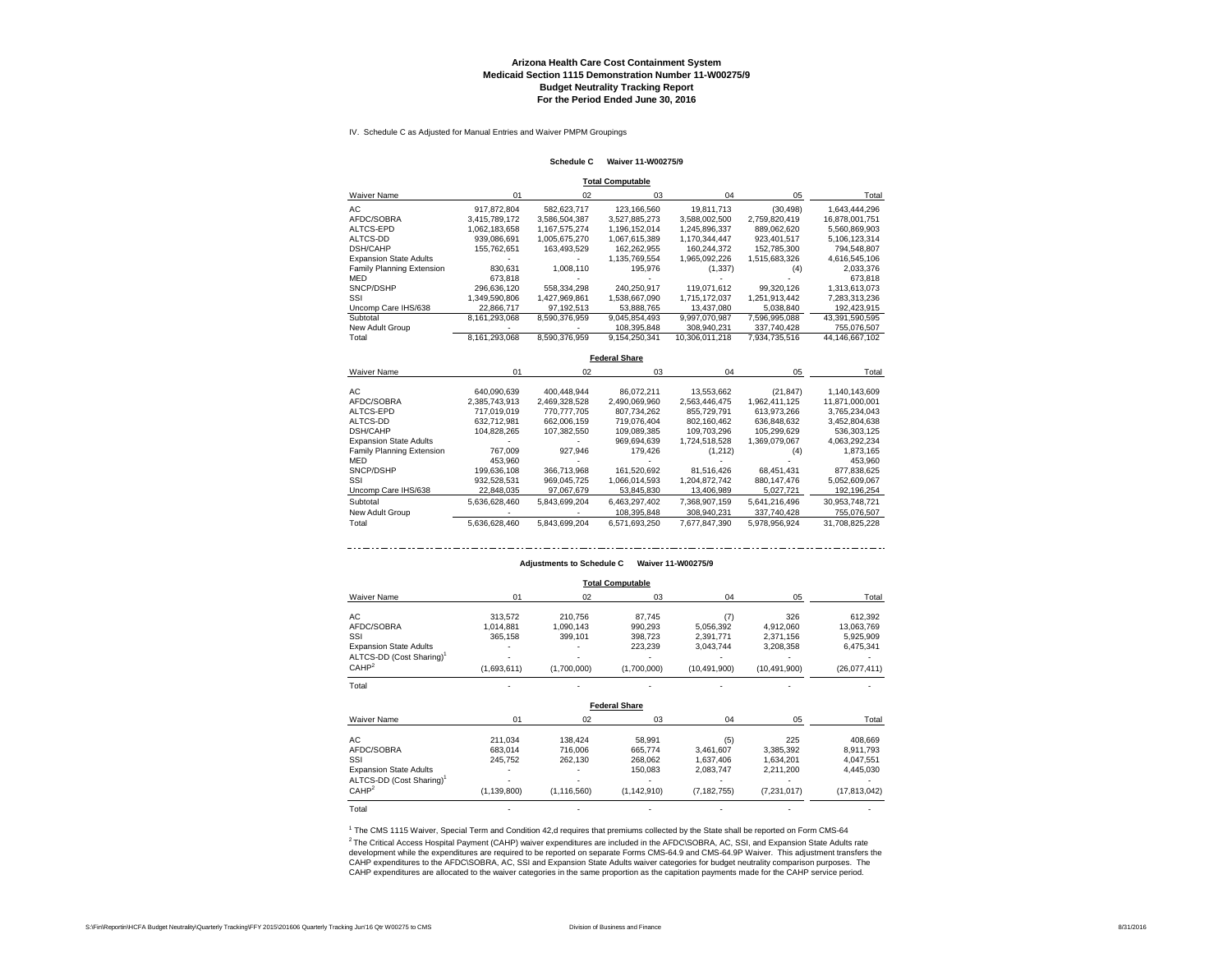#### **Arizona Health Care Cost Containment System Medicaid Section 1115 Demonstration Number 11-W00275/9 Budget Neutrality Tracking Report For the Period Ended June 30, 2016**

IV. Schedule C as Adjusted for Manual Entries and Waiver PMPM Groupings

#### **Revised Schedule C Waiver 11-W00275/9**

**Total Computable**

| <b>Waiver Name</b>            | 01            | 02            | 03            | 04             | 05            | Total          |
|-------------------------------|---------------|---------------|---------------|----------------|---------------|----------------|
| AC                            | 918.186.376   | 582.834.473   | 123.254.305   | 19.811.706     | (30.172)      | 1.644.056.688  |
| AFDC/SOBRA                    | 3.416.804.053 | 3.587.594.530 | 3.528.875.566 | 3.593.058.892  | 2.764.732.479 | 16.891.065.520 |
| ALTCS-EPD                     | 1.062.183.658 | 1.167.575.274 | 1.196.152.014 | 1.245.896.337  | 889.062.620   | 5.560.869.903  |
| ALTCS-DD                      | 939.086.691   | 1.005.675.270 | 1.067.615.389 | 1.170.344.447  | 923.401.517   | 5.106.123.314  |
| <b>DSH/CAHP</b>               | 154.069.040   | 161.793.529   | 160.562.955   | 149.752.472    | 142.293.400   | 768.471.396    |
| <b>Expansion State Adults</b> |               |               | 1.135.992.793 | 1.968.135.970  | 1.518.891.684 | 4,623,020,447  |
| Family Planning Extension     | 830.631       | 1.008.110     | 195.976       | (1,337)        | (4)           | 2,033,376      |
| MED                           | 673.818       |               |               |                |               | 673.818        |
| SNCP/DSHP                     | 296.636.120   | 558.334.298   | 240.250.917   | 119.071.612    | 99.320.126    | 1.313.613.073  |
| SSI                           | 1.349.955.964 | 1.428.368.962 | 1.539.065.813 | 1.717.563.808  | 1.254.284.598 | 7,289,239,145  |
| Uncomp Care IHS/638           | 22.866.717    | 97.192.513    | 53.888.765    | 13.437.080     | 5.038.840     | 192,423,915    |
| Subtotal                      | 8.161.293.068 | 8.590.376.959 | 9.045.854.493 | 9.997.070.987  | 7.596.995.088 | 43.391.590.595 |
| New Adult Group               |               |               | 108.395.848   | 308.940.231    | 337.740.428   | 755.076.507    |
| Total                         | 8.161.293.068 | 8.590.376.959 | 9.154.250.341 | 10.306.011.218 | 7.934.735.516 | 44.146.667.102 |

**Federal Share**

| Waiver Name                   | 01            | 02            | 03            | 04            | 05            | Total          |  |
|-------------------------------|---------------|---------------|---------------|---------------|---------------|----------------|--|
| AC.                           | 640.301.673   | 400.587.368   | 86.131.202    | 13.553.657    | (21, 622)     | 1.140.552.278  |  |
| AFDC/SOBRA                    | 2.386.426.927 | 2.470.044.534 | 2.490.735.734 | 2.566.908.082 | 1.965.796.517 | 11.879.911.794 |  |
| ALTCS-EPD                     | 717.019.019   | 770.777.705   | 807.734.262   | 855.729.791   | 613.973.266   | 3.765.234.043  |  |
| ALTCS-DD                      | 632.712.981   | 662.006.159   | 719.076.404   | 802.160.462   | 636.848.632   | 3.452.804.638  |  |
| <b>DSH/CAHP</b>               | 103.688.465   | 106.265.990   | 107.946.475   | 102.520.541   | 98.068.612    | 518.490.083    |  |
| <b>Expansion State Adults</b> |               |               | 969.844.722   | 1.726.602.275 | 1.371.290.267 | 4.067.737.264  |  |
| Family Planning Extension     | 767.009       | 927.946       | 179.426       | (1,212)       | (4)           | 1,873,165      |  |
| <b>MED</b>                    | 453.960       |               |               |               |               | 453.960        |  |
| SNCP/DSHP                     | 199.636.108   | 366.713.968   | 161.520.692   | 81.516.426    | 68.451.431    | 877.838.625    |  |
| SSI                           | 932.774.283   | 969.307.855   | 1.066.282.655 | 1.206.510.148 | 881.781.677   | 5.056.656.618  |  |
| Uncomp Care IHS/638           | 22.848.035    | 97.067.679    | 53.845.830    | 13,406,989    | 5.027.721     | 192.196.254    |  |
| Subtotal                      | 5.636.628.460 | 5.843.699.204 | 6.463.297.402 | 7.368.907.159 | 5.641.216.496 | 30.953.748.721 |  |
| New Adult Group               |               |               | 108.395.848   | 308.940.231   | 337.740.428   | 755.076.507    |  |
| Total                         | 5.636.628.460 | 5.843.699.204 | 6.571.693.250 | 7.677.847.390 | 5.978.956.924 | 31.708.825.228 |  |

#### **Calculation of Effective FMAP:**

| AFDC/SOBRA                    |               |               |               |               |               |
|-------------------------------|---------------|---------------|---------------|---------------|---------------|
| Federal                       | 2,386,426,927 | 2,470,044,534 | 2,490,735,734 | 2,566,908,082 | 1,965,796,517 |
| Total                         | 3.416.804.053 | 3,587,594,530 | 3.528.875.566 | 3.593.058.892 | 2.764.732.479 |
| <b>Effective FMAP</b>         | 0.698438333   | 0.688496014   | 0.705815688   | 0.714407461   | 0.711025943   |
|                               |               |               |               |               |               |
| <b>SSI</b>                    |               |               |               |               |               |
| Federal                       | 932,774,283   | 969,307,855   | 1,066,282,655 | 1,206,510,148 | 881,781,677   |
| Total                         | 1,349,955,964 | 1,428,368,962 | 1,539,065,813 | 1,717,563,808 | 1,254,284,598 |
| <b>Effective FMAP</b>         | 0.690966452   | 0.678611676   | 0.692811604   | 0.702454338   | 0.70301563    |
| ALTCS-EPD                     |               |               |               |               |               |
| Federal                       | 717,019,019   | 770.777.705   | 807.734.262   | 855.729.791   | 613.973.266   |
| Total                         | 1,062,183,658 | 1,167,575,274 | 1,196,152,014 | 1,245,896,337 | 889,062,620   |
| <b>Effective FMAP</b>         | 0.675042412   | 0.660152473   | 0.675277266   | 0.686838676   | 0.690584951   |
|                               |               |               |               |               |               |
| <b>ALTCS-DD</b>               |               |               |               |               |               |
| Federal                       | 632,712,981   | 662,006,159   | 719,076,404   | 802,160,462   | 636,848,632   |
| Total                         | 939,086,691   | 1,005,675,270 | 1,067,615,389 | 1,170,344,447 | 923,401,517   |
| <b>Effective FMAP</b>         | 0.673753538   | 0.658270297   | 0.673535068   | 0.68540545    | 0.689676831   |
| АC                            |               |               |               |               |               |
| Federal                       | 640.301.673   | 400.587.368   | 86,131,202    | 13.553.657    | (21, 622)     |
| Total                         | 918.186.376   | 582.834.473   | 123.254.305   | 19.811.706    | (30, 172)     |
| <b>Effective FMAP</b>         | 0.697354796   | 0.687308981   | 0.698808873   | 0.684123669   | 0.716634943   |
|                               |               |               |               |               |               |
| <b>Expansion State Adults</b> |               |               |               |               |               |
| Federal                       |               |               | 969,844,722   | 1,726,602,275 | 1,371,290,267 |
| Total                         |               |               | 1,135,992,793 | 1,968,135,970 | 1,518,891,684 |
| <b>Effective FMAP</b>         |               |               | 0.853741967   | 0.877277943   | 0.902822948   |
|                               |               |               |               |               |               |
| New Adult Group               |               |               |               |               |               |
| Federal<br>Total              |               |               | 108,395,848   | 308,940,231   | 337,740,428   |
| <b>Effective FMAP</b>         |               |               | 108.395.848   | 308.940.231   | 337,740,428   |
|                               |               |               |               |               |               |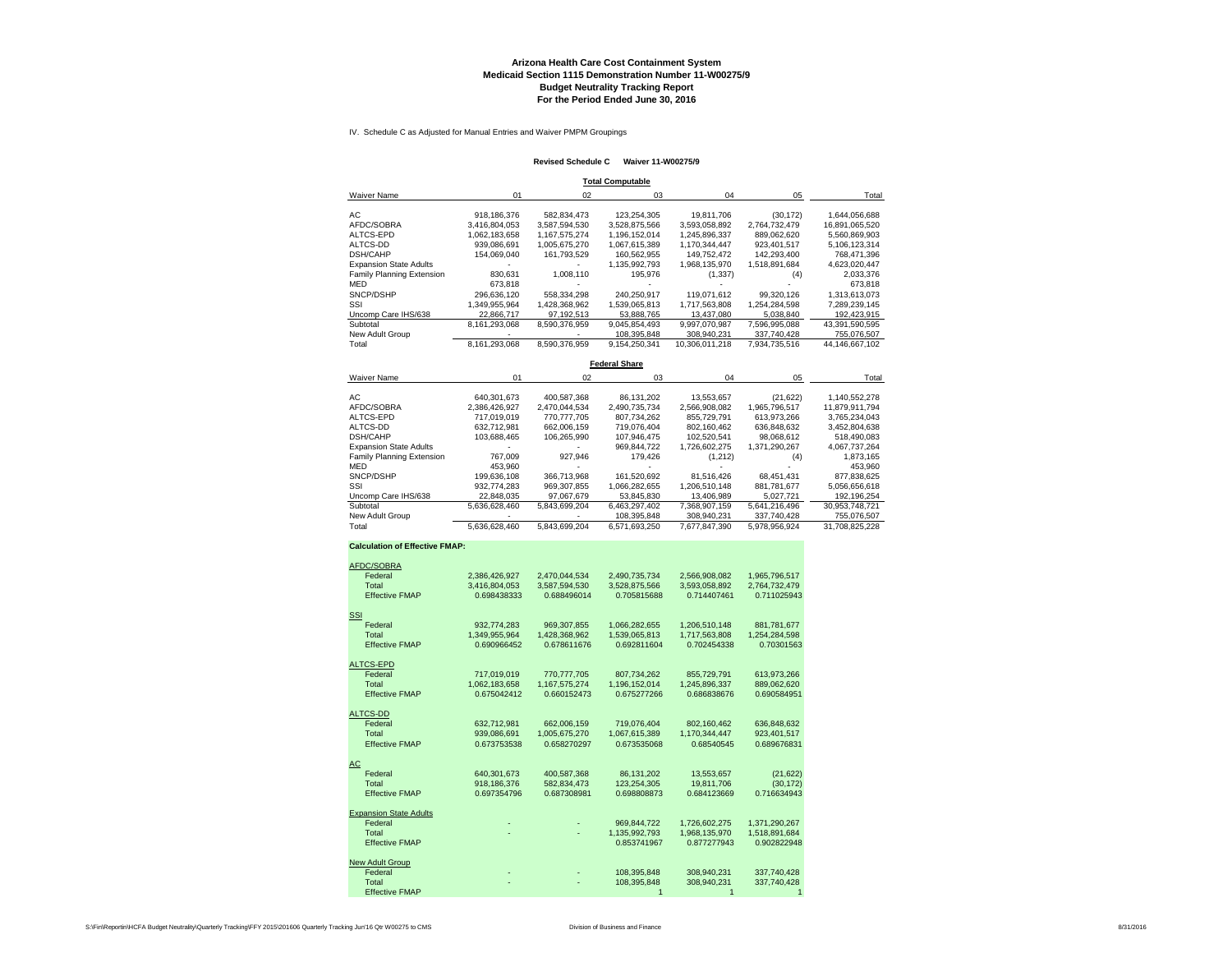#### **Arizona Health Care Cost Containment System Medicaid Section 1115 Demonstration Number 11-W00275/9 Budget Neutrality Tracking Report For the Period Ended June 30, 2016**

V. Budget Neutrality Member Months and Cost Sharing Premium Collections

| <b>Budget Neutrality Member Months:</b> | <b>AFDC/SOBRA</b> | SSI     | <b>ALTCS-DD</b> | <b>ALTCS-EPD</b> | AC      | <b>MED</b>               | Family<br><b>Plan Ext</b> | Expan St<br><b>Adults</b> | <b>New Adult</b><br>Group |
|-----------------------------------------|-------------------|---------|-----------------|------------------|---------|--------------------------|---------------------------|---------------------------|---------------------------|
|                                         |                   |         |                 |                  |         |                          |                           |                           |                           |
| Quarter Ended December 31, 2011         | 2,932,612         | 487,522 | 72,525          | 85,452           | 527,244 | 467                      | 12,471                    |                           |                           |
| Quarter Ended March 31, 2012            | 2,920,298         | 488,940 | 73,161          | 85.497           | 430,723 | $\overline{\phantom{a}}$ | 12.424                    |                           |                           |
| Quarter Ended June 30, 2012             | 2,914,170         | 488,957 | 73,971          | 85.721           | 365,132 |                          | 12,440                    |                           |                           |
| Quarter Ended September 30, 2012        | 2,938,914         | 491,591 | 74,826          | 86,503           | 310,396 | -                        | 12,689                    |                           |                           |
| Quarter Ended December 31, 2012         | 2.911.571         | 494,663 | 75,645          | 86,820           | 274,990 | $\overline{\phantom{a}}$ | 13.104                    |                           |                           |
| Quarter Ended March 31, 2013            | 2,891,338         | 497,031 | 76,473          | 86,066           | 248,817 |                          | 13.824                    |                           |                           |
| Quarter Ended June 30, 2013             | 2,903,188         | 499,639 | 77,287          | 86,294           | 228,204 | $\overline{\phantom{a}}$ | 14,187                    |                           |                           |
| Quarter Ended September 30, 2013        | 2,919,097         | 503,190 | 78,041          | 87,124           | 217,114 | $\overline{\phantom{0}}$ | 14.856                    |                           |                           |
| Quarter Ended December 31, 2013         | 2,892,027         | 506,478 | 78,847          | 87,670           | 206,419 |                          | 14,885                    |                           |                           |
| Quarter Ended March 31, 2014            | 2,839,692         | 513,824 | 79,686          | 87,887           | 87      | $\overline{\phantom{a}}$ | $\blacksquare$            | 444,295                   | 39,025                    |
| Quarter Ended June 30, 2014             | 2,956,084         | 522,370 | 80,675          | 88,728           | 2       |                          | $\overline{\phantom{a}}$  | 624.885                   | 86,597                    |
| Quarter Ended September 30, 2014        | 3,114,091         | 528,225 | 81,763          | 89,351           |         |                          | $\overline{\phantom{a}}$  | 756,693                   | 122,976                   |
| Quarter Ended December 31, 2014         | 3,146,769         | 535,478 | 82,731          | 90,001           |         |                          | $\overline{\phantom{a}}$  | 818.580                   | 149,864                   |
| Quarter Ended March 31, 2015            | 3,085,762         | 541,798 | 83,833          | 89,870           |         |                          |                           | 836,825                   | 191,240                   |
| Quarter Ended June 30, 2015             | 3,106,479         | 542,226 | 84,839          | 89,918           |         |                          | $\overline{\phantom{a}}$  | 847,040                   | 245,357                   |
| Quarter Ended September 30, 2015        | 3,211,423         | 541,861 | 85,615          | 90,010           |         |                          | ٠                         | 867.873                   | 284,997                   |
| Quarter Ended December 31, 2015         | 3,264,705         | 545,786 | 86,378          | 89,858           |         |                          |                           | 918,394                   | 312,498                   |
| Quarter Ended March 31, 2016            | 3,258,820         | 545,931 | 87,100          | 89,287           |         |                          | $\overline{\phantom{a}}$  | 932,555                   | 330,936                   |
| Quarter Ended June 30, 2016             | 3,233,208         | 539,360 | 87,913          | 88,024           |         |                          | $\overline{\phantom{a}}$  | 929,443                   | 330,484                   |
| Quarter Ended September 30, 2016        |                   |         |                 |                  |         |                          |                           |                           |                           |

|                                          | ΑΕΤΟΥ ΡΕΥΘΙΟΡΙΠΕΠΙΑΠΥ<br><b>Disabled</b> |         |  |  |  |
|------------------------------------------|------------------------------------------|---------|--|--|--|
|                                          | Total                                    | Federal |  |  |  |
| <b>Cost Sharing Premium Collections:</b> | Computable                               | Share   |  |  |  |
| Quarter Ended December 31, 2011          |                                          |         |  |  |  |
| Quarter Ended March 31, 2012             |                                          |         |  |  |  |
| Quarter Ended June 30, 2012              |                                          |         |  |  |  |
| Quarter Ended September 30, 2012         |                                          |         |  |  |  |
| Quarter Ended December 31, 2012          |                                          |         |  |  |  |
| Quarter Ended March 31, 2013             |                                          |         |  |  |  |
| Quarter Ended June 30, 2013              |                                          |         |  |  |  |
| Quarter Ended September 30, 2013         |                                          |         |  |  |  |
| Quarter Ended December 31, 2013          |                                          |         |  |  |  |
| Quarter Ended March 31, 2014             |                                          |         |  |  |  |
| Quarter Ended June 30, 2014              |                                          |         |  |  |  |
| Quarter Ended September 30, 2014         |                                          |         |  |  |  |
| Quarter Ended December 31, 2014          |                                          |         |  |  |  |
| Quarter Ended March 31, 2015             |                                          |         |  |  |  |
| Quarter Ended June 30, 2015              |                                          |         |  |  |  |
| Quarter Ended September 30, 2015         |                                          |         |  |  |  |
| Quarter Ended December 31, 2015          |                                          |         |  |  |  |
| Quarter Ended March 31, 2016             |                                          |         |  |  |  |
| Quarter Ended June 30, 2016              |                                          |         |  |  |  |
| Quarter Ended September 30, 2016         |                                          |         |  |  |  |

**ALTCS Developmentally**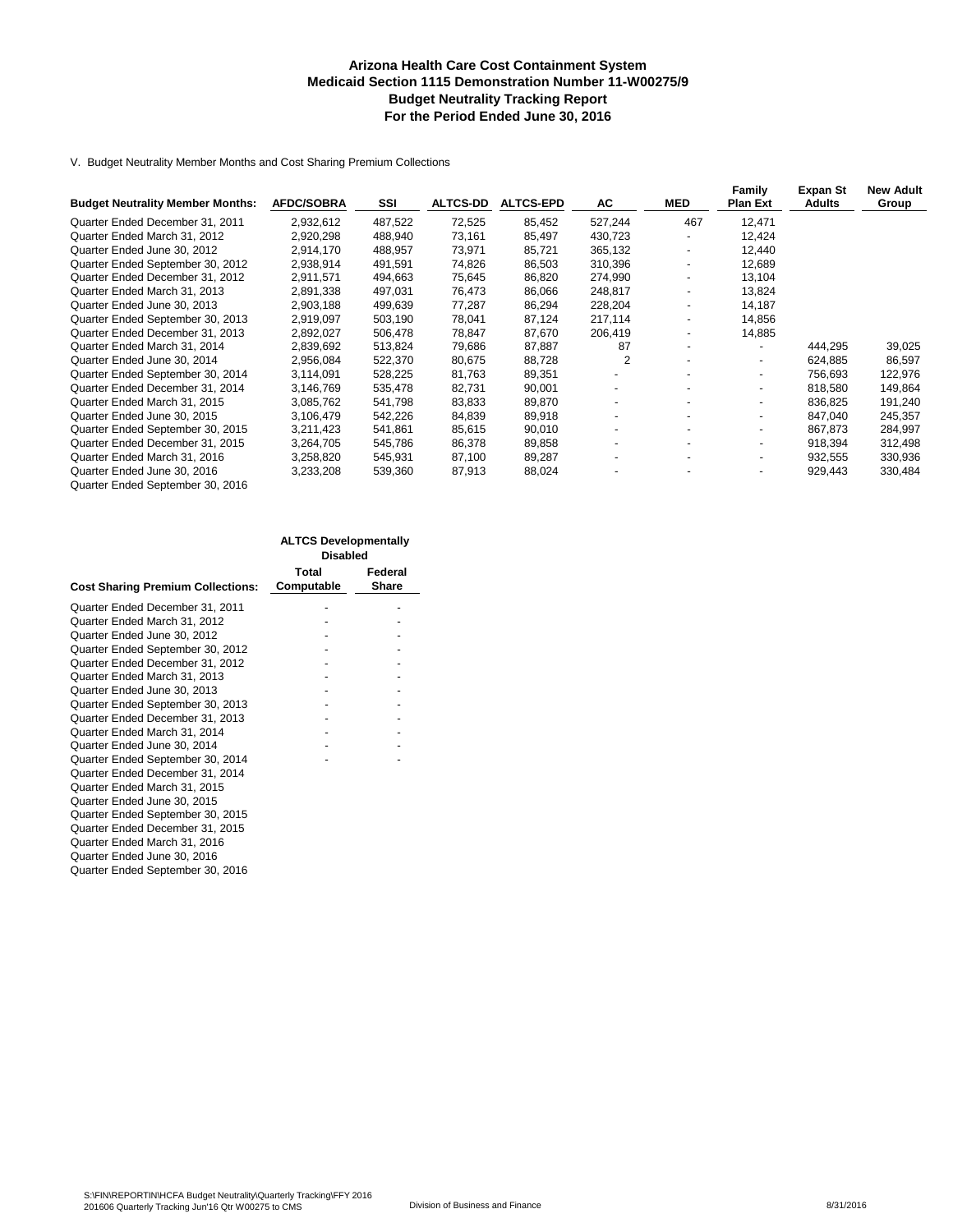#### VI. Allocation of Disproportionate Share Hospital Payments

#### **Federal Share**

|                                                                                                                    | <b>FFY 2012</b> | <b>FFY 2013</b> | <b>FFY 2014</b> | <b>FFY 2015</b> | <b>FFY 2016</b> |             |
|--------------------------------------------------------------------------------------------------------------------|-----------------|-----------------|-----------------|-----------------|-----------------|-------------|
| <b>Total Allotment</b>                                                                                             | 103,890,985     | 106,384,369     | 107,980,135     | 109,707,817     | 110,036,940     | 538,000,246 |
| Reported in<br>$\mathsf{QE}% _{T}=\mathsf{KL}_{T}\!\left( \mathcal{N}_{T}\right) ,\mathcal{N}_{T}=\mathsf{KL}_{T}$ |                 |                 |                 |                 |                 |             |
| Dec-11                                                                                                             |                 |                 |                 |                 |                 |             |
| Mar-12                                                                                                             |                 |                 |                 |                 |                 |             |
| Jun-12                                                                                                             | 78,996,800      |                 |                 |                 |                 | 78,996,800  |
| Sep-12                                                                                                             | 6,248,670       |                 |                 |                 |                 | 6,248,670   |
| Dec-12                                                                                                             | 11,346,623      |                 |                 |                 |                 | 11,346,623  |
| Mar-13                                                                                                             | 309,515         |                 |                 |                 |                 | 309,515     |
| $Jun-13$                                                                                                           | 1,022,914       | 77,733,987      |                 |                 |                 | 78,756,901  |
| Sep-13                                                                                                             |                 |                 |                 |                 |                 |             |
| Dec-13                                                                                                             |                 | 6,098,257       |                 |                 |                 | 6,098,257   |
| Mar-14                                                                                                             | 2,505,265       |                 |                 |                 |                 | 2,505,265   |
| Jun-14                                                                                                             |                 | 4,725,871       |                 |                 |                 | 4,725,871   |
| Sep-14                                                                                                             | 3,258,682       |                 | 79,568,453      |                 |                 | 82,827,135  |
| Dec-14                                                                                                             |                 |                 | 6,222,002       |                 |                 | 6,222,002   |
| Mar-15                                                                                                             |                 | 1,474,261       |                 |                 |                 | 1,474,261   |
| Jun-15                                                                                                             |                 | 16,248,501      | (219, 987)      | 92,024,206      |                 | 108,052,719 |
| Sep-15                                                                                                             |                 |                 | 1,465,978       |                 |                 | 1,465,978   |
| Dec-15                                                                                                             | (4)             |                 |                 | 6,325,567       |                 | 6,325,563   |
| Mar-16                                                                                                             |                 |                 | 20,729,076      |                 |                 | 20,729,076  |
| <b>Jun-16</b>                                                                                                      |                 | (14, 886)       | 180,953         | 4,170,769       | 98,068,611      | 102,405,447 |
| Sep-16                                                                                                             |                 |                 |                 |                 |                 |             |
|                                                                                                                    |                 |                 |                 |                 |                 |             |
| <b>Total Reported to Date</b>                                                                                      | 103,688,465     | 106,265,990     | 107,946,475     | 102,520,542     | 98,068,611      | 518,490,082 |
| <b>Unused Allotment</b>                                                                                            | 202,520         | 118,379         | 33,660          | 7,187,275       | 11,968,329      | 19,510,164  |